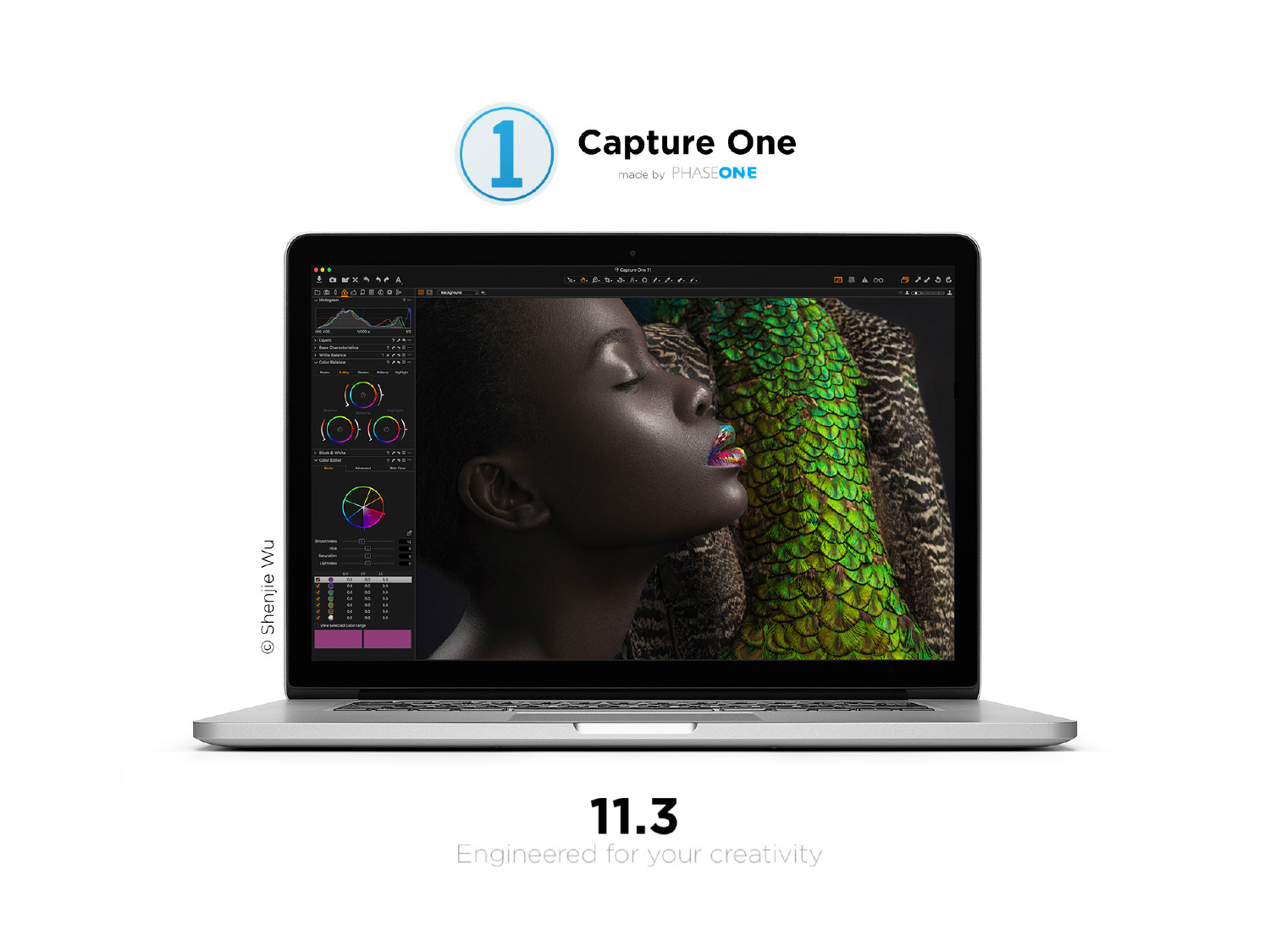### Capture One Release Notes

Capture One is made by Phase One (the world's leading manufacturer of high-end digital camera systems) in collaboration with the world's leading professional photographers.

Capture One is a professional RAW converter offering you ultimate image quality with beautiful colors and incredible detail for more than 500 high-end cameras. It offers stateof-the-art tethered capture, powerful digital asset management, extensive adjustment tools and a flexible workflow through customizable workspaces.

All run modes are included in the one installer and the run mode is determined by the license key used. The trial is also included in the installer and is registered as the full product upon activation. Capture One is available in a number of modes

- Capture One Pro
- Capture One Pro DB (Digital Back support only)
- Capture One Pro Fujifilm (Fujifilm camera support only)
- Capture One Pro Sony (Sony camera support only)
- Capture One Express Fujifilm
- Capture One Express Sony
- Capture One Enterprise
- Capture One CH (Cultural Heritage)

The release notes include notes for all releases of Capture One. Previous release notes can be found in the Phase One download archive.

Best regards, Team Phase One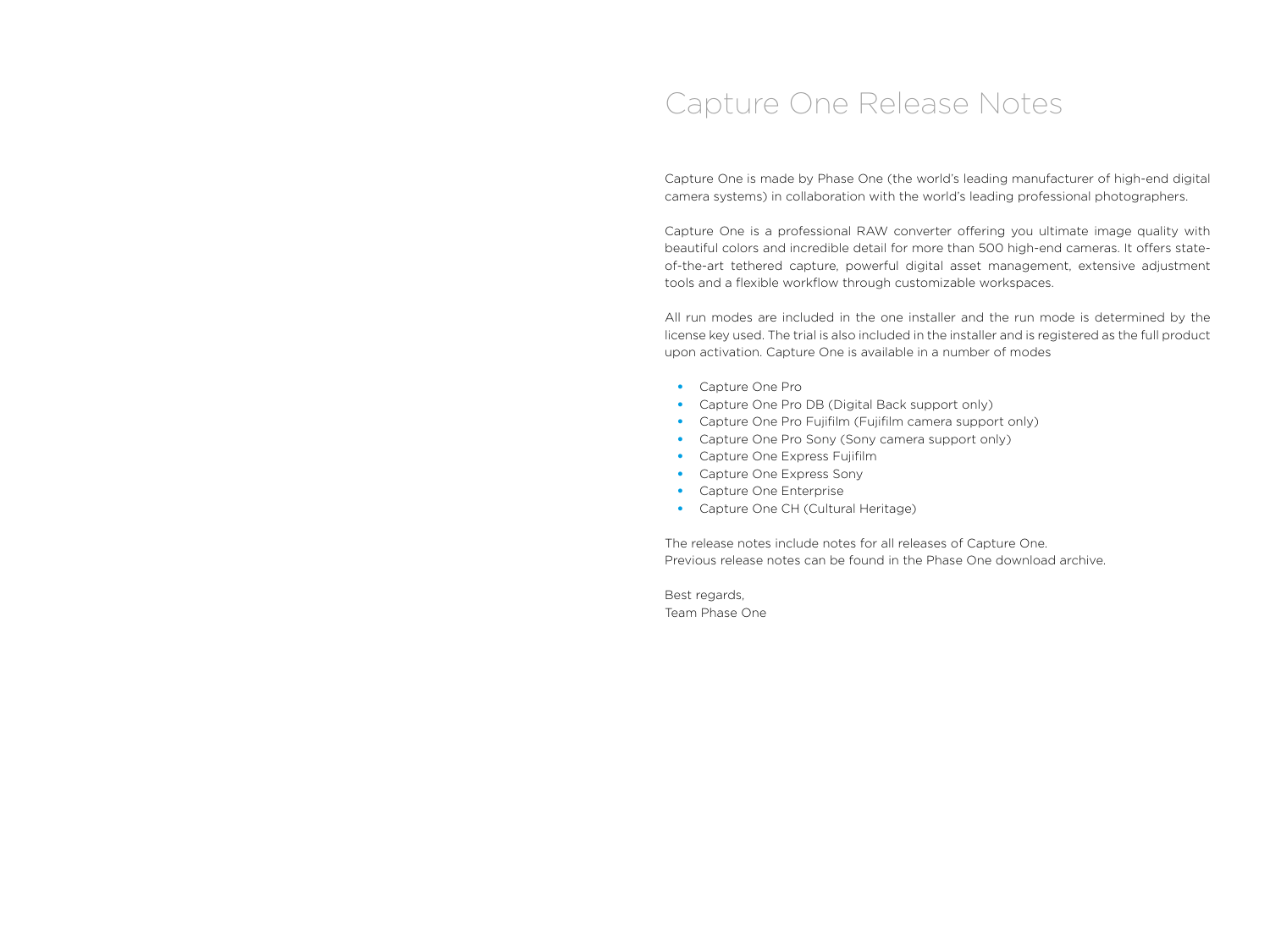## Contents

| 11.3 Feature release highlights     | $\overline{4}$ |
|-------------------------------------|----------------|
| 11.3 Feature highlights             | 5              |
| 11.3 Camera and Lens Support        | 6              |
| 11.3 Bug fixes                      | 7              |
| System requirements                 | 8              |
| Installation                        | 9              |
| Recommendations and limitations     | 1 <sup>O</sup> |
| Known issues                        | 11             |
| File support: Notes and limitations | 11             |

### Camera Support

4

5

6

7

8

9<br>10

| Phase One Industrial   | 13 |
|------------------------|----|
|                        |    |
| Mamiya Leaf            | 14 |
| Leaf and Mamiya Legacy | 15 |
| Fujifilm               | 16 |
| Sony                   | 17 |
| Canon                  | 19 |
| Nikon                  | 22 |
| Leica                  | 24 |
| Olympus                | 25 |
| Ricoh                  | 27 |
| Panasonic              | 28 |
| Pentax                 | 30 |
| Konica Minolta         | 31 |
| Samsung                | 31 |
| Other                  | 31 |
|                        |    |

### Lenses

| Phase One Lens Profiles (645)        | 32 |
|--------------------------------------|----|
| A-Series and Technical Lens Profiles | 32 |
| Mamiya Lens Profiles (645)           | 32 |
| Hasselblad V and H                   | 33 |
| Contax 645                           | 33 |
| Fuji Lens Profiles                   | 34 |
| Sony Lens Profiles                   | 35 |
| Canon Lens Profiles                  | 37 |
| Nikon Lens Profiles                  | 39 |
| Olympus Lens Profiles                | 41 |
| Pentax Lens Profiles                 | 41 |
| Panasonic Lens Profiles              | 42 |
| Leica Lens Profiles                  | 42 |
| <b>Fixed Lens Profiles</b>           | 43 |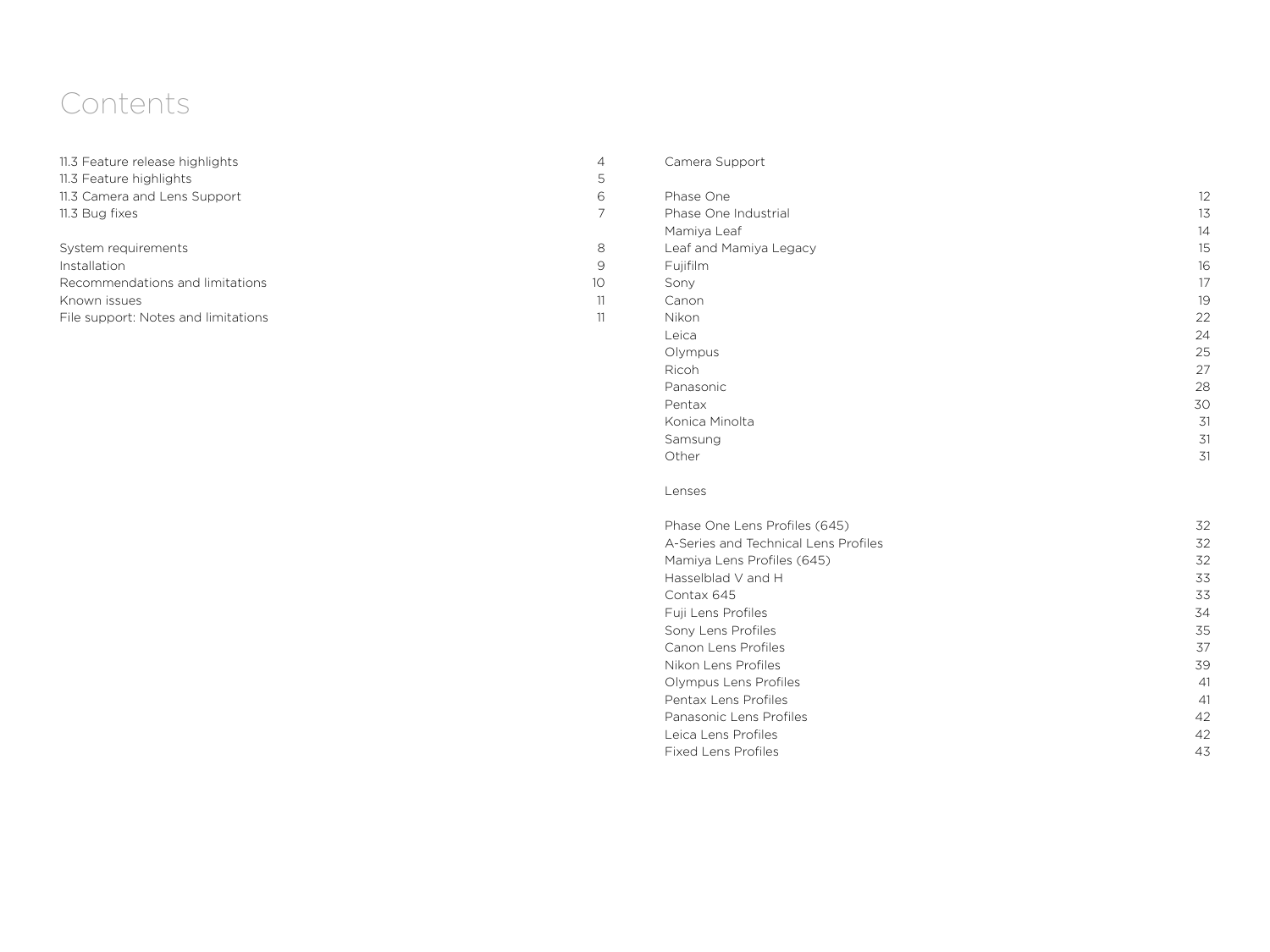## 11.3 Feature release highlights

Capture One 11.3 is a feature release supporting the Phase One IQ4 Trichromatic, iXM Aerial Cameras and Fujifilm cameras.

### Release highlights

- Added tethering support for Fujifilm cameras\* to Capture One Pro
- New Capture One Fujifilm Pro and Capture One Express run modes for Fujifilm cameras only
- Support for IQ4 styles
- CH profiles for IQ4 150MP

\*see Fujifilm page for supported models

### **Other**

Capture One 11.3 also contains additional 3rd party camera and lens support, general bug fixes and under the hood tweaks for all Capture One variants. This release is recommended for all users and is a free update to all existing Capture One 11 owners.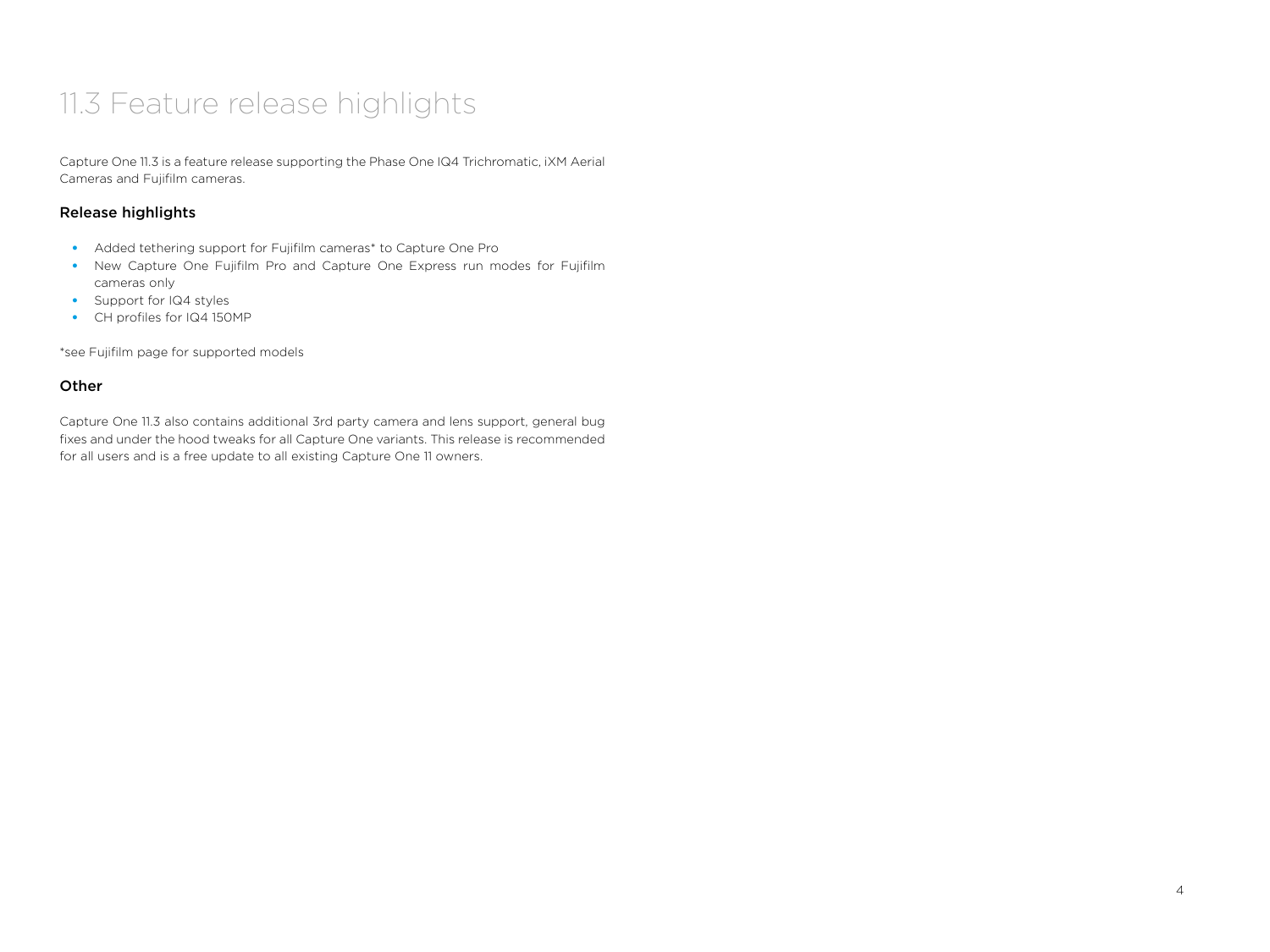## 11.3 Feature highlights

### Capture One Fujifilm

Capture One is now available in additional run modes for Fuji camera users:

Capture One Pro Fujifilm

- Full feature set as in Capture One Pro edition
- Tethered support for supported Fujifilm cameras only
- RAW file support for supported Fujifilm cameras only

Capture One Express Fujifilm

- Introductory feature set
- Complimentary with supported Fujifilm cameras only
- RAW file support for supported Fujifilm cameras only

### Fujifilm Tethering

A new tethering module supports basic tethered capture for supported models. See the Fujifilm section in the release notes for more information.

Basic tethering consists of:

- Direct Capture to computer
- Camera controls (ability dependent on physical dials/settings on the supported body. Refer to your Fujifilm camera manual for more information).

### IQ4 Styles

When shooting on an IQ4 camera system with one of the several IQ4 Styles enabled, images are tagged with meta data which Capture One can read on import. The files are then read and displayed with the look in Capture One upon import as if a Style had been applied in software.

If the photographer later decides the look is no longer appropriate, the image can be reset to it's "RAW" state simply by resetting the variant.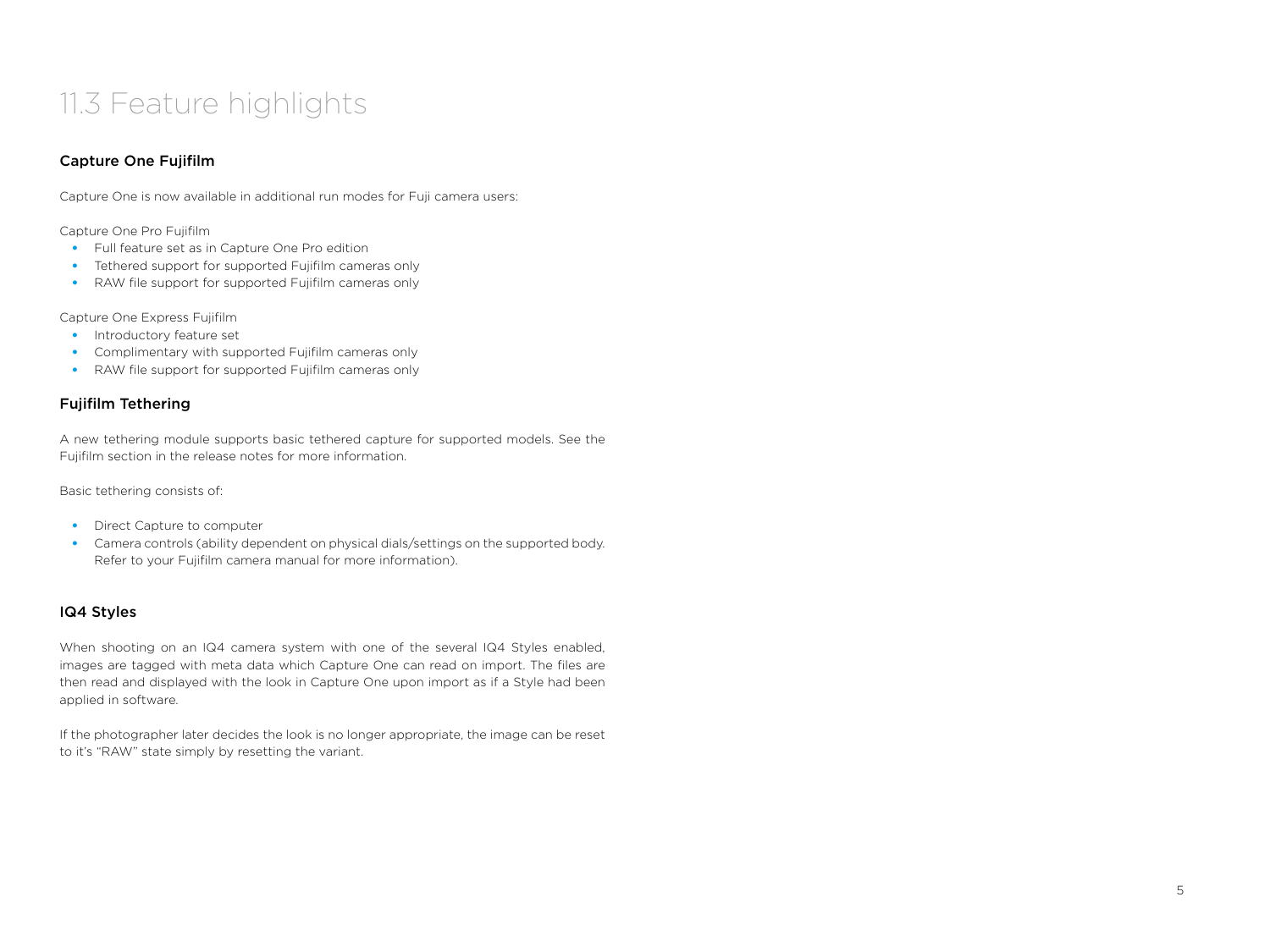## 11.3 Camera Support 11.3 Lens Support

### Phase One Industrial

• iXM-RS150F

### Fujifilm file support

- Fujifilm GFX 50S
- Fujifilm X-T3
- Fujifilm X-A5
- Fujifilm X-A20
- Fujifilm X-T100
- Fujifilm XF10

### Fujifilm tethering

- Fujifilm GFX 50S
- Fujifilm X-T3
- Fujifilm X-H1
- Fujifilm X-Pro2
- Fujifilm X-T1\*
- Fujifilm X-T2

\*Live view not supported

### Sony

- Sony RX100 Mk5a
- Sony RX100 VI

### Fujifilm

- Fujifilm GF45mm F2.8 R WR
- Fujifilm GF250mmF4 R LM OIS WR
- Fujifilm GF120mm F4 Macro R LM OIS WR
- Fujifilm GF63mm F2.8 R WR
- Fujifilm GF23mm F4 R LM WR
- Fujifilm GF32-64mm F4 R LM WR
- Fujifilm GF 110mm F2 R LM WR

### Canon

• Canon EF-S 18-55mm f4-5.6 IS STM

### Micro 4/3

- Voigtländer 42,5mm/F0,95 Nokton
- Voigtländer 25mm/F0,95 Nokton II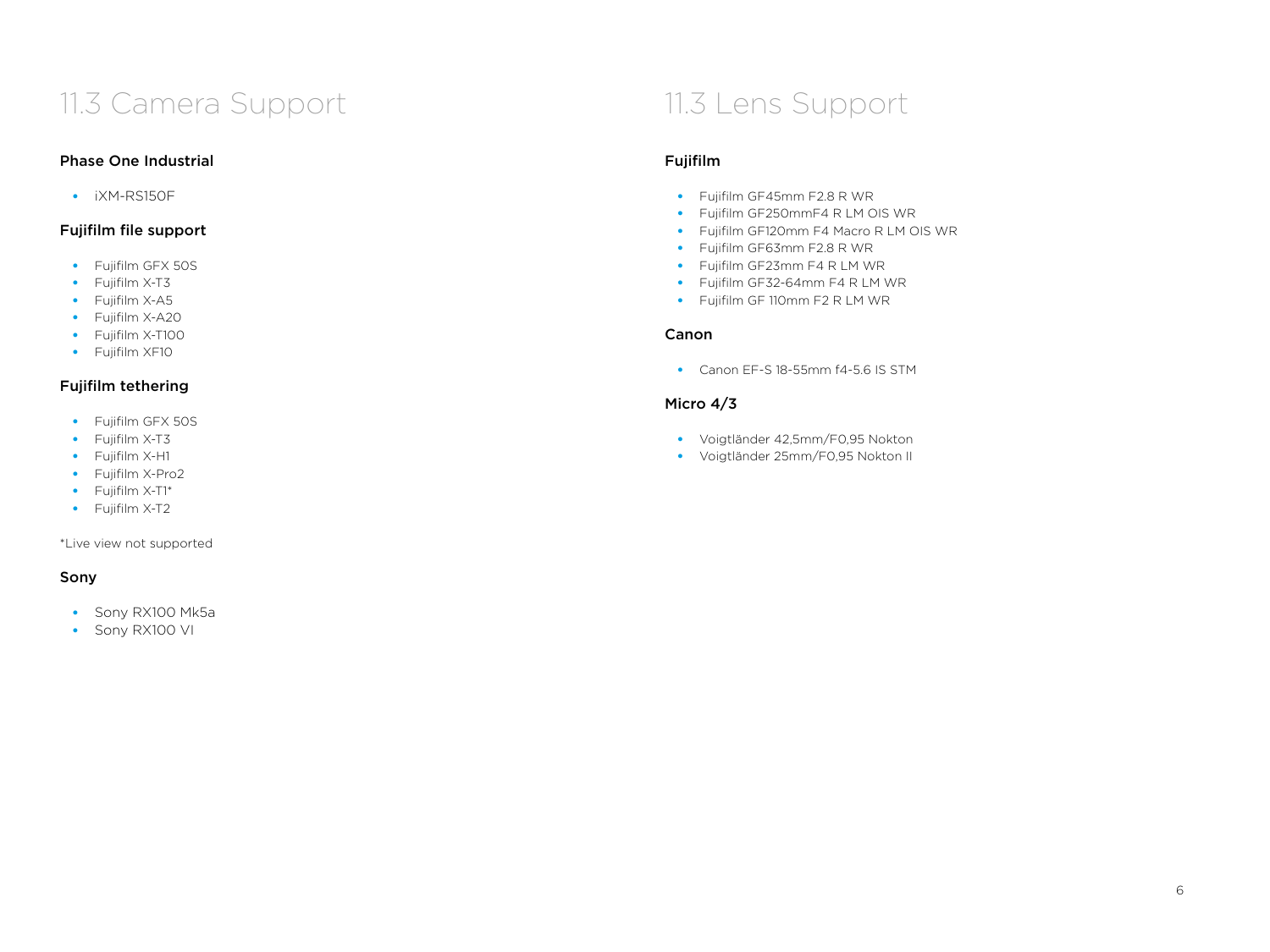- Fixed an issue if a camera is deselected while in Live view, it cannot be reselected
- Fixed an issue when using "%" character when creating a folder
- Fixed an issue if the variant contained geometric adjustments, then Annotations would not export as a layer
- Fixed a performance issue when opening a catalog with many folders
- Fixed a cosmetic issue with tool bar items and buttons appearing corrupted when in full screen
- Fixed a cosmetic issue with some tool bar icons lighting up when no image is selected
- Fixed an issue when importing Media Pro catalogs resulted in flattened hierarchical keywords

## 11.3 Bug Fixes Mac 11.3 Bug Fixes Windows

- Fixed an issue when importing Media Pro catalogs resulted in flattened hierarchical keywords
- Fixed a crash when CTRL clicking (de-selecting) a single variant from a multiple election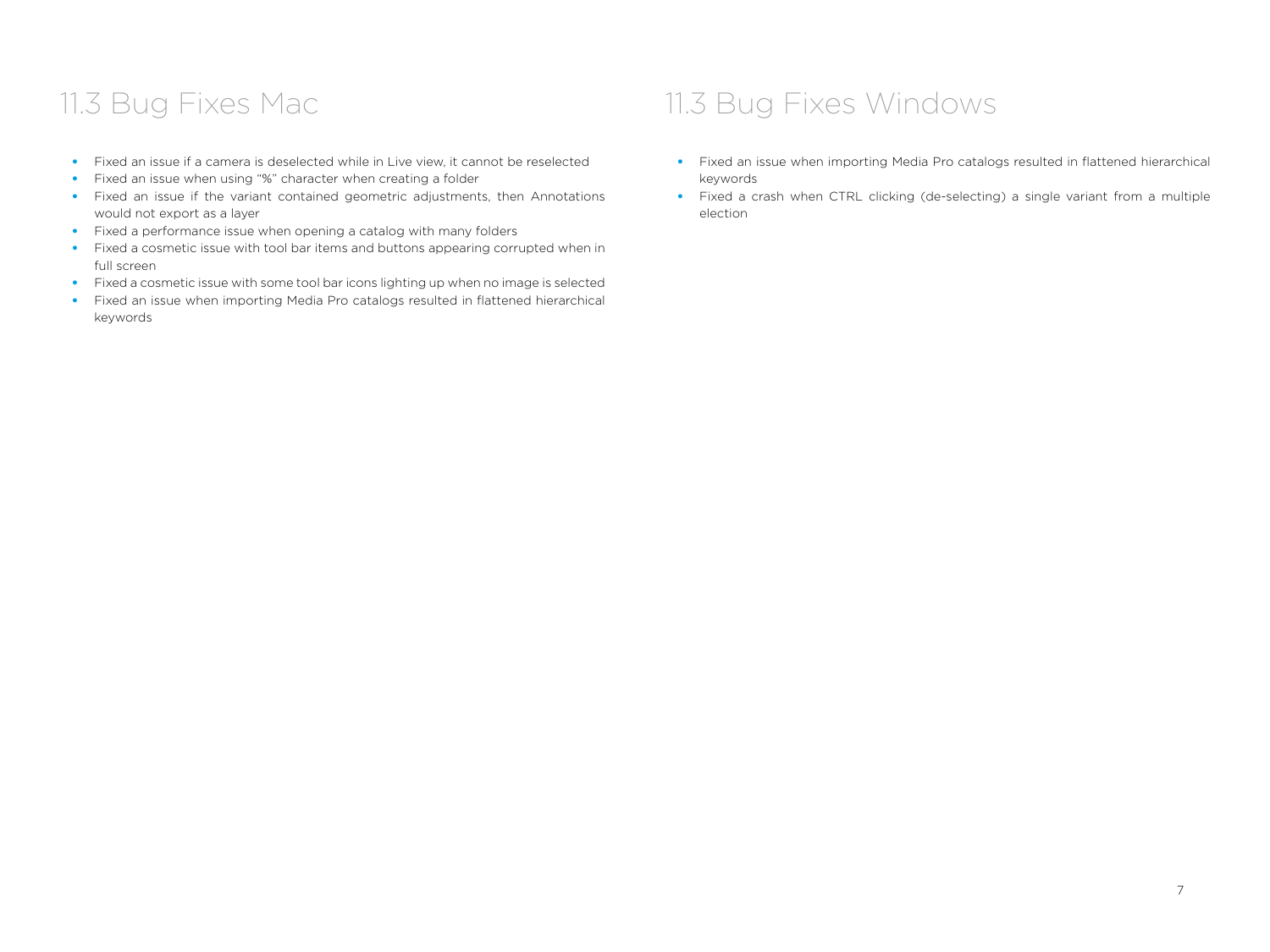### System Requirements

We recommend that your computer has at least the minimum specifications outlined below to run Capture One.

### Microsoft® Windows® minimum requirements

- Intel or AMD CPU with 2 cores
- 8 GB of RAM
- 10 GB of free hard disk space
- Color calibrated monitor with 1280x800, 24-bit resolution at 96dpi screen ruling
- Windows 7® SP1 64-bit, Windows 8.1® 64-bit, Windows 10® 64-bit\*
- Microsoft® .NET Framework version 4.7 (will be installed if not present)

*\*Support for Capture One 11 on Windows 10 is supported for builds supporting .NET 4.7 - This is currently from Windows 10 Anniversary Update (build 1607) through to April 2018 Update (build 1803).*

### Apple® Macintosh® minimum requirements

- Intel CPU with 2 cores
- 8 GB of RAM
- 10 GB of free hard disk space
- Calibrated color monitor with 1280x800, 24-bit resolution at 96dpi
- OS X 10.11.6, macOS 10.12.6, macOS 10.13\*

*\*Support for macOS 10.13 is supported for builds up to 10.13.6*

### Recommended system requirements

If working with high-resolution images and doing calculation-heavy adjustments we recommend the following:

- Intel CPU with 4+ cores
- 16+ GB of RAM
- Solid State Disk (SSD)
- Dual (matching) Graphics card from NVIDIA or AMD with 4GB+ RAM per card

*Note: Due to the significant additional calculation overhead, systems using 4k/5k monitors will require additional resources in addition to the above recommended spec (both in GPU and CPU power). For a Professional experience we recommend at least doubling the*  specification above for these configurations.



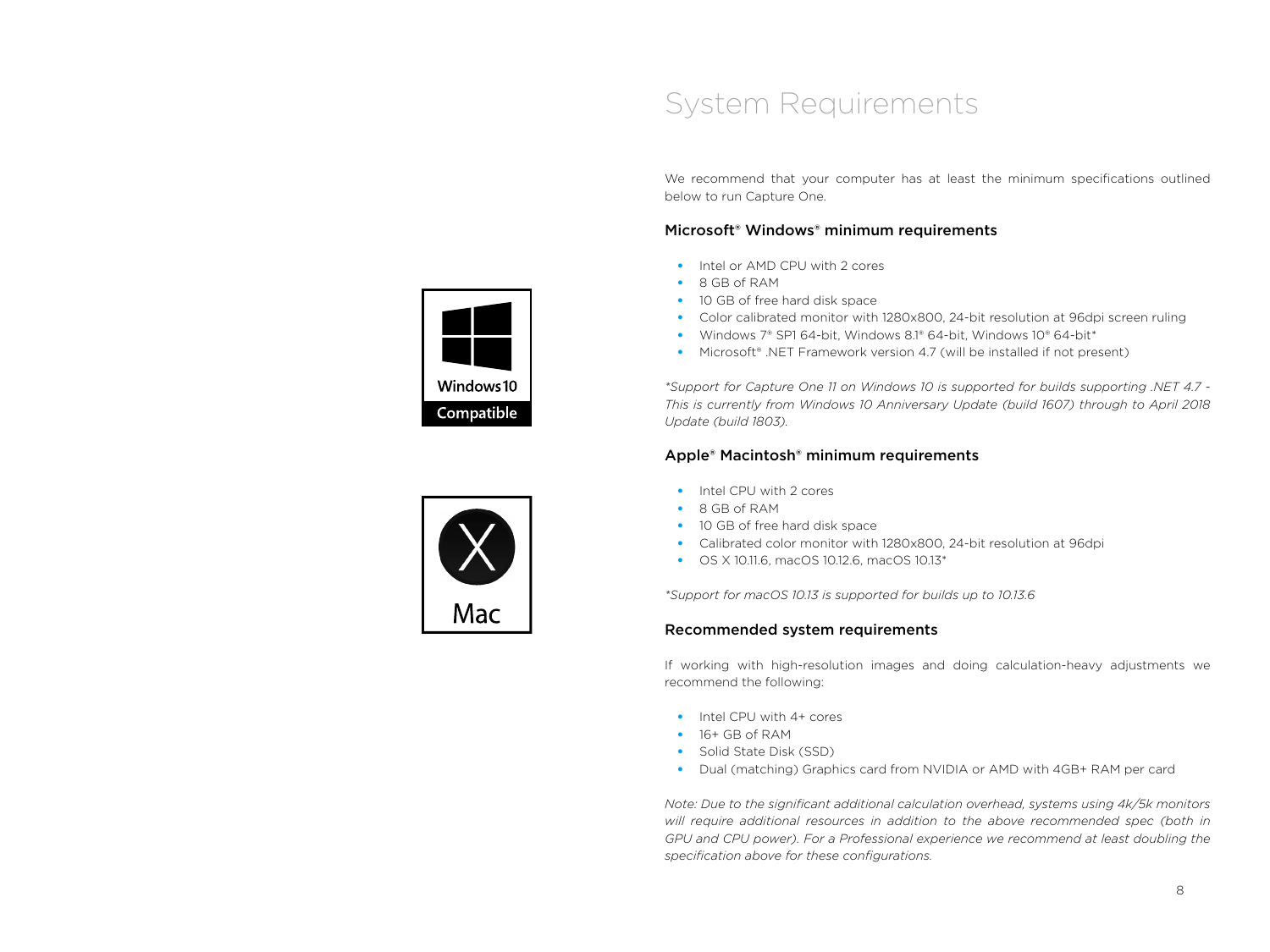### Installation

Capture One 11 is compatible with previous 10.x, 9.x, 8.x, 7.x and 6.x versions. For existing users it is recommended to migrate images from 5.x and 4.x to at least version 8.x first, before opening in 11.x

It is generally recommended that you only install one version of Capture One.

### Install on Windows

Capture One includes an easy-to-use installer that will install all the software you need to run the application on a Windows based computer. To install the software, please follow the procedure below:

- Download the application from the Phase One website: http://www.phaseone.com/ downloads.aspx
- Run the executable software install file  $(exe)$
- Read and accept the license agreement when presented.
- Follow the on-screen instructions to complete the installation.
- Read and accept the license agreement when presented.

In addition, Leaf and Mamiya DM Back users should install specific Leaf drivers before connecting their back by selecting Install Leaf Drivers from the Capture One menu in the application. We recommend that you quit Capture One and restart the computer after the installation.

### Install on OS X

Capture One includes an easy-to-use installer that will install all the software necessary to run the application on OS X.

To install the software, please follow the procedure below:

- Download the application from the Phase One website: http://www.phaseone.com/ downloads.aspx
- Open the Capture One disk image (.dmg)
- Drag the Capture One icon to the Applications folder.
- Start the Capture One application from your Applications folder.
- Read and accept the license agreement when presented.

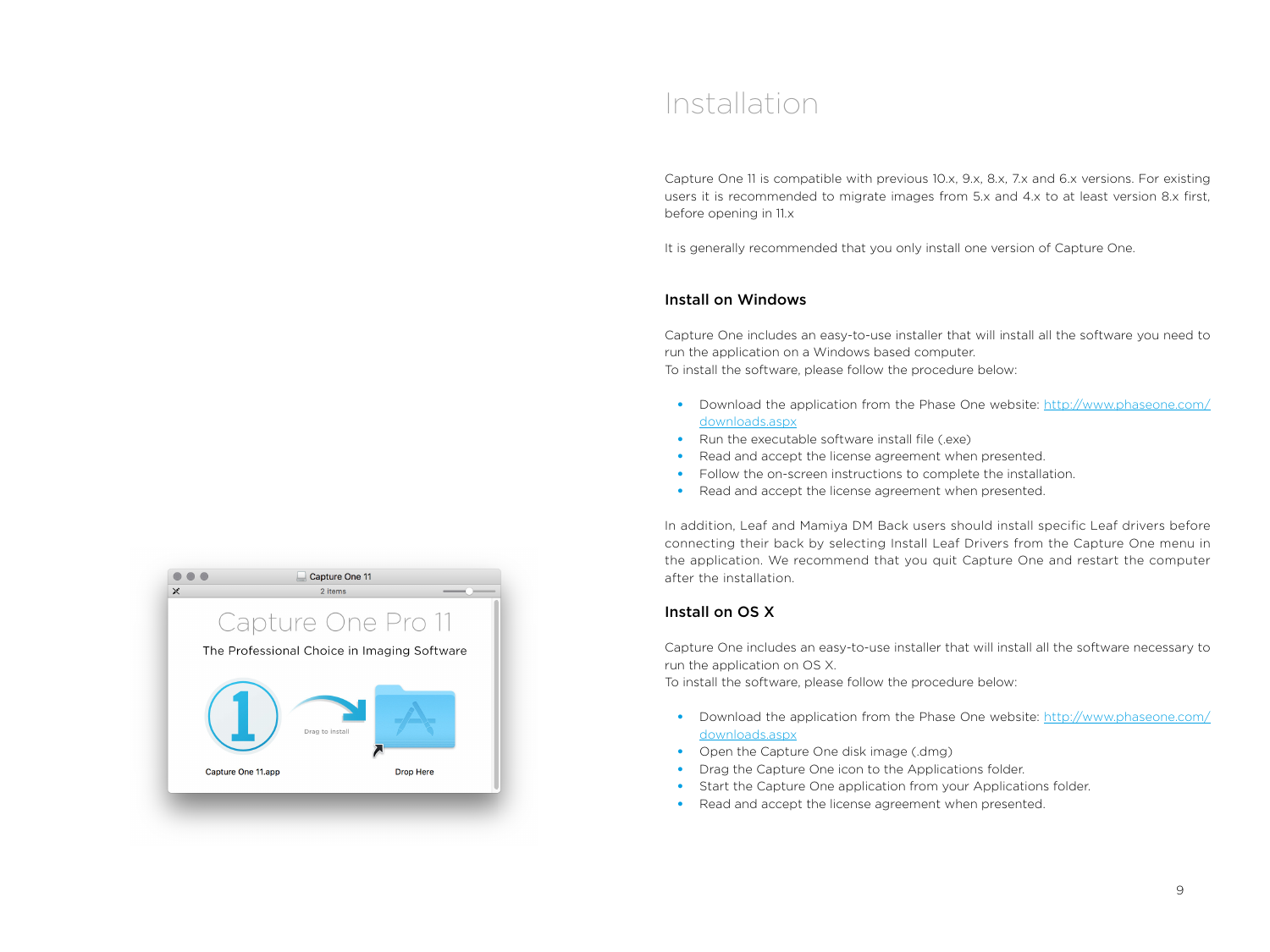## Recommendations and limitations

### All users

- When you have disconnected a camera do not reconnect a camera until the Camera tool status changes to "No Camera Attached".
- DNG support not optimized for some cameras.

### Other camera users

- The following functionality is not supported for Fujifilm X-trans RAW files: processing/ exporting to DNG.
- Some cameras provide mutlishot functionality by way of (e.g.) multiple exposure or pixel shifting. In most cases the functionality will not be available in Capture One, however a single RAW file from the "stack" may be viewable and editable in Capture One (as if it was a shot in single Capture mode).

### Digital Back users

- Battery charging on IQ systems can cause issues with stability over Thunderbolt adapters or in low power devices such as laptops. Switch charging off in the digital back menu if you suffer repeated disconnections.
- For tethered shooting with Phase One or Credo digital backs make sure that your system can either supply at least 10W power via FireWire (more than most laptops can supply) or make sure to activate the "Force Battery" setting on the back. Use the 4.5m Phase One FireWire cable.
- For tethered shooting with Leaf Aptus and Mamiya DM digital backs make sure that your system can supply at least 12W of power via FireWire (more than most laptops can supply). Use a Leaf or Mamiya FireWire cable and repeater.
- Unless otherwise specified for your Phase One camera system, do not open the shutter on the camera prior to opening the Live View window. Doing so will generate errors on the digital back after closing the Live View window. The recommended procedure for using Live View is to first open the Live View window, then open the shutter on the camera, use Live View as desired, when done, close the shutter on the camera, and close the Live View window.
- For Leaf Backs and Mamiya DM systems, the camera body must be selected in application preferences before connecting the back.
- For Leaf Backs and Mamiya DM systems, in the case of a communication error during firmware upload, please wait 10 minutes before disconnecting the FireWire cable.
- Leaf Aptus II 8 only works with black and white Live View.
- Focus controls for iXR and iXA cameras are only supported by IQ and Credo backs.
- Orientation override does not work in live view for Leaf Aptus/AFi backs. Users wishing to lock orientation during live view should use the camera orientation setting.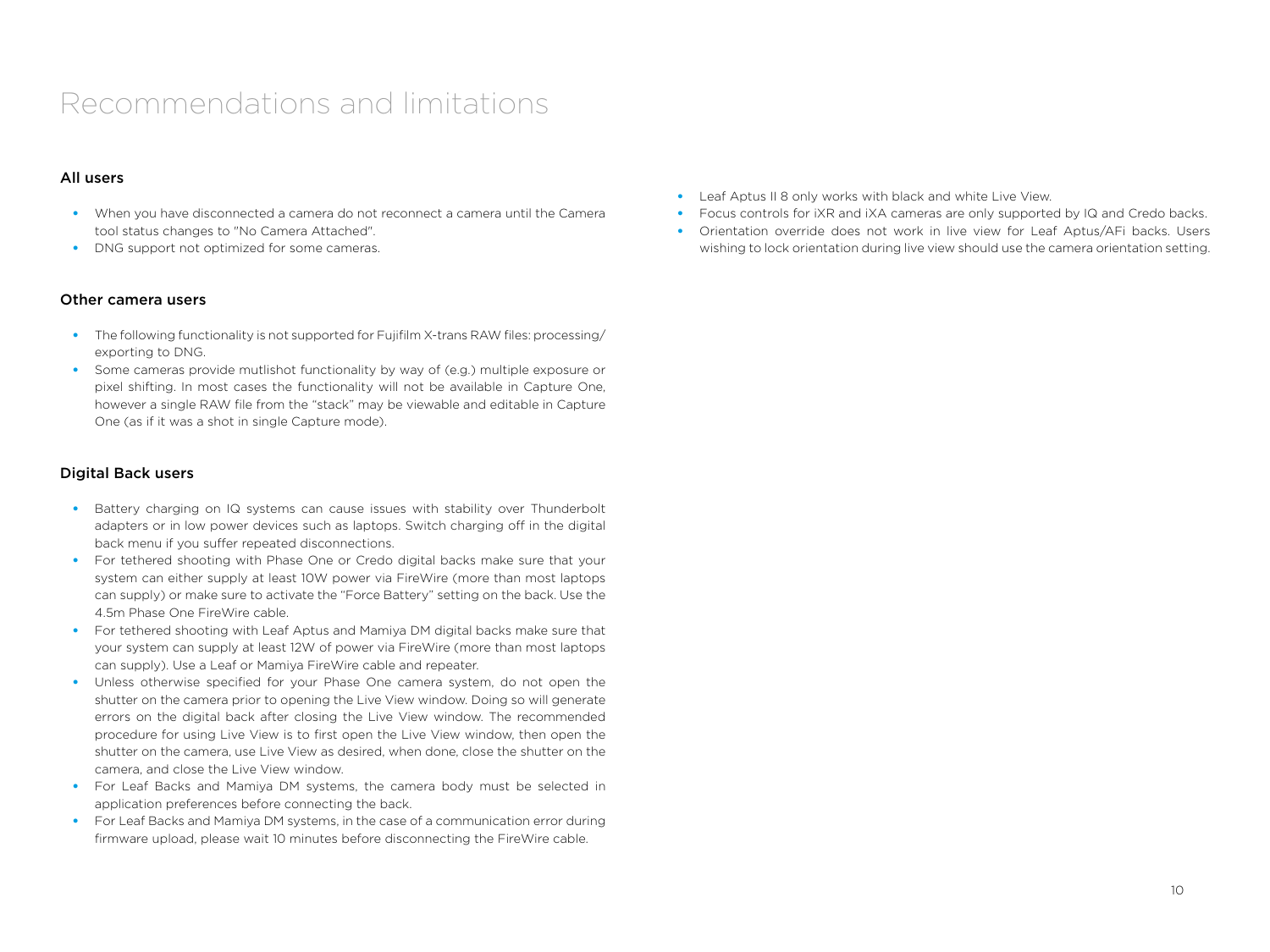Below you will find a list of known issues for Capture One 11 at the time of shipping:

### All users

- Browsing folders containing unsupported image files may affect application performance.
- Previews from earlier versions of Capture One may be updated. In some cases, this can affect the application performance the first time images are viewed in this version of Capture One.
- If using a non US laptop keyboard it might be preferable to change some of the standard keyboard shortcuts.
- Editing images in external applications other than Adobe Photoshop might result in unexpected behavior.
- Operation under virtualization software (e.g. Parallels, Hackintosh etc) may cause instability. We do not recommend you use these OS configurations.

#### Mac users

• Live View over USB can stall without the use of a repeater.

#### Windows users

- Windows drivers are required for some older models of Canon DSLR cameras to be able to shoot tethered. These drivers are available from Canon's web site.
- If you have Bonjour 2.0.3 installed you may experience problems with Capture Pilot. Bonjour 2.0.2 (shipping with Capture One 9) and 2.0.4 (shipped with iTunes) have been tested to work with Capture Pilot. To check the version number of Bonjour, go to 'Control Panel' and select 'Programs and Features'.
- Importing a catalog can result in the last picture not getting imported.
- Operation under RAMDisk by Dataram is known to cause issues with disk labeling. Capture One is not supported with this configuration.
- Plays.TV/Raptr installed along with some AMD devices can cause instability

## Known issues File support: Notes and limitations

The appendices below contain the data sheets for supported cameras in Capture One. The information here is subject to change. Some errors may be omitted. For issues and clarification on any camera listed here, contact Phase One Support via support.phaseone.com

### Capture One DNG colors

Capture One has the ability to treat and display camera files that were converted to DNG, as if it was the original RAW. The file in question has to come from a camera we officially support with native RAW support and the RAW data also needs to have been embedded in the DNG at the point of conversion. Note we do not support Adobe Lens or Color Profiles in this workflow.

### Other file support

Layered Tiff: Capture One 9.1 onward can support Tiff files with alpha channel or layers saved in the file (from other apps like Adobe Photoshop) but for viewing purposes only. Reprocessing the image will result in a new flattened image.

PSD: Capture 10.1 onward can support PSD files in the viewer. The PSD can contain any adjustments, layers, text or smart objects but must be saved in Photoshop with "maximize compatibility" enabled. Reprocessing the image from Capture One will result in a new flattened image.

### File size limitations:

- Smallest supported file for viewing: minimum side of 16px
- Smallest supported file for editing: minimum side of 512px.
- Largest supported file: Width x Height must be smaller than 40000 x 20000 pixels or sum thereof.

### Camera support:

RAW files support is listed below with known limitations listed in the notes section. Special or auxiliary modes (like pixel shift) are only supported if noted. If the information below is incomplete or you need specific information pertaining to support in Capture One please make a support case - support.phaseone.com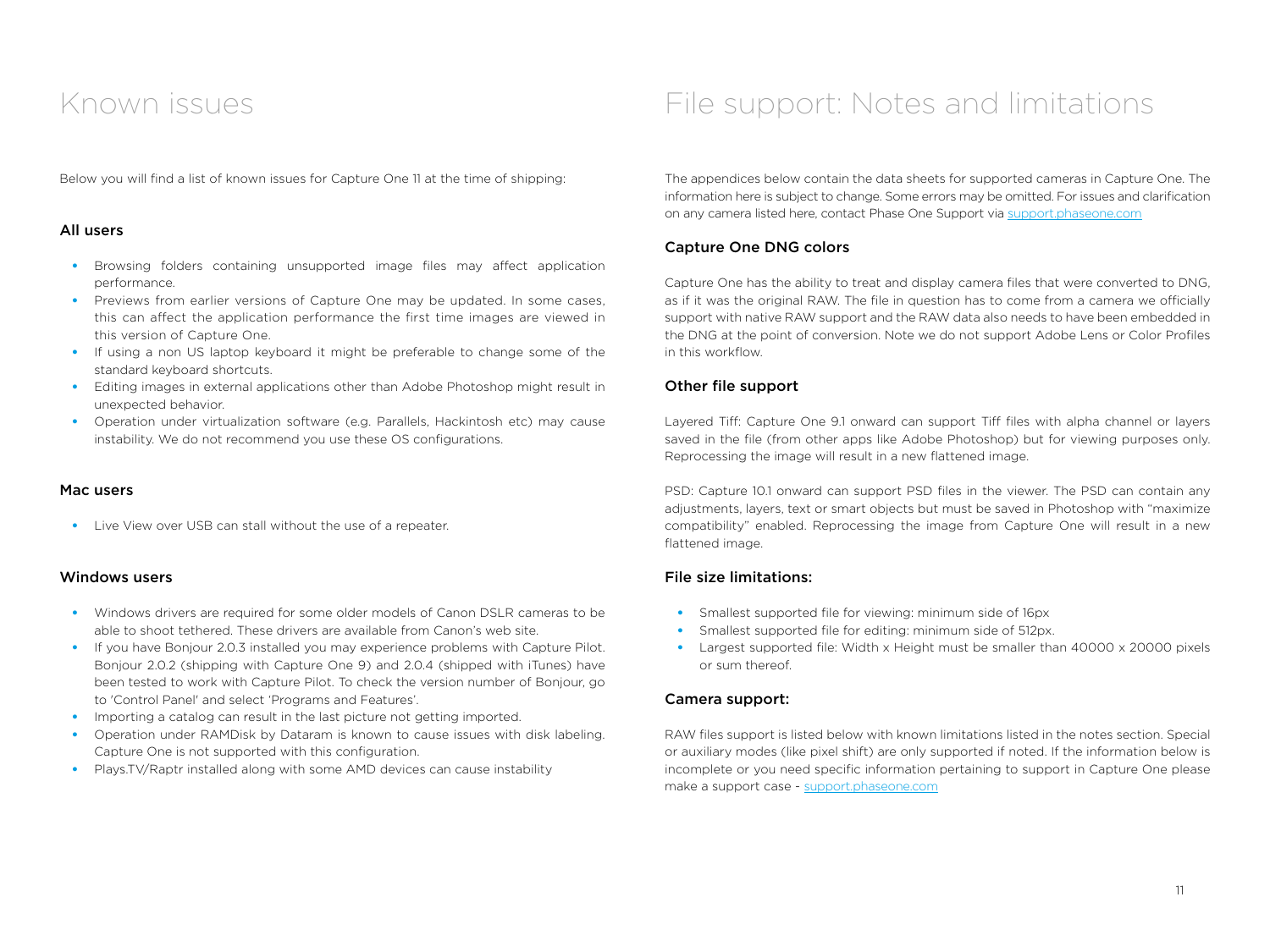# PHASEONE

## Phase One

| Model                  | <b>Version Added</b> | <b>Required Run Modes</b> | Tethered/Live View File Support |                                                                   | <b>Notes</b>               |
|------------------------|----------------------|---------------------------|---------------------------------|-------------------------------------------------------------------|----------------------------|
| IQ4 150MP              | : 11.2.1             | DB or Pro                 | Yes/Yes                         | IQ 16bit/IIQ L/IIQ S / Jpeg                                       | None                       |
| IQ4 100MP Trichromatic | : 11.2.1             | DB or Pro                 | Yes/Yes                         | IQ 16bit/IQ L/IIQ S / Jpeg                                        | None                       |
| IQ3 100MP Trichromatic | 10.2.0               | DB or Pro                 | Yes/Yes                         | $\overline{11}$ Q 16bit/ $\overline{11}$ Q L/ $\overline{11}$ Q S | None                       |
| IQ3 100MP              | 9.0.2                | DB or Pro                 | Yes/Yes                         | IQ 16bit/IQ L/IIQ S                                               | None                       |
| IQ3 100MP Achromatic   | 10.1.1               | DB or Pro                 | Yes/Yes                         | $\overline{11}$ Q 16bit/ $\overline{11}$ Q L/ $\overline{11}$ Q S | None                       |
| <b>IQ3 80MP</b>        | 8.3.4                | DB or Pro                 | Yes/Yes                         | IIQ L/IIQ S                                                       | None                       |
| <b>IQ3 60MP</b>        | 8.3.4                | DB or Pro                 | Yes/Yes                         | IQ L/IIQ S                                                        | None                       |
| <b>IQ3 50MP</b>        | 8.3.4                | DB or Pro                 | Yes/Yes                         | IIQ L/IIQ S                                                       | None                       |
| <b>IQ280</b>           | 7.2.4                | DB or Pro                 | Yes/Yes                         | $\frac{1}{2}$ IIQ L/IIQ S                                         | None                       |
| <b>IQ260</b>           | 7.2.4                | DB or Pro                 | Yes/Yes                         | IIQ L/IIQ S                                                       | None                       |
| IQ260 Achromatic       | 7.2.4                | DB or Pro                 | Yes/Yes                         | $\frac{1}{2}$ IIQ L/IIQ S                                         | No Live view               |
| IQ250                  | 7.2.4                | DB or Pro                 | Yes/Yes                         | IIQ L/IIQ S                                                       | None                       |
| <b>IQ1100MP</b>        | 9.3.0                | DB or Pro                 | Yes/Yes                         | IIQ 16bit/IIQ L/IIQ S                                             | None                       |
| <b>IQ180</b>           | 6.4.5                | DB or Pro                 | Yes/Yes                         | IIQ L/IIQ S                                                       | None                       |
| <b>IQ160</b>           | 6.4.5                | DB or Pro                 | Yes/Yes                         | IIQ L/IIQ S                                                       | None                       |
| IQ160 Achromatic       | 7.2.4                | DB or Pro                 | Yes/No                          | IIQ L/IIQ S                                                       | No Live view               |
| <b>IQ150</b>           | 8.3.4                | DB or Pro                 | Yes/Yes                         | IIQ L/IIQ S                                                       | None                       |
| <b>IQ140</b>           | 6.4.5                | DB or Pro                 | Yes/Yes                         | IIQ L/IIQ S                                                       | None                       |
| P65+                   | 4.8.3                | DB or Pro                 | Yes/Yes                         | $\frac{1}{2}$ IIQ L/IIQ S                                         | None                       |
| P40+                   | 4.8.3                | DB or Pro                 | Yes/Yes                         | IIQ L/IIQ S                                                       | None                       |
| P45+                   | 3.7.9                | DB or Pro                 | Yes/Yes                         | $\frac{1}{2}$ IIQ L/IIQ S                                         | None                       |
| P30+                   | 3.7.9                | DB or Pro                 | Yes/Yes                         | IIQ L/IIQ S                                                       | None                       |
| P25+                   | 3.7.9                | DB or Pro                 | Yes/Yes                         | IIQ L/IIQ S                                                       | None                       |
| P21+                   | 3.7.9                | DB or Pro                 | Yes/Yes                         | IIQ L/IIQ S                                                       | None                       |
| P20+                   | 3.7.9                | DB or Pro                 | Yes/Yes                         | IIQ L/IIQ S                                                       | None                       |
| Achromatic+            | 5.2.1                | DB or Pro                 | Yes/No                          | IIQ L/IIQ S                                                       | No Live view               |
| P45                    | 3.7.9                | DB or Pro                 | Yes/Yes*                        | IIQ L/IIQ S                                                       | Live view upgrade required |
| P30                    | 3.7.9                | DB or Pro                 | Yes/Yes*                        | IIQ L/IIQ S                                                       | Live view upgrade required |
| P25                    | 3.7.9                | DB or Pro                 | Yes/No                          | IQ L/IIQ S/ Uncompressed                                          | None                       |
| P21                    | 3.7.9                | DB or Pro                 | Yes/Yes*                        | $\frac{1}{2}$ IIQ L/IIQ S                                         | Live view upgrade required |
| P20                    | 3.7.9                | DB or Pro                 | Yes/No                          | IQ L/IIQ S/ Uncompressed                                          | None                       |
| H 25                   | 3.7.9                | DB or Pro                 | Yes/No                          | IIQ/TIF Uncompressed                                              | None                       |
| H 20                   | 3.7.9                | DB or Pro                 | Yes/No                          | IQ/TIF Uncompressed                                               | None                       |
| H 101                  | 3.7.9                | DB or Pro                 | Yes/No                          | IIQ/TIF Uncompressed                                              | None                       |
| H10                    | 3.7.9                | DB or Pro                 | Yes/No                          | IIQ/TIF Uncompressed                                              | None                       |
| H <sub>5</sub>         | 3.7.9                | DB or Pro                 | Yes/No                          | IIQ/TIF Uncompressed                                              | None                       |
| LightPhase             | 3.7.9                | DB or Pro                 | Yes/No                          | IQ/TIF Uncompressed                                               | None                       |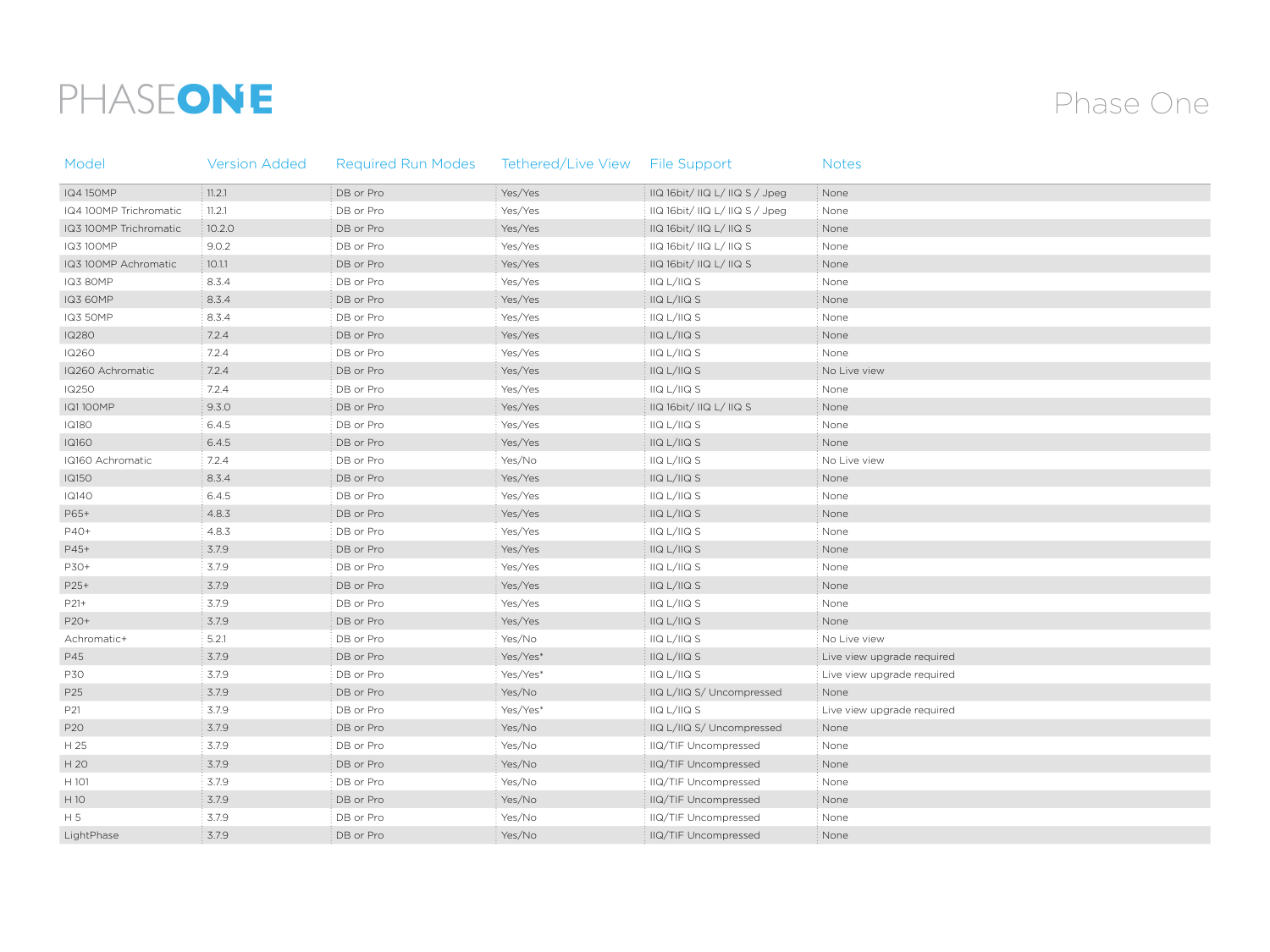# PHASEONE

## Phase One Industrial

| Model                | <b>Version Added</b> | <b>Required Run Modes</b> | File Support                 | Tethered/Live View Notes |              |
|----------------------|----------------------|---------------------------|------------------------------|--------------------------|--------------|
| <b>iXM-RS150F</b>    | : 11.3               | DB or Pro                 | : IIQ 16bit/ IIQ L/ IIQ S    | : Yes/Yes                | None         |
| iXM-100              | 11.2                 | DB or Pro                 | IIQ 16bit/ IIQ L/ IIQ S      | Yes/Yes                  | None         |
| iXG-100MP            | 10.1.1               | DB or Pro                 | IIQ 16bit/IIQ L/IIQ S        | : Yes/Yes                | None         |
| iXG-100MP Achro      | 10.2.0               | DB or Pro                 | IIQ 16bit/ IIQ L/ IIQ S      | Yes/Yes                  | None         |
| iXG-50MP             | 10.2.0               | DB or Pro                 | $\ln Q$ $L/11Q$ $S$          | : Yes/Yes                | : None       |
| iXU-1000 Achro       | 10.2.0               | DB or Pro                 | IIQ L/IIQ S                  | Yes/Yes                  | : None       |
| iXU-RS1000           | 9.3.0                | DB or Pro                 | IIQ L/IIQ S                  | : Yes/Yes                | None         |
| iXU-RS1000 Achro     | 10.2.0               | DB or Pro                 | $\overline{11Q}$ $L/11Q$ $S$ | Yes/Yes                  | None         |
| iXU-RS180            | 9.3.0                | DB or Pro                 | IIQ L/IIQ S                  | : Yes/No                 | No live view |
| iXU-RS160 Achromatic | 9.3.0                | DB or Pro                 | IIQ L/IIQ S                  | : Yes/No                 | No live view |
| iXU-RS160            | 9.3.0                | DB or Pro                 | IIQ L/IIQ S                  | Yes/No                   | No live view |
| iXU-1000             | 9.3.0                | DB or Pro                 | IIQ L/IIQ S                  | Yes/Yes                  | None         |
| iXU150               | 8.3.4                | DB or Pro                 | IIQ L/IIQ S                  | Yes/Yes                  | None         |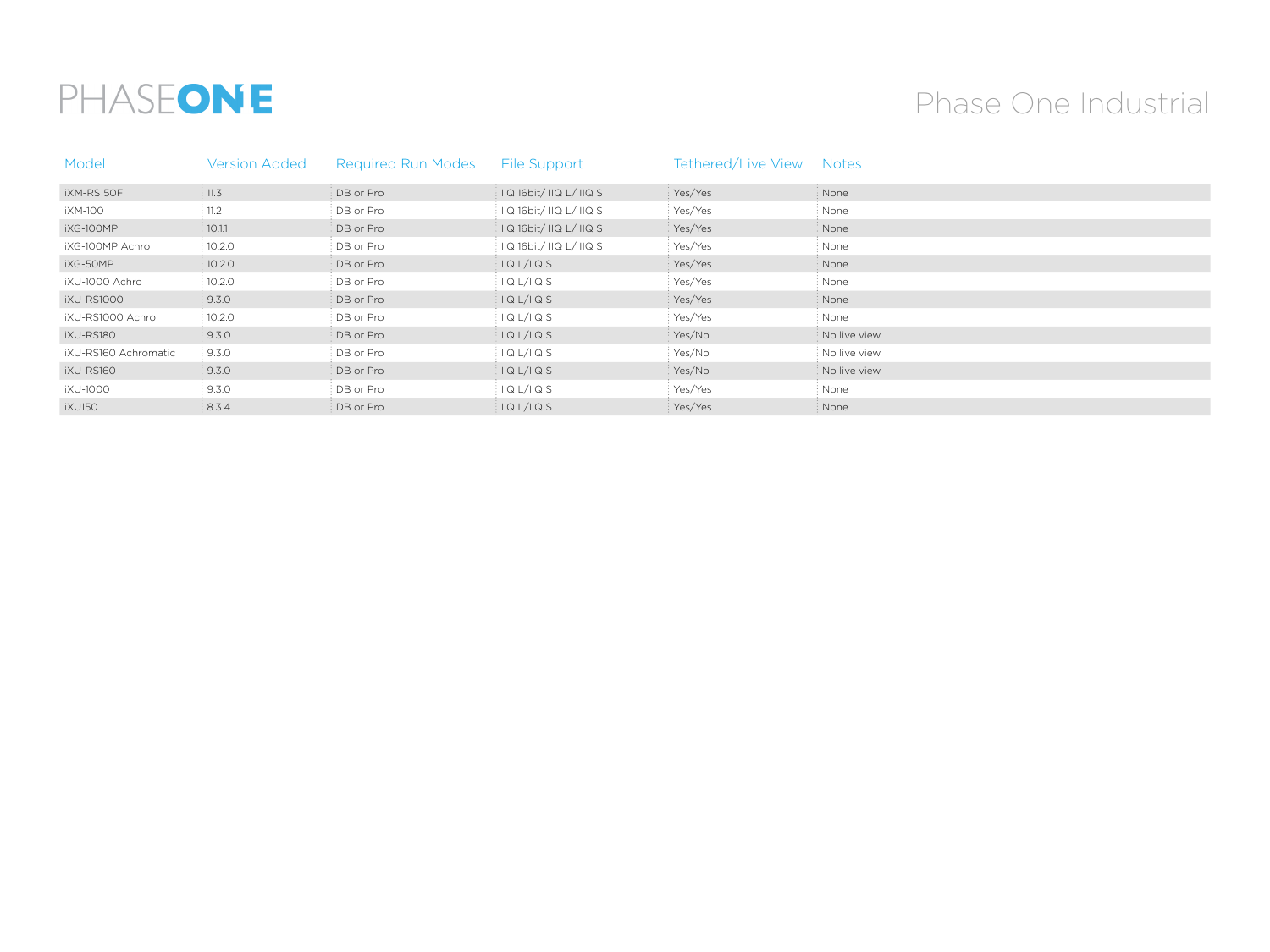## Mamiya leaf

## Mamiya Leaf

| Model            | Version Added | <b>Required Run Modes</b> | File Support                          | Tethered/Live View | <b>Notes</b>                  |
|------------------|---------------|---------------------------|---------------------------------------|--------------------|-------------------------------|
| Credo 80         | 6.4.5         | DB or Pro                 | IIQ L/IIQ S                           | Yes/Yes            | None                          |
| Credo 60         | 6.4.5         | DB or Pro                 | IIQ L/IIQ S                           | Yes/Yes            | None                          |
| Credo 50         | 7.2.4         | DB or Pro                 | IIQ L/IIQ S                           | Yes/Yes            | None                          |
| Credo 40         | 6.4.5         | DB or Pro                 | I/Q L/I/Q S                           | Yes/Yes            | None                          |
| Aptus-II 12R     | 6.4.5         | DB or Pro                 | MOS compressed/uncompressed : Yes/Yes |                    | Only compressed when tethered |
| Aptus-II 12      | 6.4.5         | DB or Pro                 | MOS compressed/uncompressed: Yes/Yes  |                    | Only compressed when tethered |
| Aptus-II 10R     | 5.2.1         | DB or Pro                 | MOS compressed/uncompressed: Yes/Yes  |                    | Only compressed when tethered |
| Aptus-II 10      | 5.2.1         | DB or Pro                 | MOS compressed/uncompressed: Yes/Yes  |                    | Only compressed when tethered |
| Aptus-II 8       | 5.2.1         | DB or Pro                 | MOS compressed/uncompressed Yes/Yes   |                    | Only compressed when tethered |
| Aptus-II 7       | 5.2.1         | DB or Pro                 | MOS compressed/uncompressed: Yes/Yes  |                    | Only compressed when tethered |
| Aptus-II 6       | 5.2.1         | DB or Pro                 | MOS compressed/uncompressed Ves/Yes   |                    | Only compressed when tethered |
| Aptus-II 5       | 5.2.1         | DB or Pro                 | MOS compressed/uncompressed: Yes/Yes  |                    | Only compressed when tethered |
| <b>AFi-II 12</b> | 6.4.5         | DB or Pro                 | MOS compressed/uncompressed: Yes/Yes  |                    | Only compressed when tethered |
| AFi-II 10        | 5.2.1         | DB or Pro                 | MOS compressed/uncompressed: Yes/Yes  |                    | Only compressed when tethered |
| AFi-II 7         | 5.2.1         | DB or Pro                 | MOS compressed/uncompressed Yes/Yes   |                    | Only compressed when tethered |
| AFi-II 6         | 5.2.1         | DB or Pro                 | MOS compressed/uncompressed   Yes/Yes |                    | Only compressed when tethered |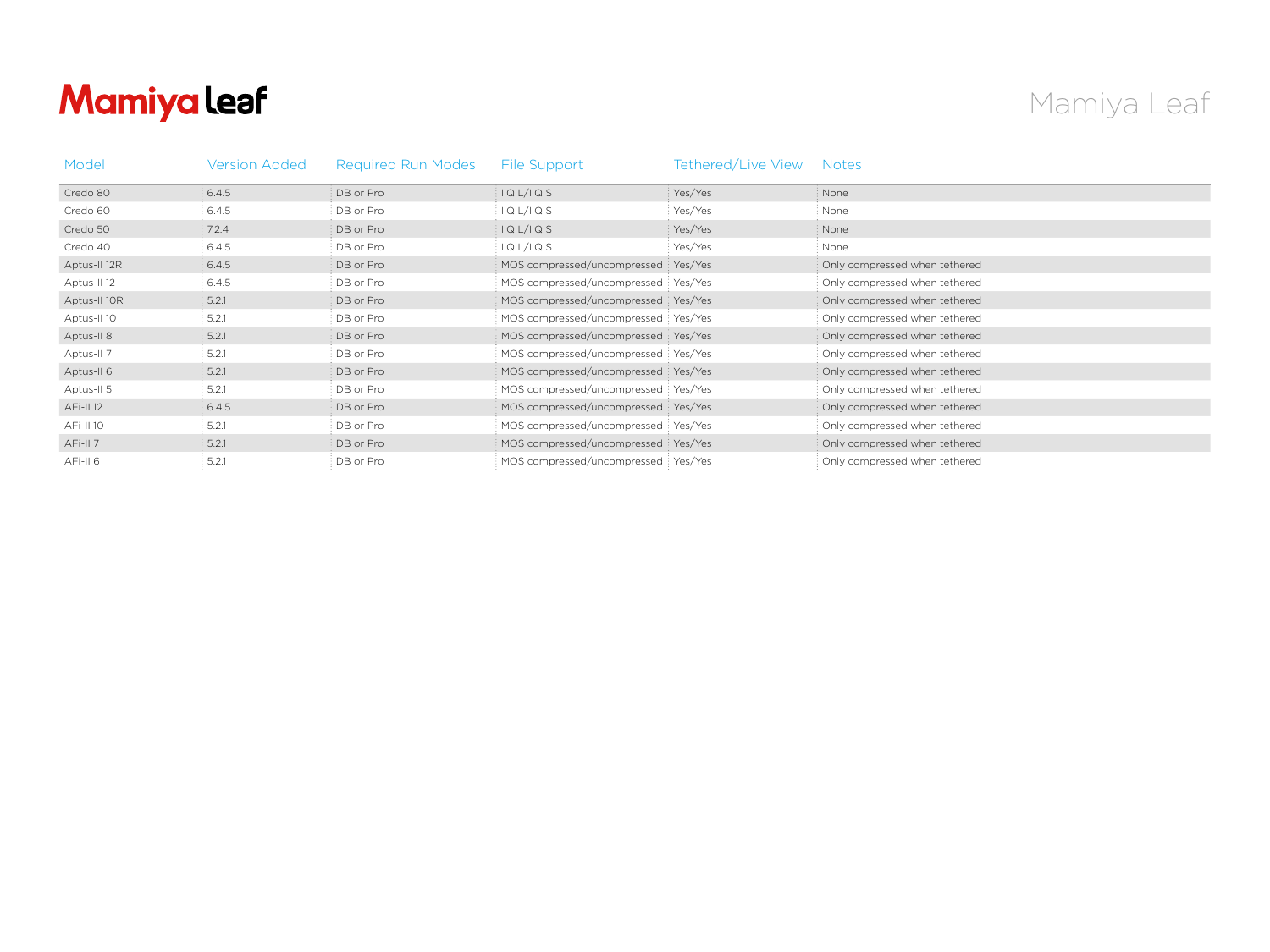## Leaf and Mamiya Legacy

| Model     | <b>Version Added</b> | <b>Required Run Modes</b> | File Support                          | Tethered/Live View | <b>Notes</b>                  |
|-----------|----------------------|---------------------------|---------------------------------------|--------------------|-------------------------------|
| Aptus 75S | 5.2.1                | : Pro                     | MOS compressed/uncompressed Yes/Yes   |                    | Only compressed when tethered |
| Aptus 65S | 5.2.1                | : Pro                     | MOS compressed/uncompressed   Yes/Yes |                    | Only compressed when tethered |
| Aptus 54S | 5.2.1                | : Pro                     | MOS compressed/uncompressed Pes/Yes   |                    | Only compressed when tethered |
| AFi 7     | 5.2.1                | Pro                       | MOS compressed/uncompressed: Yes/Yes  |                    | Only compressed when tethered |
| AFi 6     | 5.2.1                | : Pro                     | MOS compressed/uncompressed Yes/Yes   |                    | Only compressed when tethered |
| AFi 5     | : 5.2.1              | : Pro                     | MOS compressed/uncompressed : Yes/Yes |                    | Only compressed when tethered |
| Aptus 75  | 5.2.1                | : Pro                     | MOS compressed/uncompressed Yes/Yes   |                    | Only compressed when tethered |
| Aptus 65  | 5.2.1                | : Pro                     | MOS compressed/uncompressed: Yes/Yes  |                    | Only compressed when tethered |
| Aptus 22  | 5.2.1                | : Pro                     | MOS compressed/uncompressed: Yes/Yes  |                    | Only compressed when tethered |
| Aptus 17  | 5.2.1                | : Pro                     | MOS compressed/uncompressed: Yes/Yes  |                    | Only compressed when tethered |

| Model       | <b>Version Added</b> | <b>Required Run Modes</b> | File Support                          | Tethered/Live View | <b>Notes</b>                    |
|-------------|----------------------|---------------------------|---------------------------------------|--------------------|---------------------------------|
| <b>DM56</b> | 5.2.1                | : Pro                     | MOS compressed/uncompressed Yes/Yes   |                    | Only compressed when tethered   |
| DM40        | 5.2.1                | : Pro                     | MOS compressed/uncompressed   Yes/Yes |                    | Only compressed when tethered   |
| <b>DM33</b> | 5.2.1                | : Pro                     | MOS compressed/uncompressed Yes/Yes   |                    | Only compressed when tethered   |
| <b>DM28</b> | 5.2.1                | : Pro                     | MOS compressed/uncompressed   Yes/Yes |                    | Only compressed when tethered   |
| <b>DM22</b> | $\pm$ 5.2.1          | Pro                       | MOS compressed/uncompressed : Yes/Yes |                    | : Only compressed when tethered |
| M31         | 4.8.3                | DB or Pro                 | $\frac{1}{2}$ IIQ L/IIQ S             | : Yes/No           | : None                          |
| M22         | 4.8.3                | DB or Pro                 | $\parallel$ IIQ L/IIQ S               | i Yes/No           | : None                          |
| M18         | : 4.8.3              | DB or Pro                 | $\frac{1}{2}$ IIQ L/IIQ S             | : Yes/No           | : None                          |

| Model   |       | Version Added Required Run Modes File support | Tethered/Live View Notes |        |
|---------|-------|-----------------------------------------------|--------------------------|--------|
| MZD     | 4.8.3 | : Pro                                         | : No/No                  | : None |
| ZD back | 4.8.3 | : Pro                                         | : No/No                  | None   |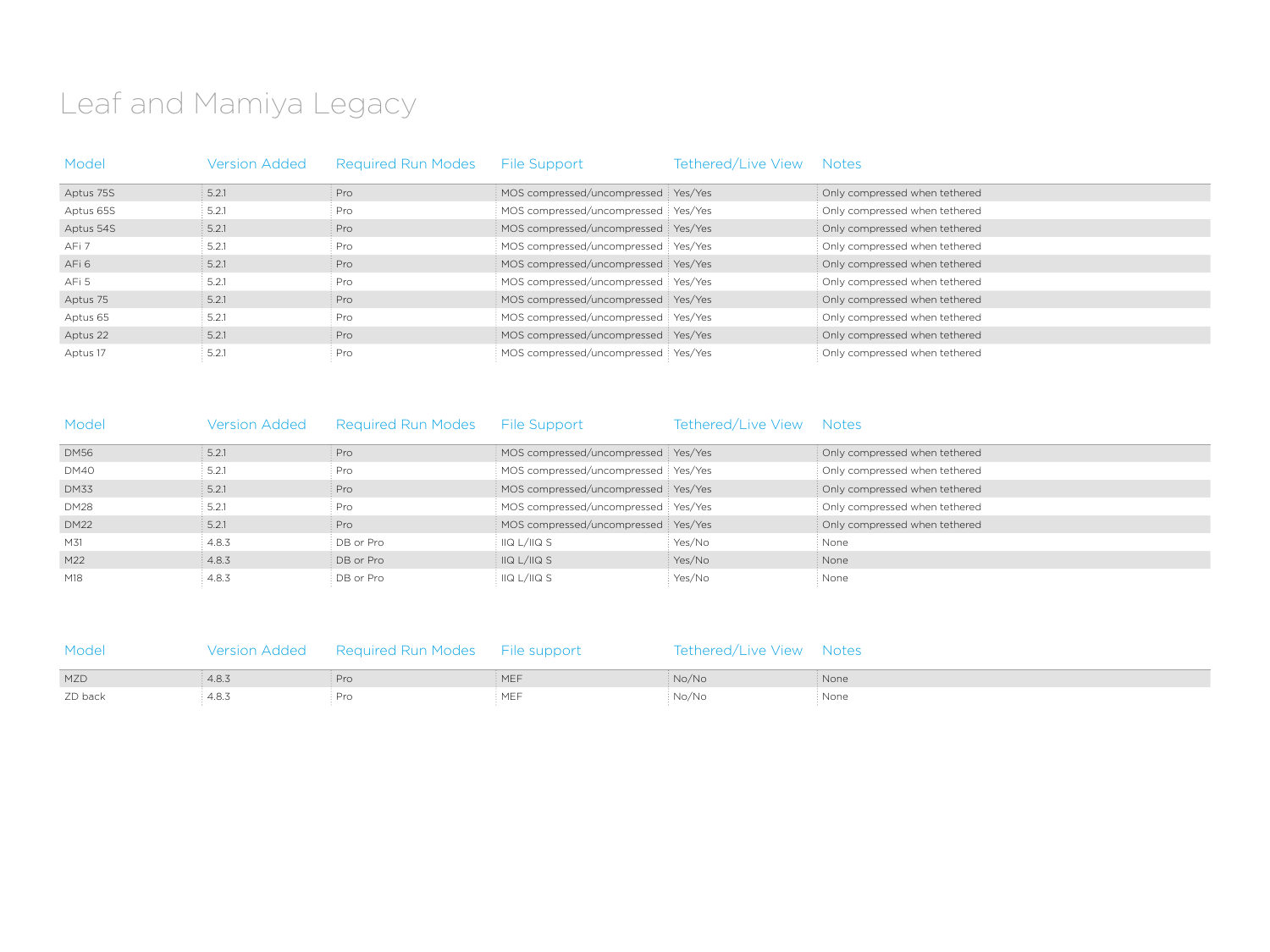## **FUJIFILM**

## Fujifilm

| Model              | <b>Version Added</b> | <b>Required Run Modes</b> | <b>File Support</b> | Tethered/Live View | <b>Notes</b>                                                                 |
|--------------------|----------------------|---------------------------|---------------------|--------------------|------------------------------------------------------------------------------|
| GFX 50S            | 11.3                 | Express Fuji/Pro Fuji/Pro | <b>RAF</b>          | Yes/Yes*           | Pro Fuji/Pro required for tethering + Live View. Xtrans to DNG not supported |
| X-Pro2             | 9.1.1                | Express Fuji/Pro Fuji/Pro | <b>RAF</b>          | Yes/Yes*           | Pro Fuji/Pro required for tethering + Live View. Xtrans to DNG not supported |
| X-Pro1             | 7.2.4                | Express Fuji/Pro Fuji/Pro | <b>RAF</b>          | No/No              | Xtrans to DNG not supported                                                  |
| $X-H1$             | 11.1.O               | Express Fuji/Pro Fuji/Pro | <b>RAF</b>          | Yes/Yes*           | Pro Fuji/Pro required for tethering + Live View. Xtrans to DNG not supported |
| $X-T3$             | 11.3                 | Express Fuji/Pro Fuji/Pro | RAF                 | Yes/Yes*           | Pro Fuji/Pro required for tethering + Live View. Xtrans to DNG not supported |
| $X-T2$             | 9.3.0                | Express Fuji/Pro Fuji/Pro | <b>RAF</b>          | Yes/Yes*           | Pro Fuji/Pro required for tethering + Live View                              |
| $X-T1$             | 7.2.4                | Express Fuji/Pro Fuji/Pro | <b>RAF</b>          | Yes/No*            | Pro Fuji/Pro required for tethering. Live View + Xtrans to DNG not supported |
| X100F              | 10.0.2               | Express Fuji/Pro Fuji/Pro | <b>RAF</b>          | No/No              | Xtrans to DNG not supported                                                  |
| <b>X100T</b>       | 8.3.4                | Express Fuji/Pro Fuji/Pro | <b>RAF</b>          | No/No              | Xtrans to DNG not supported                                                  |
| <b>X100S</b>       | 7.2.4                | Express Fuji/Pro Fuji/Pro | <b>RAF</b>          | No/No              | Xtrans to DNG not supported                                                  |
| X100               | 6.4.5                | Express Fuji/Pro Fuji/Pro | RAF                 | No/No              | None                                                                         |
| X-T100             | 11.3                 | Express Fuji/Pro Fuji/Pro | <b>RAF</b>          | No/No              | Xtrans to DNG not supported                                                  |
| $X-T20$            | 10.1.0               | Express Fuji/Pro Fuji/Pro | <b>RAF</b>          | No/No              | Xtrans to DNG not supported                                                  |
| $X-T10$            | 11.3                 | Express Fuji/Pro Fuji/Pro | <b>RAF</b>          | No/No              | Xtrans to DNG not supported                                                  |
| $X-A20$            | 11.3                 | Express Fuji/Pro Fuji/Pro | RAF                 | No/No              | Xtrans to DNG not supported                                                  |
| $X-A10$            | 10.1.0               | Express Fuji/Pro Fuji/Pro | <b>RAF</b>          | No/No              | Xtrans to DNG not supported                                                  |
| XT10               | 8.3.4                | Express Fuji/Pro Fuji/Pro | <b>RAF</b>          | No/No              | Xtrans to DNG not supported                                                  |
| X10                | 6.4.5                | Express Fuji/Pro Fuji/Pro | <b>RAF</b>          | No/No              | Xtrans to DNG not supported                                                  |
| XQ2                | 10.1.0               | Express Fuji/Pro Fuji/Pro | <b>RAF</b>          | No/No              | Xtrans to DNG not supported                                                  |
| XQ1                | 7.2.4                | Express Fuji/Pro Fuji/Pro | <b>RAF</b>          | No/No              | Xtrans to DNG not supported                                                  |
| $X-A5$             | 11.3                 | Express Fuji/Pro Fuji/Pro | RAF                 | No/No              | Xtrans to DNG not supported                                                  |
| X-A3               | 10.0.2               | Express Fuji/Pro Fuji/Pro | <b>RAF</b>          | No/No              | Xtrans to DNG not supported                                                  |
| $X-A2$             | 8.3.4                | Express Fuji/Pro Fuji/Pro | <b>RAF</b>          | No/No              | Xtrans to DNG not supported                                                  |
| $X-A1$             | 7.2.4                | Express Fuji/Pro Fuji/Pro | <b>RAF</b>          | No/No              | Xtrans to DNG not supported                                                  |
| $X-M1$             | 7.2.4                | Express Fuji/Pro Fuji/Pro | RAF                 | No/No              | Xtrans to DNG not supported                                                  |
| $X-S1$             | 7.2.4                | Express Fuji/Pro Fuji/Pro | <b>RAF</b>          | No/No              | Xtrans to DNG not supported                                                  |
| $X-E3$             | 11.0.1               | Express Fuji/Pro Fuji/Pro | <b>RAF</b>          | No/No              | Xtrans to DNG not supported                                                  |
| $X-E2s$            | 9.3.0                | Express Fuji/Pro Fuji/Pro | <b>RAF</b>          | No/No              | Xtrans to DNG not supported                                                  |
| $X-E2$             | 7.2.4                | Express Fuji/Pro Fuji/Pro | <b>RAF</b>          | No/No              | Xtrans to DNG not supported                                                  |
| $X-E1$             | 7.2.4                | Express Fuji/Pro Fuji/Pro | <b>RAF</b>          | No/No              | Xtrans to DNG not supported                                                  |
| XF10               | 11.3                 | Express Fuji/Pro Fuji/Pro | RAF                 | No/No              | Xtrans to DNG not supported                                                  |
| XF1                | 8.3.4                | Express Fuji/Pro Fuji/Pro | RAF                 | No/No              | Xtrans to DNG not supported                                                  |
| X70                | 9.3.0                | Express Fuji/Pro Fuji/Pro | RAF                 | No/No              | Xtrans to DNG not supported                                                  |
| X30                | 8.3.4                | Express Fuji/Pro Fuji/Pro | <b>RAF</b>          | No/No              | Xtrans to DNG not supported                                                  |
| X20                | 7.2.4                | Express Fuji/Pro Fuji/Pro | RAF                 | No/No              | Xtrans to DNG not supported                                                  |
| S5 Pro             | 3.7.9                | Express Fuji/Pro Fuji/Pro | <b>RAF</b>          | No/No              | Xtrans to DNG not supported                                                  |
| S3 Pro             | 3.7.9                | Express Fuji/Pro Fuji/Pro | RAF                 | No/No              | Xtrans to DNG not supported                                                  |
| S <sub>2</sub> Pro | 3.7.9                | Express Fuji/Pro Fuji/Pro | RAF                 | No/No              | Xtrans to DNG not supported                                                  |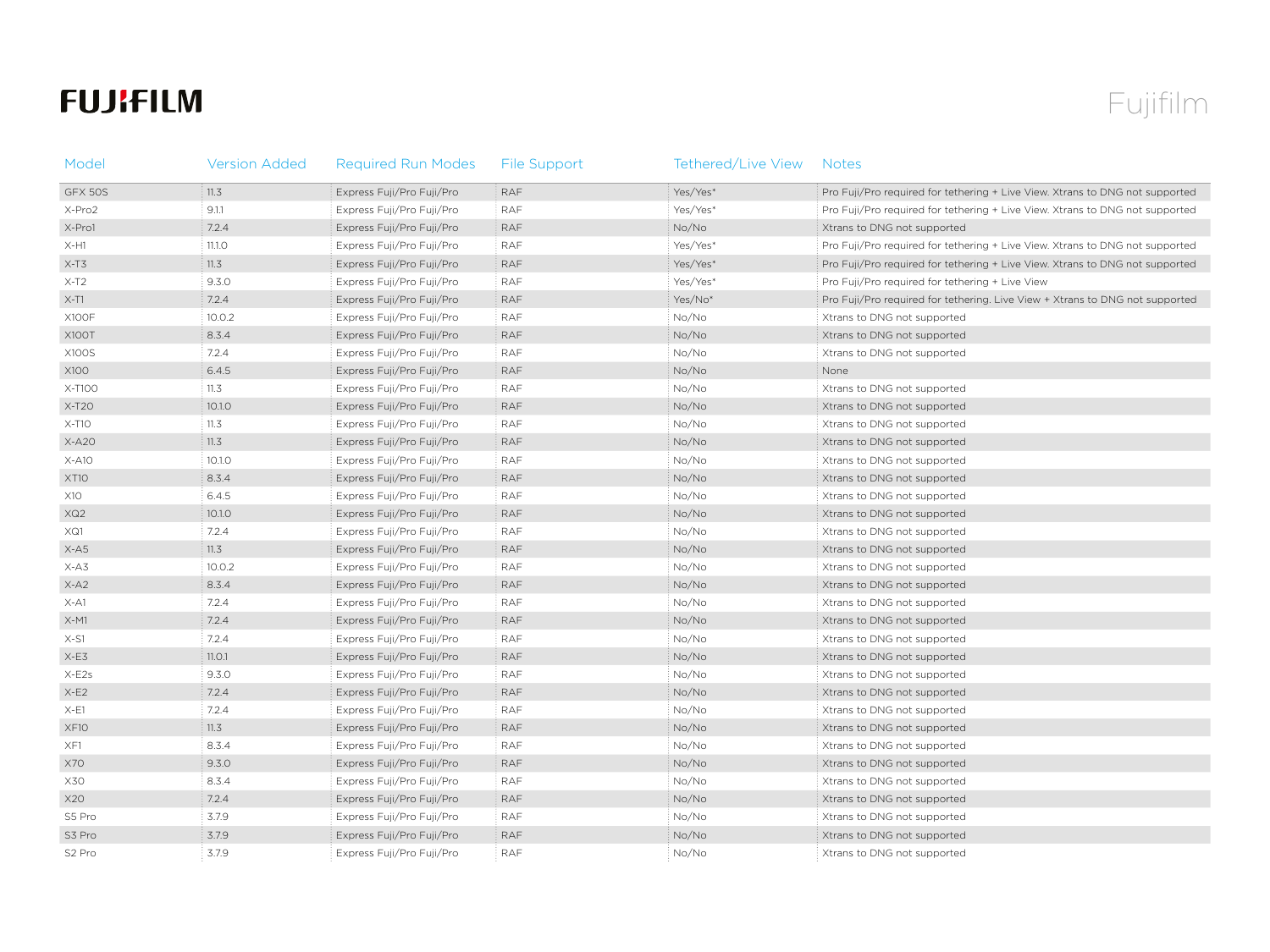# **SONY**

| Model     | <b>Version Added</b> | Required run modes        | <b>File Support</b> | Tethered/Live View | Notes                                           |
|-----------|----------------------|---------------------------|---------------------|--------------------|-------------------------------------------------|
| a9        | 10.1.0               | Express Sony/Pro Sony/Pro | <b>ARW</b>          | Yes*/Yes*          | Pro Sony/Pro required for tethering + Live View |
| a7R III   | 10.2.1               | Express Sony/Pro Sony/Pro | ARW                 | Yes*/Yes*          | Pro Sony/Pro required for tethering + Live View |
| a7R II    | 8.3.4                | Express Sony/Pro Sony/Pro | <b>ARW</b>          | Yes*/Yes*          | Pro Sony/Pro required for tethering + Live View |
| a7R       | 7.2.4                | Express Sony/Pro Sony/Pro | ARW                 | Yes*/No*           | Pro Sony/Pro required for tethering             |
| a7S II    | 8.3.4                | Express Sony/Pro Sony/Pro | <b>ARW</b>          | Yes*/Yes*          | Pro Sony/Pro required for tethering + Live View |
| a7S       | 8.3.4                | Express Sony/Pro Sony/Pro | ARW                 | Yes*/Yes*          | Pro Sony/Pro required for tethering + Live View |
| a7 III    | 11.1.0               | Express Sony/Pro Sony/Pro | <b>ARW</b>          | Yes/Yes*           | Pro Sony/Pro required for tethering + Live View |
| a7 II     | 8.3.4                | Express Sony/Pro Sony/Pro | <b>ARW</b>          | Yes*/Yes*          | Pro Sony/Pro required for tethering + Live View |
| a7        | 7.2.4                | Express Sony/Pro Sony/Pro | ARW                 | Yes*/No*           | Pro Sony/Pro required for tethering             |
| a6500     | 10.0.0               | Express Sony/Pro Sony/Pro | ARW                 | Yes*/Yes*          | Pro Sony/Pro required for tethering + Live View |
| a6300     | 9.1.0                | Express Sony/Pro Sony/Pro | <b>ARW</b>          | Yes*/Yes*          | Pro Sony/Pro required for tethering + Live View |
| a6000     | 8.3.4                | Express Sony/Pro Sony/Pro | ARW                 | Yes*/No*           | Pro Sony/Pro required for tethering             |
| a5100     | 8.3.4                | Express Sony/Pro Sony/Pro | <b>ARW</b>          | Yes*/No*           | Pro (for Sony)/Pro required for tethering       |
| a5000     | 8.3.4                | Express Sony/Pro Sony/Pro | ARW                 | Yes*/No*           | Pro Sony/Pro required for tethering             |
| a3500     | 10.0.0               | Express Sony/Pro Sony/Pro | <b>ARW</b>          | No/No              | None                                            |
| a3000     | 8.3.4                | Express Sony/Pro Sony/Pro | ARW                 | No/No              | None                                            |
| NEX-7     | 6.4.5                | Express Sony/Pro Sony/Pro | <b>ARW</b>          | No/No              | None                                            |
| NEX-6     | 7.2.4                | Express Sony/Pro Sony/Pro | <b>ARW</b>          | No/No              | None                                            |
| NEX-5T    | 7.2.4                | Express Sony/Pro Sony/Pro | ARW                 | No/No              | None                                            |
| NEX-5R    | 7.2.4                | Express Sony/Pro Sony/Pro | ARW                 | No/No              | None                                            |
| NEX-5N    | 6.4.5                | Express Sony/Pro Sony/Pro | ARW                 | No/No              | None                                            |
| NEX-5     | 6.4.5                | Express Sony/Pro Sony/Pro | ARW                 | No/No              | None                                            |
| NEX-3N    | 7.2.4                | Express Sony/Pro Sony/Pro | <b>ARW</b>          | No/No              | None                                            |
| NEX-F3    | 7.2.4                | Express Sony/Pro Sony/Pro | ARW                 | No/No              | None                                            |
| NEX-C3    | 6.4.5                | Express Sony/Pro Sony/Pro | <b>ARW</b>          | No/No              | None                                            |
| NEX-3     | 6.4.5                | Express Sony/Pro Sony/Pro | ARW                 | No/No              | None                                            |
| NEX-VG900 | 8.3.4                | Express Sony/Pro Sony/Pro | <b>ARW</b>          | No/No              | None                                            |
| NEX-VG30  | 8.3.4                | Express Sony/Pro Sony/Pro | ARW                 | No/No              | None                                            |
| NEX-VG20  | 8.3.4                | Express Sony/Pro Sony/Pro | <b>ARW</b>          | No/No              | None                                            |
| a99 II    | 10.0                 | Express Sony/Pro Sony/Pro | ARW                 | Yes*/Yes*          | Pro Sony/Pro required for tethering + Live View |
| a99       | 7.2.4                | Express Sony/Pro Sony/Pro | <b>ARW</b>          | Yes*/No*           | Pro Sony/Pro required for tethering             |
| a77 II    | 8.3.4                | Express Sony/Pro Sony/Pro | ARW                 | Yes*/Yes*          | Pro Sony/Pro required for tethering + Live View |
| a77       | 7.2.4                | Express Sony/Pro Sony/Pro | <b>ARW</b>          | No/No              | None                                            |
| a68       | 9.1.0                | Express Sony/Pro Sony/Pro | ARW                 | Yes*/Yes*          | Pro Sony/Pro required for tethering + Live View |
| a65       | 7.2.4                | Express Sony/Pro Sony/Pro | <b>ARW</b>          | No/No              | None                                            |
| a58       | 7.2.4                | Express Sony/Pro Sony/Pro | ARW                 | No/No              | None                                            |
| a57       | 7.2.4                | Express Sony/Pro Sony/Pro | ARW                 | No/No              | None                                            |
| a55       | 6.4.5                | Express Sony/Pro Sony/Pro | ARW                 | No/No              | None                                            |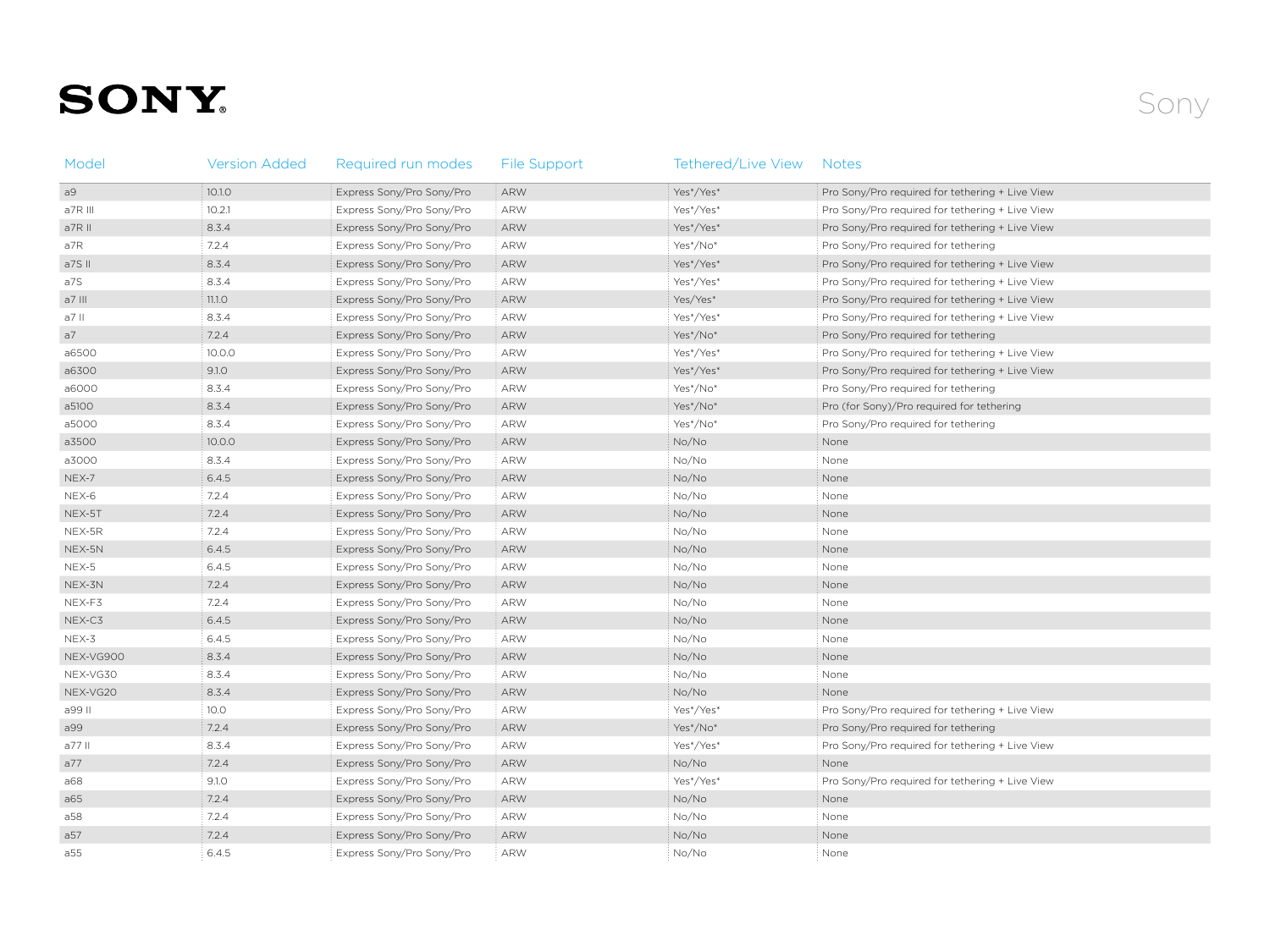# **SONY**

| Model          | <b>Version Added</b> | Required run modes        | <b>File Support</b> | Tethered/Live View | <b>Notes</b>                                    |
|----------------|----------------------|---------------------------|---------------------|--------------------|-------------------------------------------------|
| a37            | 8.3.4                | Express Sony/Pro Sony/Pro | ARW                 | No/No              | None                                            |
| a35            | 6.4.5                | Express Sony/Pro Sony/Pro | ARW                 | No/No              | None                                            |
| a33            | 6.4.5                | Express Sony/Pro Sony/Pro | ARW                 | No/No              | None                                            |
| a900           | 4.8.3                | Express Sony/Pro Sony/Pro | ARW                 | No/No              | None                                            |
| a850           | 5.2.1                | Express Sony/Pro Sony/Pro | ARW                 | No/No              | None                                            |
| a700           | 4.8.3                | Express Sony/Pro Sony/Pro | ARW                 | No/No              | None                                            |
| a580           | 6.4.5                | Express Sony/Pro Sony/Pro | ARW                 | No/No              | None                                            |
| a560           | 8.3.4                | Express Sony/Pro Sony/Pro | ARW                 | No/No              | None                                            |
| a550           | 5.2.1                | Express Sony/Pro Sony/Pro | ARW                 | No/No              | None                                            |
| a500           | 5.2.1                | Express Sony/Pro Sony/Pro | ARW                 | No/No              | None                                            |
| a450           | 6.4.5                | Express Sony/Pro Sony/Pro | ARW                 | No/No              | None                                            |
| a390           | 7.2.4                | Express Sony/Pro Sony/Pro | ARW                 | No/No              | None                                            |
| a380           | 5.2.1                | Express Sony/Pro Sony/Pro | ARW                 | No/No              | None                                            |
| a350           | 4.8.3                | Express Sony/Pro Sony/Pro | ARW                 | No/No              | None                                            |
| a330           | 5.2.1                | Express Sony/Pro Sony/Pro | ARW                 | No/No              | None                                            |
| a300           | 4.8.3                | Express Sony/Pro Sony/Pro | ARW                 | No/No              | None                                            |
| a290           | 8.3.4                | Express Sony/Pro Sony/Pro | ARW                 | No/No              | None                                            |
| a230           | 5.2.1                | Express Sony/Pro Sony/Pro | ARW                 | No/No              | None                                            |
| a200           | 4.8.3                | Express Sony/Pro Sony/Pro | ARW                 | No/No              | None                                            |
| a100           | 3.7.9                | Express Sony/Pro Sony/Pro | ARW                 | No/No              | None                                            |
| $QX-1$         | 8.3.4                | Express Sony/Pro Sony/Pro | ARW                 | No/No              | None                                            |
| RX1RM2         | 8.3.4                | Express Sony/Pro Sony/Pro | ARW                 | Yes*/Yes*          | Pro Sony/Pro required for tethering + Live View |
| <b>RX1R</b>    | 7.2.4                | Express Sony/Pro Sony/Pro | ARW                 | No/No              | None                                            |
| RX1            | 7.2.4                | Express Sony/Pro Sony/Pro | ARW                 | No/No              | None                                            |
| <b>RX10M4</b>  | 10.2.1               | Express Sony/Pro Sony/Pro | ARW                 | Yes*/Yes*          | Pro Sony/Pro required for tethering + Live View |
| <b>RX10M3</b>  | 9.1.1                | Express Sony/Pro Sony/Pro | ARW                 | Yes*/Yes*          | Pro Sony/Pro required for tethering + Live View |
| <b>RX10M2</b>  | 8.3.4                | Express Sony/Pro Sony/Pro | ARW                 | Yes*/Yes*          | Pro Sony/Pro required for tethering + Live View |
| <b>RX10</b>    | 7.2.4                | Express Sony/Pro Sony/Pro | ARW                 | No/No              | None                                            |
| <b>RX100M6</b> | 11.3                 | Express Sony/Pro Sony/Pro | ARW                 | No/No              | None                                            |
| RX100M5a       | 11.3                 | Express Sony/Pro Sony/Pro | ARW                 | No/No              | None                                            |
| <b>RX100M5</b> | 10.0.0               | Express Sony/Pro Sony/Pro | ARW                 | Yes*/Yes*          | Pro Sony/Pro required for tethering + Live View |
| RX100M4        | 8.3.4                | Express Sony/Pro Sony/Pro | ARW                 | Yes*/Yes*          | Pro Sony/Pro required for tethering + Live View |
| <b>RX100M3</b> | 8.3.4                | Express Sony/Pro Sony/Pro | ARW                 | No/No              | None                                            |
| <b>RX100M2</b> | 7.2.4                | Express Sony/Pro Sony/Pro | ARW                 | No/No              | None                                            |
| <b>RX100</b>   | 7.2.4                | Express Sony/Pro Sony/Pro | ARW                 | No/No              | None                                            |
| R1             | 3.7.9                | Express Sony/Pro Sony/Pro | SR <sub>2</sub>     | No/No              | None                                            |
| <b>RXO</b>     | 10.2.1               | Express Sony/Pro Sony/Pro | ARW                 | No/No              | None                                            |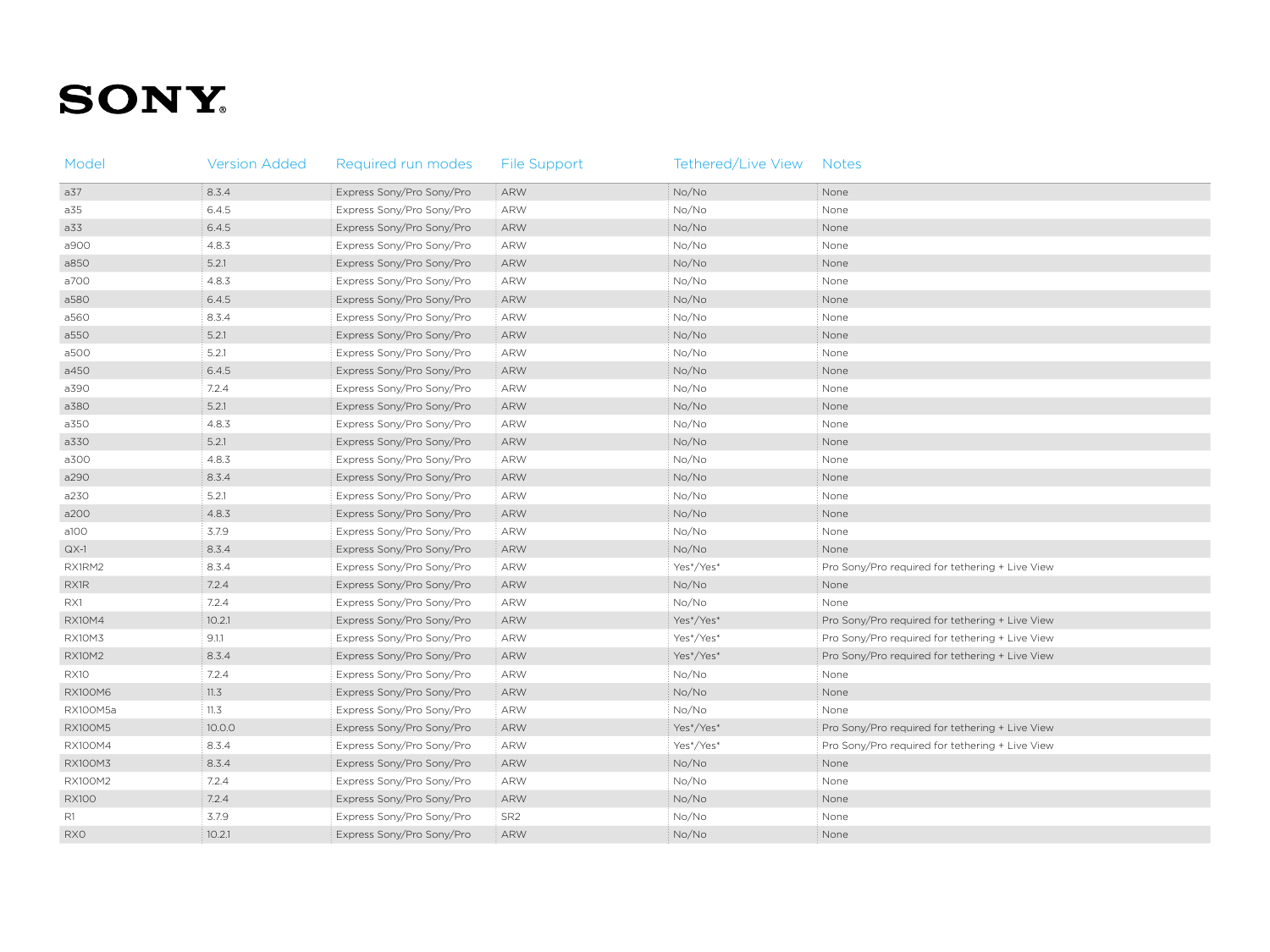## Canon



| Model           | <b>Version Added</b> | <b>Required Run Modes</b> | <b>File Support</b> | Tethered/Live View Notes |                                                      |
|-----------------|----------------------|---------------------------|---------------------|--------------------------|------------------------------------------------------|
| ID C            | 7.2.4                | Pro                       | CR <sub>2</sub>     | Yes/Yes                  | None                                                 |
| 1D X Mark II    | 9.1.2                | Pro                       | CR <sub>2</sub>     | Yes/Yes                  | Face detection Auto focus not supported in Live View |
| 1D X            | 6.4.5                | Pro                       | CR <sub>2</sub>     | Yes/Yes                  | None                                                 |
| 1D Mark IV      | 5.2.1                | Pro                       | CR <sub>2</sub>     | Yes/Yes                  | None                                                 |
| 1Ds Mark III    | 3.7.9                | Pro                       | CR <sub>2</sub>     | Yes/Yes                  | None                                                 |
| 1D Mark III     | 3.7.9                | Pro                       | CR <sub>2</sub>     | Yes/Yes                  | None                                                 |
| 1D Mark II N    | 3.7.9                | Pro                       | CR <sub>2</sub>     | No/No                    | None                                                 |
| 1Ds Mark II     | 3.7.9                | Pro                       | CR <sub>2</sub>     | No/No                    | None                                                 |
| 1D Mark II      | 3.7.9                | Pro                       | CR <sub>2</sub>     | No/No                    | None                                                 |
| 1Ds             | 3.7.9                | Pro                       | CR <sub>2</sub>     | No/No                    | None                                                 |
| 1D              | 3.7.9                | Pro                       | CR <sub>2</sub>     | No/No                    | None                                                 |
| 5DS             | 9.3.0                | Pro                       | CR <sub>2</sub>     | Yes/Yes                  | None                                                 |
| 5DS R           | 9.3.0                | Pro                       | CR <sub>2</sub>     | Yes/Yes                  | None                                                 |
| 5D Mark IV      | 9.3.0                | Pro                       | CR <sub>2</sub>     | Yes/Yes                  | Dual pixel AF adjustment not supported               |
| 5D Mark III     | 6.4.5                | Pro                       | CR <sub>2</sub>     | Yes/Yes                  | None                                                 |
| 5D Mark II      | 4.8.3                | Pro                       | CR <sub>2</sub>     | Yes/Yes                  | None                                                 |
| 5D              | 3.7.9                | Pro                       | CR <sub>2</sub>     | No/No                    | None                                                 |
| 6D Mark II      | 10.2.0               | Pro                       | CR <sub>2</sub>     | Yes/Yes                  | None                                                 |
| 6D              | 7.2.4                | Pro                       | CR <sub>2</sub>     | Yes/Yes                  | None                                                 |
| 7D Mark II      | 8.3.4                | Pro                       | CR <sub>2</sub>     | Yes/Yes                  | None                                                 |
| 7D              | 5.2.1                | Pro                       | CR <sub>2</sub>     | Yes/Yes                  | None                                                 |
| 80D             | 9.1.2                | Pro                       | CR <sub>2</sub>     | Yes/Yes                  | mRAW not supported                                   |
| 77D             | 10.2.0               | Pro                       | CR <sub>2</sub>     | Yes/Yes                  | None                                                 |
| 70D             | 7.2.4                | Pro                       | CR <sub>2</sub>     | Yes/Yes                  | None                                                 |
| 6OD             | 7.2.4                | Pro                       | CR <sub>2</sub>     | Yes/Yes                  | None                                                 |
| 50 <sub>D</sub> | 7.2.4                | Pro                       | CR <sub>2</sub>     | Yes/Yes                  | None                                                 |
| 40D             | 3.7.9                | Pro                       | CR <sub>2</sub>     | Yes/Yes                  | None                                                 |
| 30D             | 3.7.9                | Pro                       | CR <sub>2</sub>     | No/No                    | None                                                 |
| 20D             | 3.7.9                | Pro                       | CR <sub>2</sub>     | No/No                    | None                                                 |
| 10D             | 3.7.9                | Pro                       | $\mathsf{CRW}$      | No/No                    | None                                                 |
| 800D/Rebel T7i  | 10.2                 | Pro                       | CR <sub>2</sub>     | Yes/Yes                  | None                                                 |
| 760D/Rebel T6s  | 8.3.4                | Pro                       | CR <sub>2</sub>     | Yes/Yes                  | None                                                 |
| 750D/Rebel T6i  | 8.3.4                | Pro                       | CR <sub>2</sub>     | Yes/Yes                  | None                                                 |
| 700D/Rebel T5i  | 7.2.4                | Pro                       | CR <sub>2</sub>     | Yes/Yes                  | None                                                 |
| 650D/Rebel T4i  | 7.2.4                | Pro                       | CR <sub>2</sub>     | Yes/Yes                  | None                                                 |
| 600D/Rebel T3i  | 6.4.5                | Pro                       | CR <sub>2</sub>     | Yes/Yes                  | None                                                 |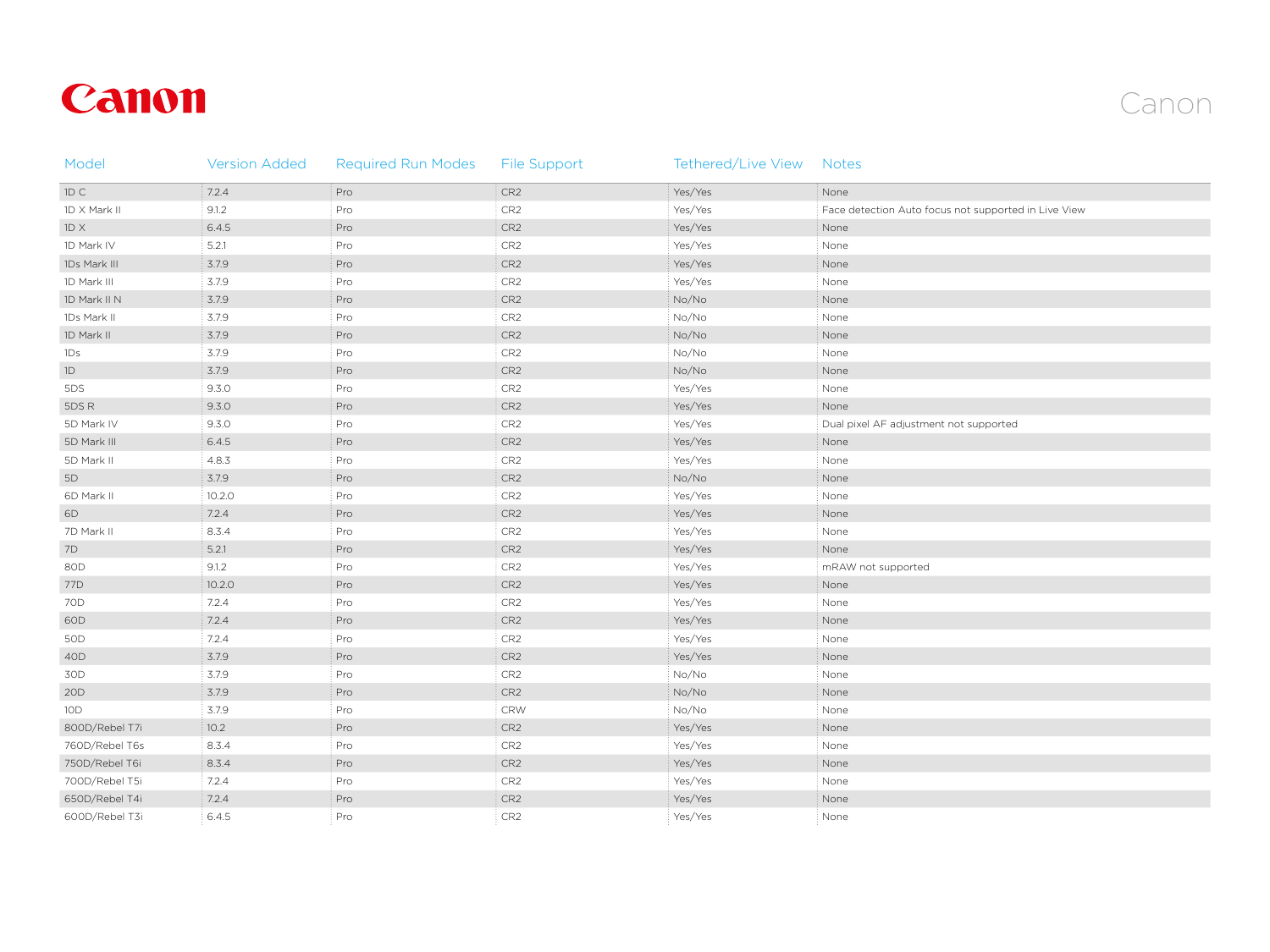## Canon

| Model          | <b>Version Added</b> | <b>Required Run Modes</b> | <b>File Support</b> | Tethered/Live View Notes |                    |
|----------------|----------------------|---------------------------|---------------------|--------------------------|--------------------|
| 550D/Rebel T2i | 5.2.1                | Pro                       | CR <sub>2</sub>     | Yes/Yes                  | None               |
| 500D/Rebel T1i | 4.8.3                | Pro                       | CR <sub>2</sub>     | Yes/Yes                  | None               |
| 450D/Rebel XSi | 4.8.3                | Pro                       | CR2                 | Yes/Yes                  | None               |
| 400D/Rebel XTi | 3.7.9                | Pro                       | CR2                 | No/No                    | None               |
| 350D/Rebel XT  | 3.7.9                | Pro                       | CR2                 | No/No                    | None               |
| 300D/Rebel     | 3.7.9                | Pro                       | $\mathsf{CRW}$      | No/No                    | None               |
| 200D/Rebel SL2 | 10.2.0               | Pro                       | CR <sub>2</sub>     | No/No                    | None               |
| 4000D          | 11.2                 | Pro                       | CR2                 | Yes/Yes                  | None               |
| 2000D          | 11.2                 | Pro                       | CR <sub>2</sub>     | Yes/Yes                  | None               |
| 1300D          | 9.1.2                | Pro                       | $\mathsf{CR}2$      | Yes/Yes                  | None               |
| 1200D/Rebel T5 | 7.2.4                | Pro                       | CR <sub>2</sub>     | Yes/Yes                  | None               |
| 1100D/Rebel T3 | 7.2.4                | Pro                       | CR <sub>2</sub>     | Yes/Yes                  | None               |
| 1000D/Rebel XS | 4.8.3                | Pro                       | CR <sub>2</sub>     | Yes/Yes                  | None               |
| 100D/Rebel SL1 | 7.2.4                | Pro                       | CR2                 | Yes/Yes                  | None               |
| <b>D60</b>     | 3.7.9                | Pro                       | $\mathsf{CRW}$      | No/No                    | None               |
| <b>D30</b>     | 3.7.9                | Pro                       | $\mathsf{CRW}$      | No/No                    | None               |
| M10            | 9.2.0                | Pro                       | CR <sub>2</sub>     | No/No                    | None               |
| M6             | 10.2.0               | Pro                       | CR2                 | No/No                    | None               |
| M5             | 10.0.2               | Pro                       | CR2                 | No/No                    | None               |
| M3             | 8.3.4                | Pro                       | CR2                 | No/No                    | None               |
| M              | 7.2.4                | Pro                       | CR <sub>2</sub>     | No/No                    | None               |
| Pro 1          | 3.7.9                | Pro                       | $\mathsf{CRW}$      | No/No                    | None               |
| G7X mk II      | 9.2.0                | Pro                       | CR <sub>2</sub>     | No/No                    | None               |
| G7X            | 8.3.4                | Pro                       | CR2                 | No/No                    | None               |
| G1X mk II      | 7.2.4                | Pro                       | CR2                 | No/No                    | None               |
| G1X            | 6.4.5                | Pro                       | CR <sub>2</sub>     | No/No                    | None               |
| G16            | 9.3.0                | Pro                       | CR <sub>2</sub>     | No/No                    | None               |
| G15            | 8.3.4                | Pro                       | CR2                 | No/No                    | None               |
| G12            | 6.4.5                | Pro                       | CR <sub>2</sub>     | No/No                    | None               |
| G11            | 5.2.1                | Pro                       | CR2                 | : No/No                  | $\frac{1}{2}$ None |
| G10            | 4.8.3                | Pro                       | CR <sub>2</sub>     | No/No                    | None               |
| G9X            | 9.2.0                | Pro                       | CR <sub>2</sub>     | No/No                    | None               |
| G9             | 3.7.9                | Pro                       | CR <sub>2</sub>     | No/No                    | None               |
| G6             | 3.7.9                | Pro                       | CRW                 | No/No                    | None               |
| G5X            | 9.2.0                | Pro                       | CR <sub>2</sub>     | No/No                    | None               |
| G5             | 3.7.9                | Pro                       | CRW                 | No/No                    | None               |
| G3X            | 8.3.4                | Pro                       | CR <sub>2</sub>     | No/No                    | None               |
| G3             | 3.7.9                | Pro                       | CRW                 | No/No                    | None               |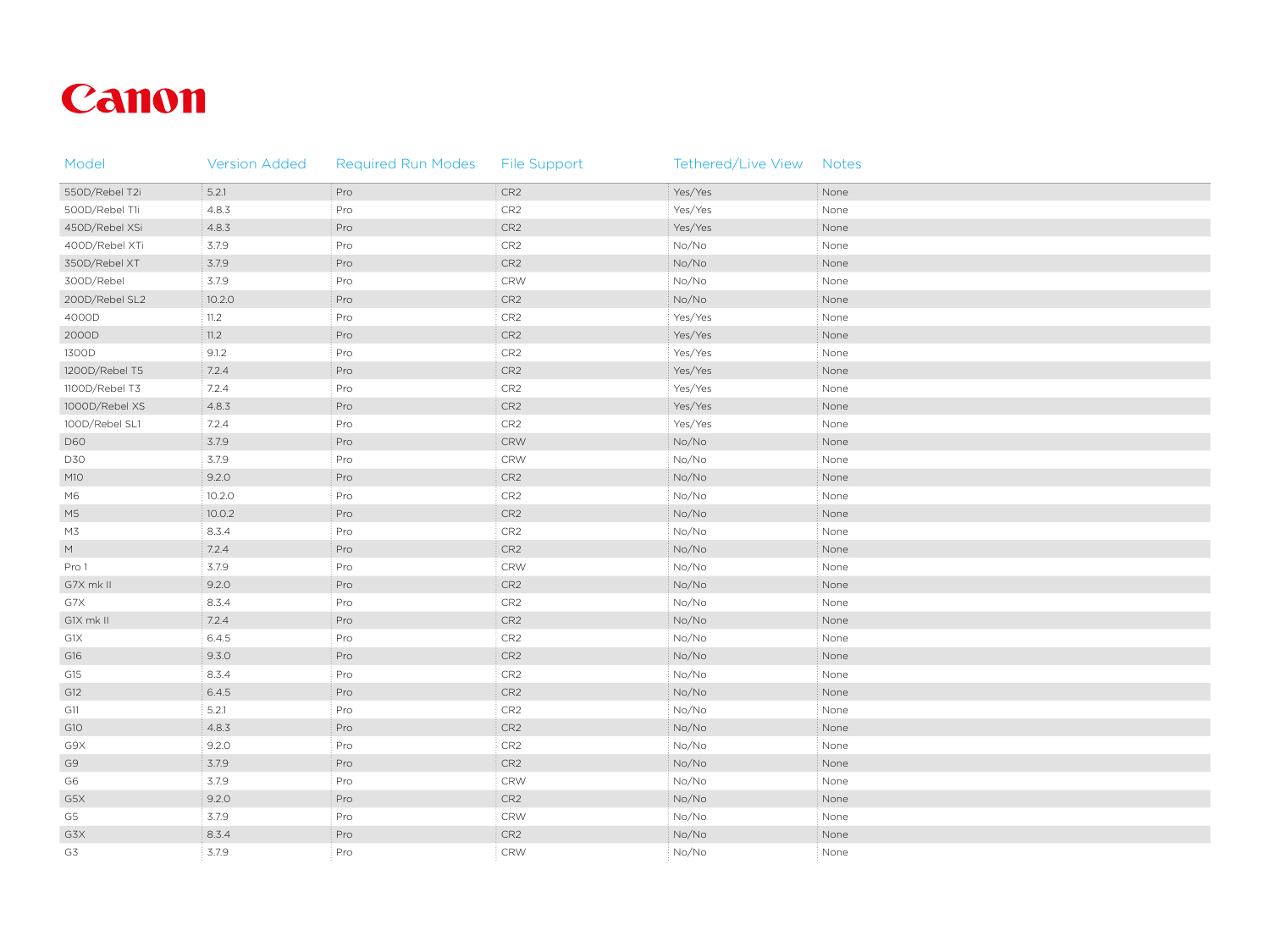

| Model          |                     | Version Added Required Run Modes File Support |                   | Tethered/Live View Notes |        |
|----------------|---------------------|-----------------------------------------------|-------------------|--------------------------|--------|
| G <sub>2</sub> | $\frac{1}{2}$ 3.7.9 | $\frac{1}{2}$ Pro                             | : CRW             | : No/No                  | : None |
| S120           | $\frac{1}{2}$ 8.3.4 | : Pro                                         | $\div$ CR2        | : No/No                  | : None |
| S110           | 9.30                | : Pro                                         | $C$ R2            | : No/No                  | : None |
| S100           | 6.4.5               | : Pro                                         | $\frac{1}{2}$ CR2 | : No/No                  | : None |
| S95            | 6.4.5               | Pro                                           | $\left\vert$ CR2  | $\frac{1}{2}$ No/No      | : None |
| S90            | 6.4.5               | : Pro                                         | $\div$ CR2        | : No/No                  | : None |
|                |                     |                                               |                   |                          |        |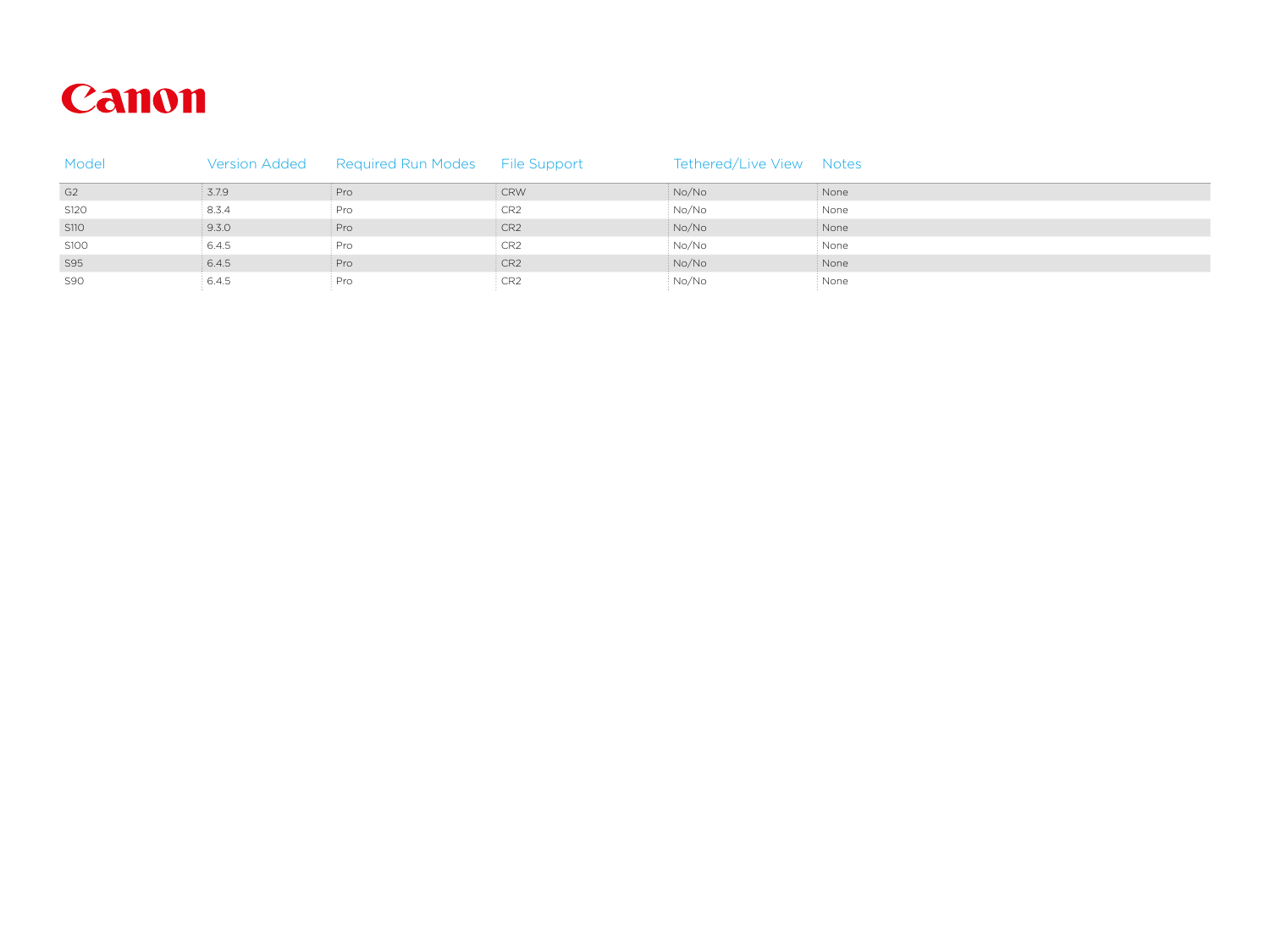## **Nikon**

| Model                         | <b>Version Added</b> | Required run modes | <b>File Support</b> | Tethered/Live View | <b>Notes</b>                                      |
|-------------------------------|----------------------|--------------------|---------------------|--------------------|---------------------------------------------------|
| D <sub>5</sub>                | 9.1.1                | Pro                | <b>NEF</b>          | Yes/Yes            | 12 bit uncompressed supported in 11.1.0 and later |
| D4s                           | 7.2.4                | Pro                | <b>NEF</b>          | Yes/Yes            | RAW-S not supported                               |
| D4                            | 6.4.5                | Pro                | <b>NEF</b>          | Yes/Yes            | RAW-S not supported                               |
| DF                            | 7.2.4                | Pro                | <b>NEF</b>          | Yes/Yes            | None                                              |
| D3s                           | 5.2.1                | Pro                | <b>NEF</b>          | Yes/Yes            | None                                              |
| D3X                           | 4.8.3                | Pro                | <b>NEF</b>          | Yes/Yes            | None                                              |
| D <sub>3</sub>                | 3.7.9                | Pro                | <b>NEF</b>          | Yes/Yes            | None                                              |
| D <sub>2</sub> X <sub>s</sub> | 3.7.9                | Pro                | <b>NEF</b>          | No/No              | None                                              |
| D <sub>2</sub> X              | 3.7.9                | Pro                | <b>NEF</b>          | Yes/No*            | Tethered support for Windows only                 |
| D2Hs                          | 3.7.9                | Pro                | <b>NEF</b>          | No/No              | None                                              |
| D <sub>2</sub> H              | 3.7.9                | Pro                | <b>NEF</b>          | No/No              | None                                              |
| D1X                           | 3.7.9                | Pro                | <b>NEF</b>          | No/No              | None                                              |
| D1H                           | 3.7.9                | Pro                | <b>NEF</b>          | No/No              | None                                              |
| D850                          | 10.2.0               | Pro                | <b>NEF</b>          | Yes/Yes            | 12 bit uncompressed supported in 11.1.0 and later |
| D810                          | 7.2.4                | Pro                | <b>NEF</b>          | Yes/Yes            | RAW-S not supported                               |
| <b>D810A</b>                  | 8.3.4                | Pro                | <b>NEF</b>          | Yes/Yes            | RAW-S not supported                               |
| D800                          | 6.4.5                | Pro                | <b>NEF</b>          | Yes/Yes            | RAW-S not supported                               |
| D800E                         | 6.4.5                | Pro                | <b>NEF</b>          | Yes/Yes            | RAW-S not supported                               |
| D750                          | 8.3.4                | Pro                | <b>NEF</b>          | Yes/Yes            | None                                              |
| D700                          | 4.8.3                | Pro                | <b>NEF</b>          | Yes/Yes            | None                                              |
| D610                          | 7.2.4                | Pro                | <b>NEF</b>          | Yes/Yes            | None                                              |
| D600                          | 7.2.4                | Pro                | <b>NEF</b>          | Yes/Yes            | None                                              |
| <b>D500</b>                   | 9.2.0                | Pro                | <b>NEF</b>          | Yes/Yes            | 12 bit uncompressed supported in 11.1.0 and later |
| D300s                         | 5.2.1                | Pro                | <b>NEF</b>          | Yes/Yes            | None                                              |
| D300                          | 3.7.9                | Pro                | <b>NEF</b>          | Yes/Yes            | None                                              |
| D200                          | 3.7.9                | Pro                | <b>NEF</b>          | Yes/No*            | Tethered support for Windows only                 |
| D100                          | 3.7.9                | Pro                | <b>NEF</b>          | No/No              | None                                              |
| D90                           | 4.8.3                | Pro                | <b>NEF</b>          | Yes/Yes            | None                                              |
| <b>D80</b>                    | 3.7.9                | Pro                | <b>NEF</b>          | Yes/No             | None                                              |
| D70s                          | 3.7.9                | Pro                | <b>NEF</b>          | No/No              | None                                              |
| D <sub>70</sub>               | 3.7.9                | Pro                | <b>NEF</b>          | No/No              | None                                              |
| <b>D60</b>                    | 4.8.3                | Pro                | <b>NEF</b>          | Yes/No             | None                                              |
| <b>D50</b>                    | 3.7.9                | Pro                | <b>NEF</b>          | No/No              | None                                              |
| D40X                          | 3.7.9                | Pro                | <b>NEF</b>          | Yes/No             | None                                              |
| D40                           | 3.7.9                | Pro                | <b>NEF</b>          | Yes/No             | None                                              |
| D7500                         | 10.2.0               | Pro                | <b>NEF</b>          | Yes/Yes            | None                                              |
| D7200                         | 8.3.4                | Pro                | <b>NEF</b>          | Yes/Yes            | None                                              |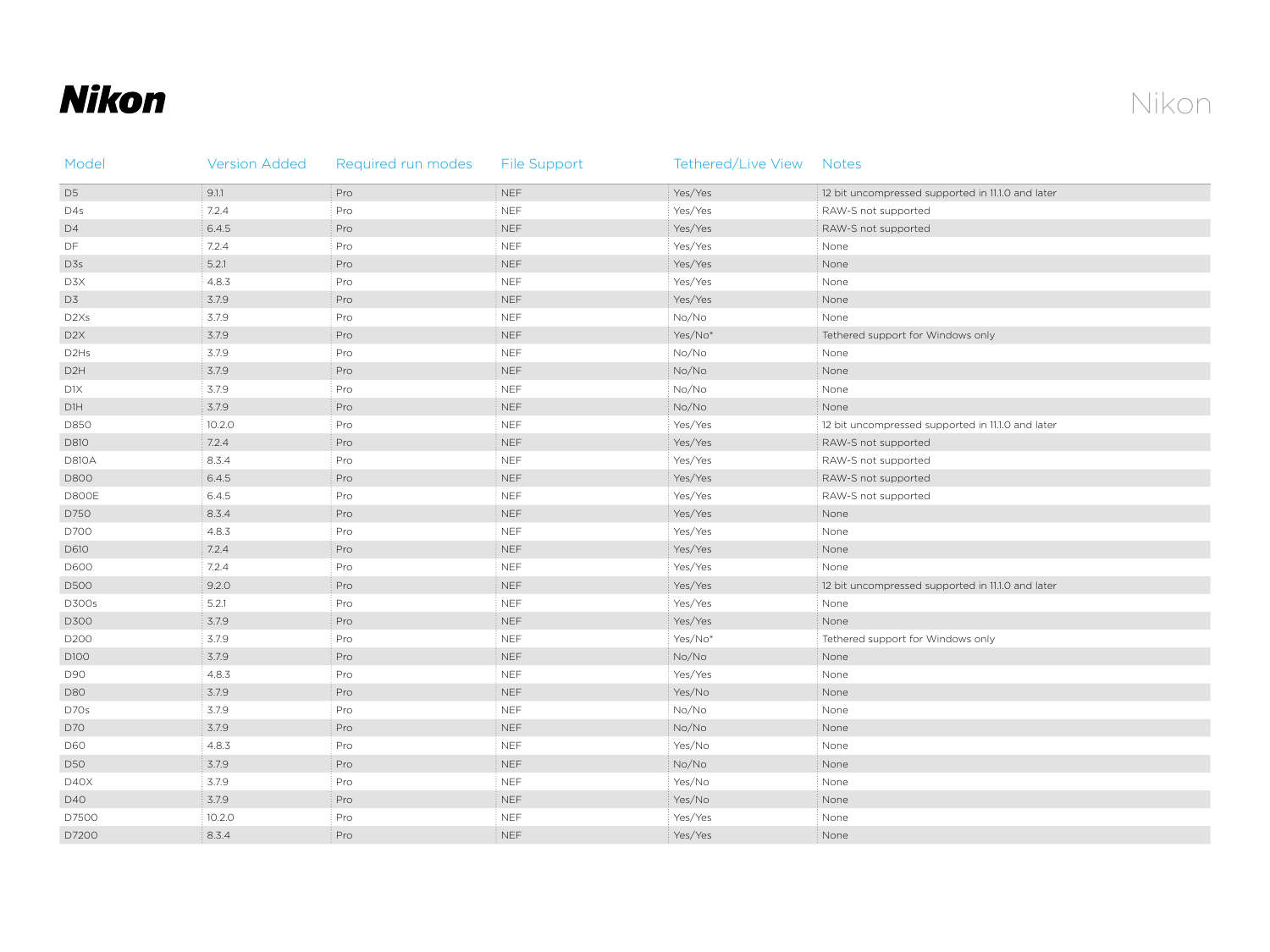## **Nikon**

| Model          | <b>Version Added</b> | Required run modes | <b>File Support</b> | Tethered/Live View Notes |      |
|----------------|----------------------|--------------------|---------------------|--------------------------|------|
| D7100          | 7.2.4                | Pro                | <b>NEF</b>          | Yes/Yes                  | None |
| D7000          | 6.4.5                | Pro                | <b>NEF</b>          | Yes/Yes                  | None |
| D5600          | 10.1.0               | Pro                | <b>NEF</b>          | Yes/Yes                  | None |
| D5500          | 8.3.4                | Pro                | <b>NEF</b>          | Yes/Yes                  | None |
| D5300          | 7.2.4                | Pro                | <b>NEF</b>          | Yes/Yes                  | None |
| D5200          | 7.2.4                | Pro                | <b>NEF</b>          | Yes/Yes                  | None |
| D5100          | 6.4.5                | Pro                | <b>NEF</b>          | Yes/Yes                  | None |
| D5000          | 5.2.1                | Pro                | <b>NEF</b>          | Yes/Yes                  | None |
| D3400          | 10.1.0               | Pro                | <b>NEF</b>          | No/No                    | None |
| D3300          | 8.3.4                | Pro                | <b>NEF</b>          | No/No                    | None |
| D3200          | 7.2.4                | Pro                | <b>NEF</b>          | No/No                    | None |
| D3100          | 6.4.5                | Pro                | <b>NEF</b>          | No/No                    | None |
| D3000          | 5.2.1                | Pro                | <b>NEF</b>          | No/No                    | None |
| P330           | 7.2.4                | Pro                | <b>NEF</b>          | No/No                    | None |
| P340           | 8.3.4                | Pro                | <b>NEF</b>          | No/No                    | None |
| P7800          | 7.2.4                | Pro                | <b>NEF</b>          | No/No                    | None |
| P7700          | 7.2.4                | Pro                | <b>NEF</b>          | No/No                    | None |
| P7100          | 6.4.5                | Pro                | <b>NEF</b>          | No/No                    | None |
| P7000          | 6.4.5                | Pro                | <b>NEF</b>          | No/No                    | None |
| P6000          | 5.2.1                | Pro                | <b>NEF</b>          | No/No                    | None |
| 1 AW1          | 7.2.4                | Pro                | <b>NEF</b>          | No/No                    | None |
| J5             | 10.0.2               | Pro                | <b>NEF</b>          | No/No                    | None |
| J4             | 8.3.4                | Pro                | <b>NEF</b>          | No/No                    | None |
| J3             | 7.2.4                | Pro                | <b>NEF</b>          | No/No                    | None |
| J2             | 7.2.4                | Pro                | <b>NEF</b>          | No/No                    | None |
| J1             | 6.4.5                | Pro                | <b>NEF</b>          | No/No                    | None |
| V3             | 9.3.0                | Pro                | <b>NEF</b>          | No/No                    | None |
| V <sub>2</sub> | 7.2.4                | Pro                | <b>NEF</b>          | No/No                    | None |
| V1             | 6.4.5                | Pro                | <b>NEF</b>          | No/No                    | None |
| S1             | 7.2.4                | Pro                | <b>NEF</b>          | No/No                    | None |
| Coolpix A      | 7.2.4                | Pro                | <b>NEF</b>          | No/No                    | None |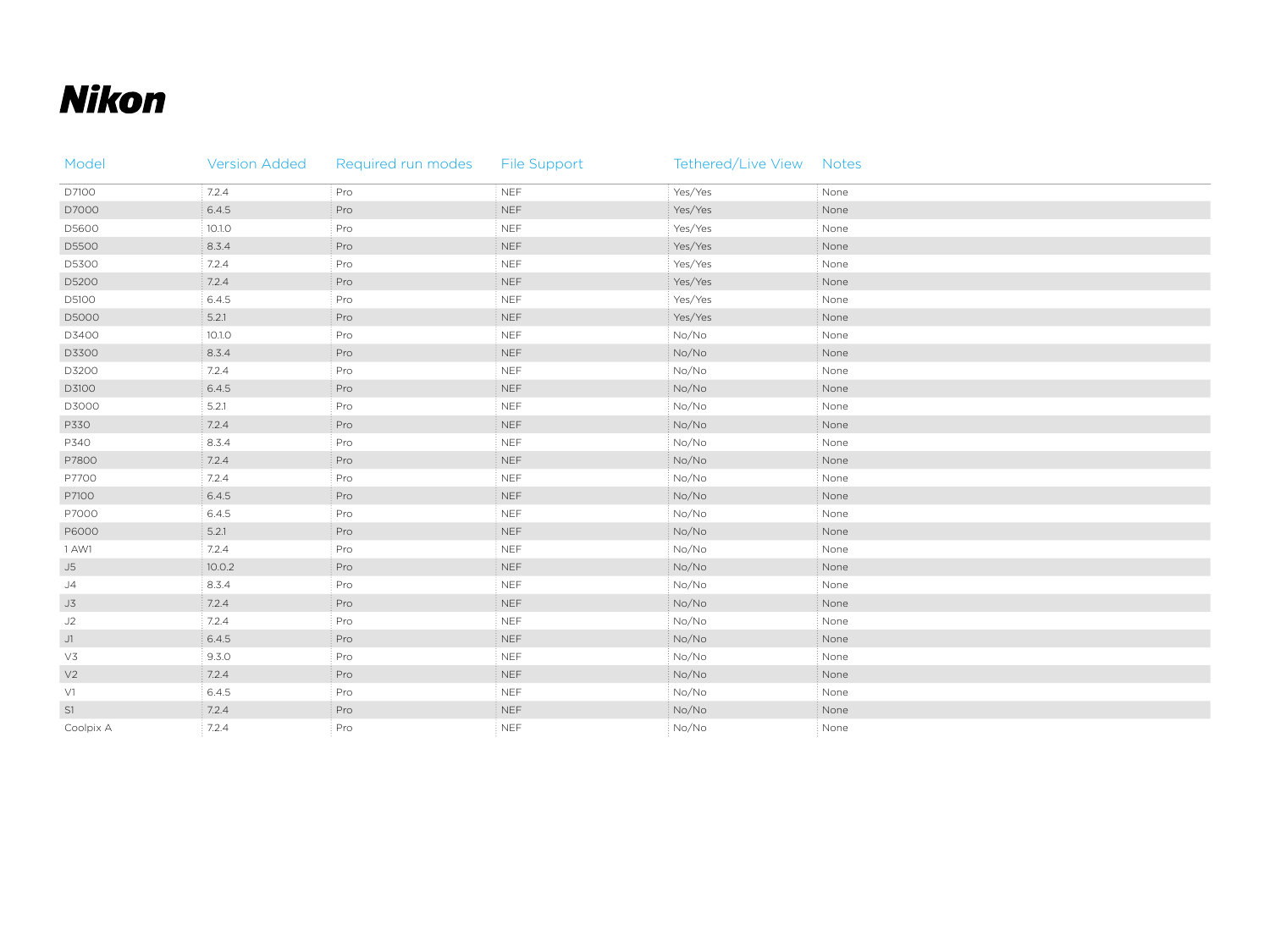

| Model                  | <b>Version Added</b> | <b>Required Run Modes</b> | File Support    | Tethered/Live view | <b>Notes</b> |
|------------------------|----------------------|---------------------------|-----------------|--------------------|--------------|
| Leica SL               | 9.1.0                | Pro                       | DNG native      | No/No              | None         |
| M (Typ 262)            | 11.1.1               | Pro                       | DNG native      | No/No              | None         |
| M (Typ 240)            | 7.2.4                | Pro                       | DNG native      | No/No              | None         |
| M-E (Typ 220)          | 7.2.4                | Pro                       | DNG native      | No/No              | None         |
| M Monochrome (Typ 246) | 10.2.0               | Pro                       | DNG native      | No/No              | None         |
| M-Monochrom            | 7.2.4                | Pro                       | DNG native      | No/No              | None         |
| Leica M10              | 10.2.0               | Pro                       | DNG native      | No/No              | None         |
| Leica M9               | 4.8.3                | Pro                       | DNG native      | No/No              | None         |
| Leica M8               | 3.7.9                | Pro                       | DNG native      | No/No              | None         |
| Leica M-P              | 10.2.0               | Pro                       | DNG native      | No/No              | None         |
| CL                     | 11.1.0               | Pro                       | DNG native      | No/No              | None         |
| TL <sub>2</sub>        | 11.1.0               | Pro                       | DNG native      | No/No              | None         |
| Q (Typ 116)            | 8.3.4                | Pro                       | DNG native      | No/No              | None         |
| C (Typ 112)            | 8.3.4                | Pro                       | <b>RWL</b>      | No/No              | None         |
| $X-U$                  | 11.1.0               | Pro                       | DNG native      | No/No              | None         |
| X (Typ 113)            | 8.3.4                | Pro                       | DNG native      | No/No              | None         |
| X Vario                | 7.2.4                | Pro                       | DNG native      | No/No              | None         |
| X2                     | 7.2.4                | Pro                       | DNG native      | No/No              | None         |
| X1                     | 5.2.1                | Pro                       | DNG native      | No/No              | None         |
| T (Typ 701)            | 8.3.4                | Pro                       | DNG native      | No/No              | None         |
| V-Lux (Typ 114)        | 11.1.0               | Pro                       | DNG native      | No/No              | None         |
| V-Lux 4                | 7.2.4                | Pro                       | <b>RWL</b>      | No/No              | None         |
| D-Lux (Typ 109)        | 8.3.4                | Pro                       | RWL             | No/No              | None         |
| D-Lux 6                | 7.2.4                | Pro                       | RWL             | No/No              | None         |
| D-Lux 5                | 6.4.5                | Pro                       | RWL             | No/No              | None         |
| D-Lux 4                | 5.2.1                | Pro                       | RW <sub>2</sub> | No/No              | None         |
| Digilux 3              | 3.7.9                | Pro                       | <b>RAW</b>      | No/No              | None         |
| Digital Module R       | 3.7.9                | Pro                       | <b>RAW</b>      | No/No              | None         |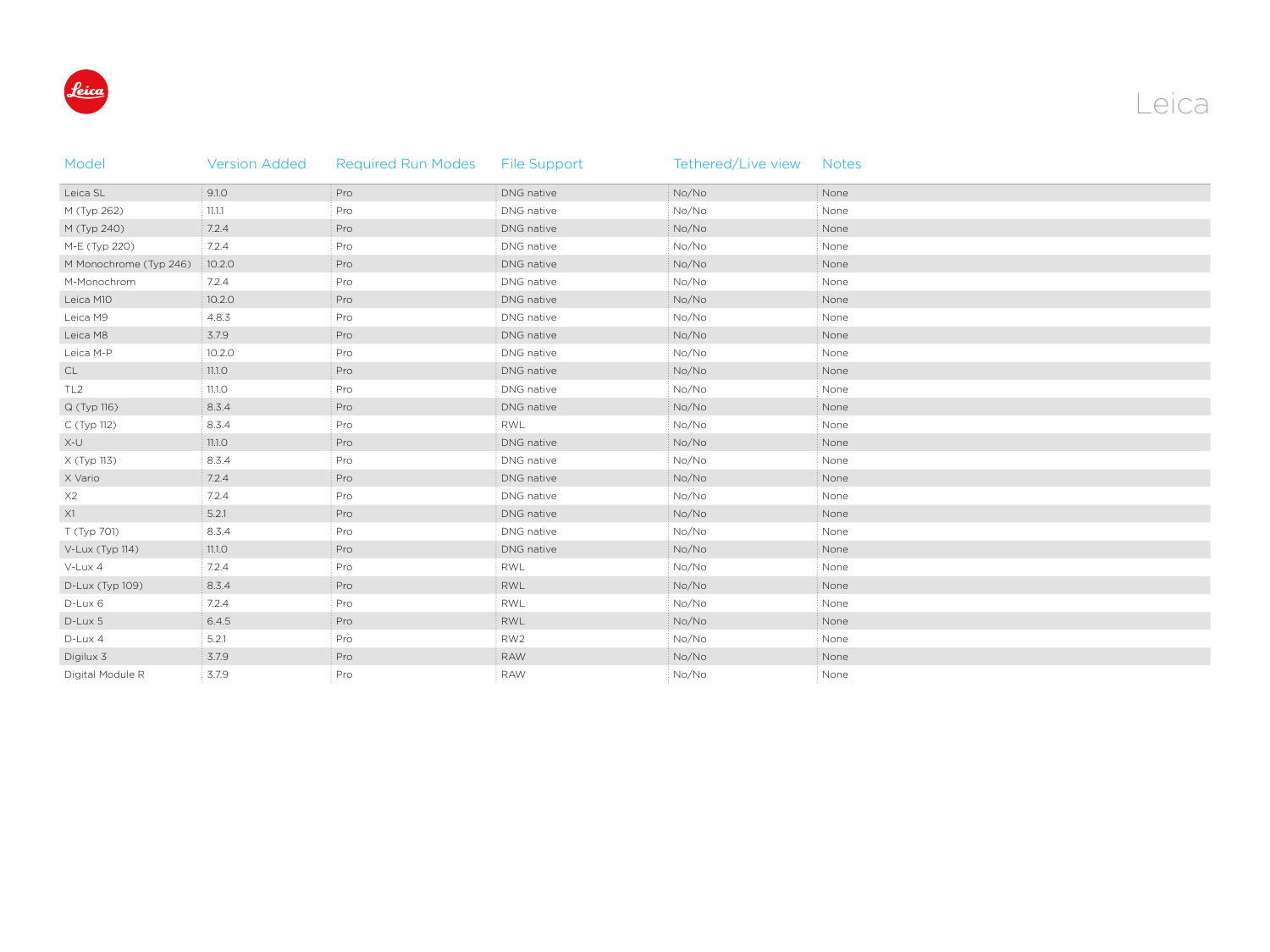### **OLYMPUS**



| Model        | <b>Version Added</b> | Required run modes | <b>File Support</b> | <b>Tethered Support</b> | <b>Notes</b>                   |
|--------------|----------------------|--------------------|---------------------|-------------------------|--------------------------------|
| E-M1 mkll    | 10.0.0               | Pro                | ORF                 | No/No                   | None                           |
| $E-M1$       | 8.3.4                | Pro                | ORF                 | No/No                   | None                           |
| $E-1$        | 3.7.9                | Pro                | ORF                 | No/No                   | None                           |
| $E-M5$ II    | 8.3.4                | Pro                | ORF                 | No/No                   | High res mode not supported    |
| $E-MS$       | 7.2.4                | Pro                | ORF                 | No/No                   | None                           |
| E-M10 Mk III | 11.1.0               | Pro                | ORF                 | No/No                   | None                           |
| E-M10 Mk II  | 9.1.0                | Pro                | ORF                 | No/No                   | None                           |
| E-M10        | 7.2.4                | Pro                | ORF                 | No/No                   | None                           |
| Pen-F        | 9.1.0                | Pro                | ORF                 | No/No                   | Pixel shift mode not supported |
| $E-PL9$      | 11.1.0               | Pro                | ORF                 | No/No                   | None                           |
| $E-PL7$      | 8.3.4                | Pro                | ORF                 | No/No                   | None                           |
| $E-PL6$      | 10.0.2               | Pro                | ORF                 | No/No                   | None                           |
| $E-PL5$      | 7.2.4                | Pro                | ORF                 | No/No                   | None                           |
| $E-PL3$      | 6.4.5                | Pro                | ORF                 | No/No                   | None                           |
| $E-PL2$      | 6.4.5                | Pro                | ${\sf ORF}$         | No/No                   | None                           |
| $E-PL1$      | 5.2.1                | Pro                | ORF                 | No/No                   | None                           |
| E-PM2        | 7.2.4                | Pro                | ${\sf ORF}$         | No/No                   | None                           |
| E-PM1        | 6.4.5                | Pro                | ORF                 | No/No                   | None                           |
| $E-PS$       | 7.2.4                | Pro                | ORF                 | No/No                   | None                           |
| $E-P3$       | 6.4.5                | Pro                | ORF                 | No/No                   | None                           |
| $E-P2$       | 5.2.1                | Pro                | ORF                 | No/No                   | None                           |
| $E-PI$       | 5.2.1                | Pro                | ORF                 | No/No                   | None                           |
| $E-5$        | 6.4.5                | Pro                | ORF                 | No/No                   | None                           |
| $E-3$        | 3.7.9                | Pro                | ORF                 | No/No                   | None                           |
| E-620        | 4.8.3                | Pro                | ORF                 | No/No                   | None                           |
| E-520        | 4.8.3                | Pro                | ORF                 | No/No                   | None                           |
| E-510        | 3.7.9                | Pro                | ORF                 | No/No                   | None                           |
| E-500        | 3.7.9                | Pro                | ORF                 | No/No                   | None                           |
| E-450        | 5.2.1                | Pro                | ORF                 | No/No                   | None                           |
| E-420        | 4.8.3                | Pro                | ORF                 | No/No                   | None                           |
| $E-410$      | 3.7.9                | Pro                | ORF                 | No/No                   | None                           |
| E-400        | 3.7.9                | Pro                | ORF                 | No/No                   | None                           |
| E-330        | 3.7.9                | Pro                | ORF                 | No/No                   | None                           |
| E-300        | 3.7.9                | Pro                | ORF                 | No/No                   | None                           |
| E-30         | 4.8.3                | Pro                | ORF                 | No/No                   | None                           |
| $E-20$       | 3.7.9                | Pro                | ORF                 | No/No                   | None                           |
| $E-10$       | 3.7.9                | Pro                | ORF                 | No/No                   | None                           |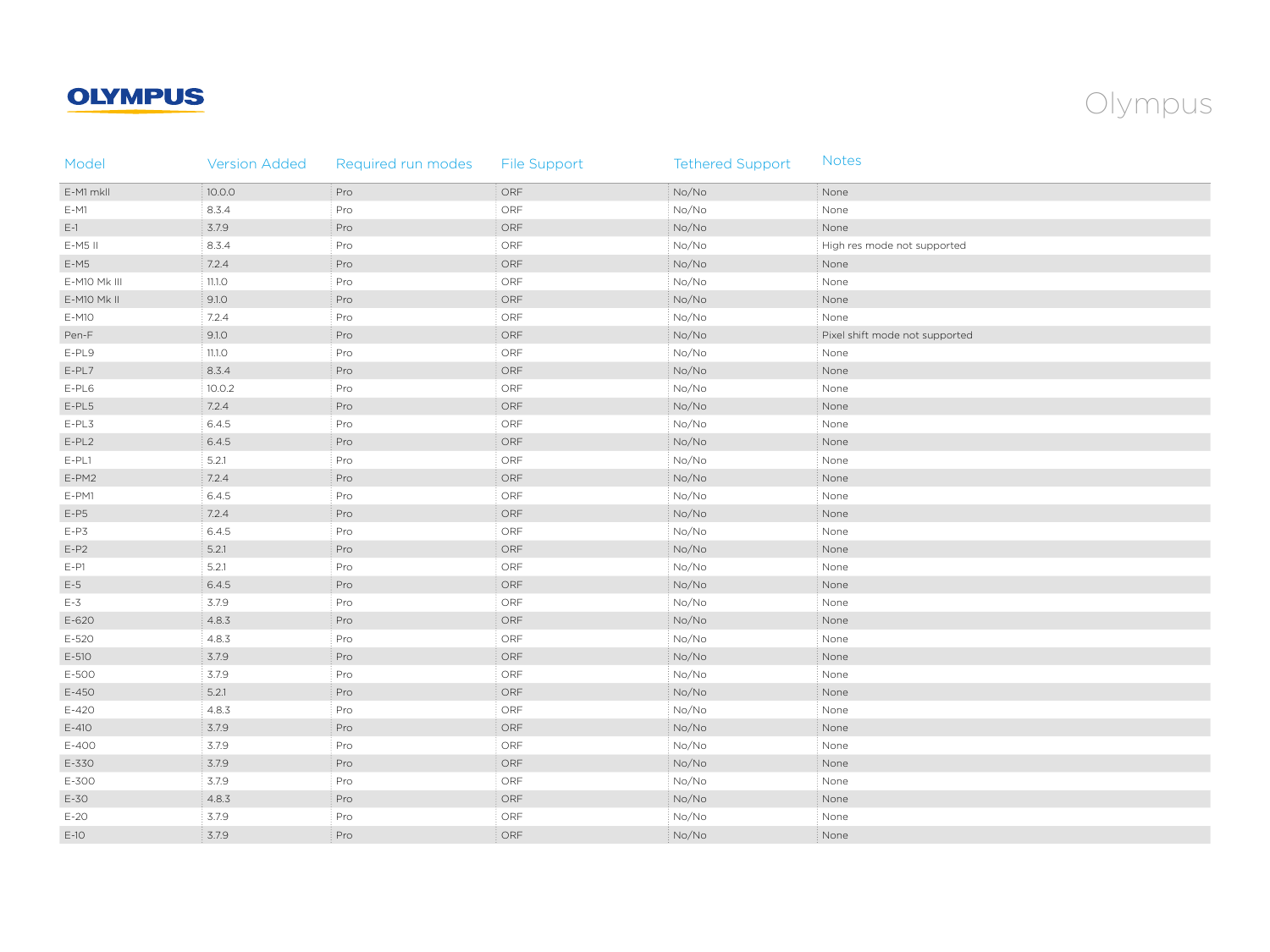### **OLYMPUS**

| Model    | <b>Version Added</b> | Required run modes File Support |                              | <b>Tethered Support</b> | <b>Notes</b> |
|----------|----------------------|---------------------------------|------------------------------|-------------------------|--------------|
| C-7070   | $\frac{1}{2}$ 3.7.9  | : Pro                           | $\overline{\phantom{a}}$ ORF | : No/No                 | : None       |
| C-8080   | $\frac{1}{2}$ 3.7.9  | $\frac{1}{2}$ Pro               | $\frac{1}{2}$ ORF            | $\frac{1}{2}$ No/No     | None         |
| Stylus 1 | $\frac{1}{2}$ 7.2.4  | : Pro                           | : ORF                        | : No/No                 | : None       |
| $TG-5$   | $\frac{1}{2}$ 10.2.0 | Pro                             | $\frac{1}{2}$ ORF            | : No/No                 | : None       |
| TG-4     | $\frac{1}{2}$ 8.3.4  | : Pro                           | : ORF                        | : No/No                 | : None       |
| XZ-2 iHS | $\frac{1}{2}$ 7.2.4  | $\frac{1}{2}$ Pro               | $\frac{1}{2}$ ORF            | : No/No                 | : None       |
| $XZ-1$   | 6.4.5                | : Pro                           | : ORF                        | : No/No                 | : None       |
| $XZ-10$  | $\therefore$ 7.2.4   | $\therefore$ Pro                | $\therefore$ ORF             | : No/No                 | : None       |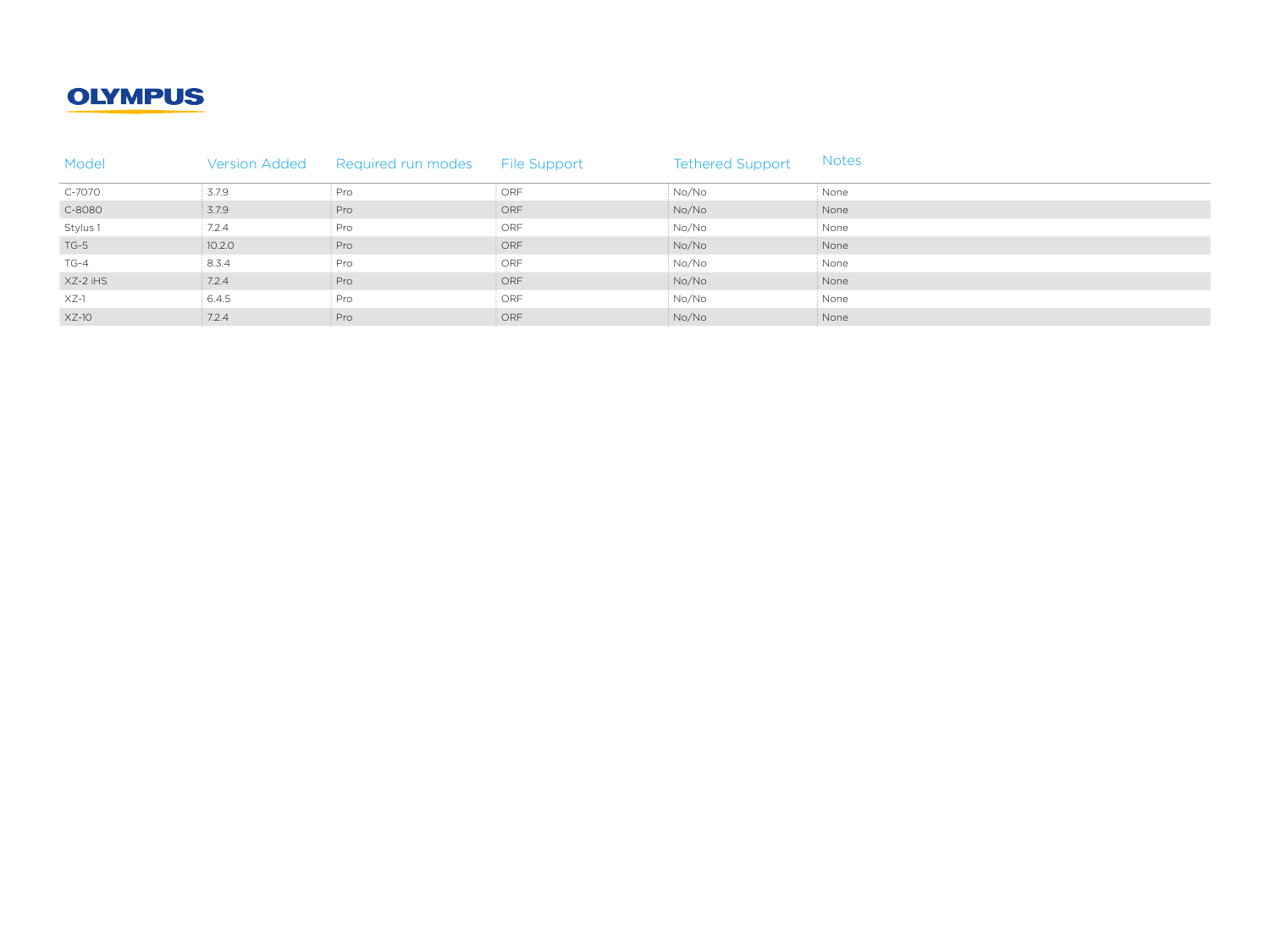## **RICOH**

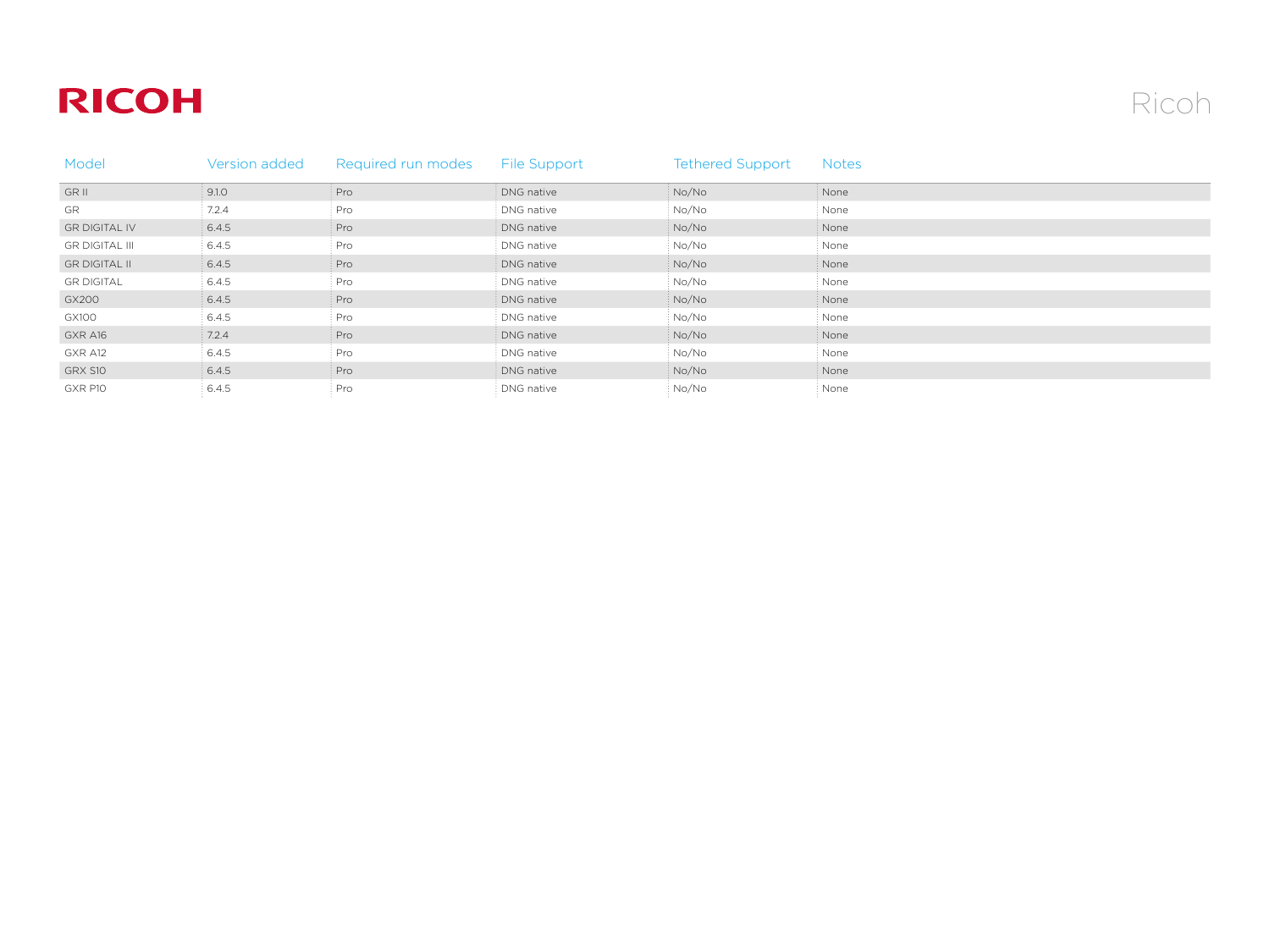# **Panasonic**



| Model             | <b>Version Added</b> | Required run modes | File Support    | <b>Tethered Support</b> | <b>Notes</b> |
|-------------------|----------------------|--------------------|-----------------|-------------------------|--------------|
| GX9 / GX7 Mk III  | 11.2                 | Pro                | RW <sub>2</sub> | No/No                   | None         |
| GX8               | 8.3.4                | Pro                | RW <sub>2</sub> | No/No                   | None         |
| GX80              | 9.3.0                | Pro                | RW <sub>2</sub> | No/No                   | None         |
| GX85              | 9.3.0                | Pro                | RW <sub>2</sub> | No/No                   | None         |
| GX7 Mk II         | 10.0                 | Pro                | RW <sub>2</sub> | No/No                   | None         |
| GX7               | 7.2.4                | Pro                | RW <sub>2</sub> | No/No                   | None         |
| GX1               | 6.4.5                | Pro                | RW <sub>2</sub> | No/No                   | None         |
| GF7               | 8.3.4                | Pro                | RW <sub>2</sub> | No/No                   | None         |
| GF6               | 7.2.4                | Pro                | RW <sub>2</sub> | No/No                   | None         |
| GF5               | 7.2.4                | Pro                | RW <sub>2</sub> | No/No                   | None         |
| GF3               | 6.4.5                | Pro                | RW <sub>2</sub> | No/No                   | None         |
| GF <sub>2</sub>   | 6.4.5                | Pro                | RW <sub>2</sub> | No/No                   | None         |
| GF1               | 5.2.1                | Pro                | RW <sub>2</sub> | No/No                   | None         |
| GM5               | 8.3.4                | Pro                | RW <sub>2</sub> | No/No                   | None         |
| GM1               | 8.3.4                | Pro                | RW <sub>2</sub> | No/No                   | None         |
| GH5S              | 11.1.0               | Pro                | RW <sub>2</sub> | No/No                   | None         |
| GH5               | 10.1.0               | Pro                | RW <sub>2</sub> | No/No                   | None         |
| GH4               | 7.2.4                | Pro                | RW <sub>2</sub> | No/No                   | None         |
| GH3               | 7.2.4                | Pro                | RW <sub>2</sub> | No/No                   | None         |
| GH2               | 6.4.5                | Pro                | RW <sub>2</sub> | No/No                   | None         |
| GH1               | 5.2.1                | Pro                | RW <sub>2</sub> | No/No                   | None         |
| G9                | 11.1.0               | Pro                | RW <sub>2</sub> | No/No                   | None         |
| G8/G80/G81/G85    | 10.0.2               | Pro                | RW <sub>2</sub> | No/No                   | None         |
| G7/DMC-G70        | 9.1.2                | Pro                | RW <sub>2</sub> | No/No                   | None         |
| G6                | 7.2.4                | Pro                | RW <sub>2</sub> | No/No                   | None         |
| G5                | 7.2.4                | Pro                | RW <sub>2</sub> | No/No                   | None         |
| G3                | 6.4.5                | Pro                | RW <sub>2</sub> | No/No                   | None         |
| G <sub>2</sub>    | 6.4.5                | Pro                | RW <sub>2</sub> | No/No                   | None         |
| GI                | 5.2.1                | Pro                | RW <sub>2</sub> | No/No                   | None         |
| G10               | 6.4.5                | Pro                | RW <sub>2</sub> | No/No                   | None         |
| TZ85/ZS60/TZ80    | 10.1.0               | Pro                | RW <sub>2</sub> | No/No                   | None         |
| TZ200/202/220     | 11.2                 | Pro                | RW <sub>2</sub> | No/No                   | None         |
| ZS200/ZS220/TX2   | 11.2                 | Pro                | RW <sub>2</sub> | No/No                   | None         |
| TZ100/ZS100/TZ101 | 10.1.0               | Pro                | RW <sub>2</sub> | No/No                   | None         |
| FZ2000/FZH1       | 10.1.0               | Pro                | RW <sub>2</sub> | No/No                   | None         |
| <b>LX100</b>      | 8.3.4                | Pro                | RW2             | No/No                   | None         |
| LX9/LX10/LX15     | 10.0.2               | Pro                | RW <sub>2</sub> | No/No                   | None         |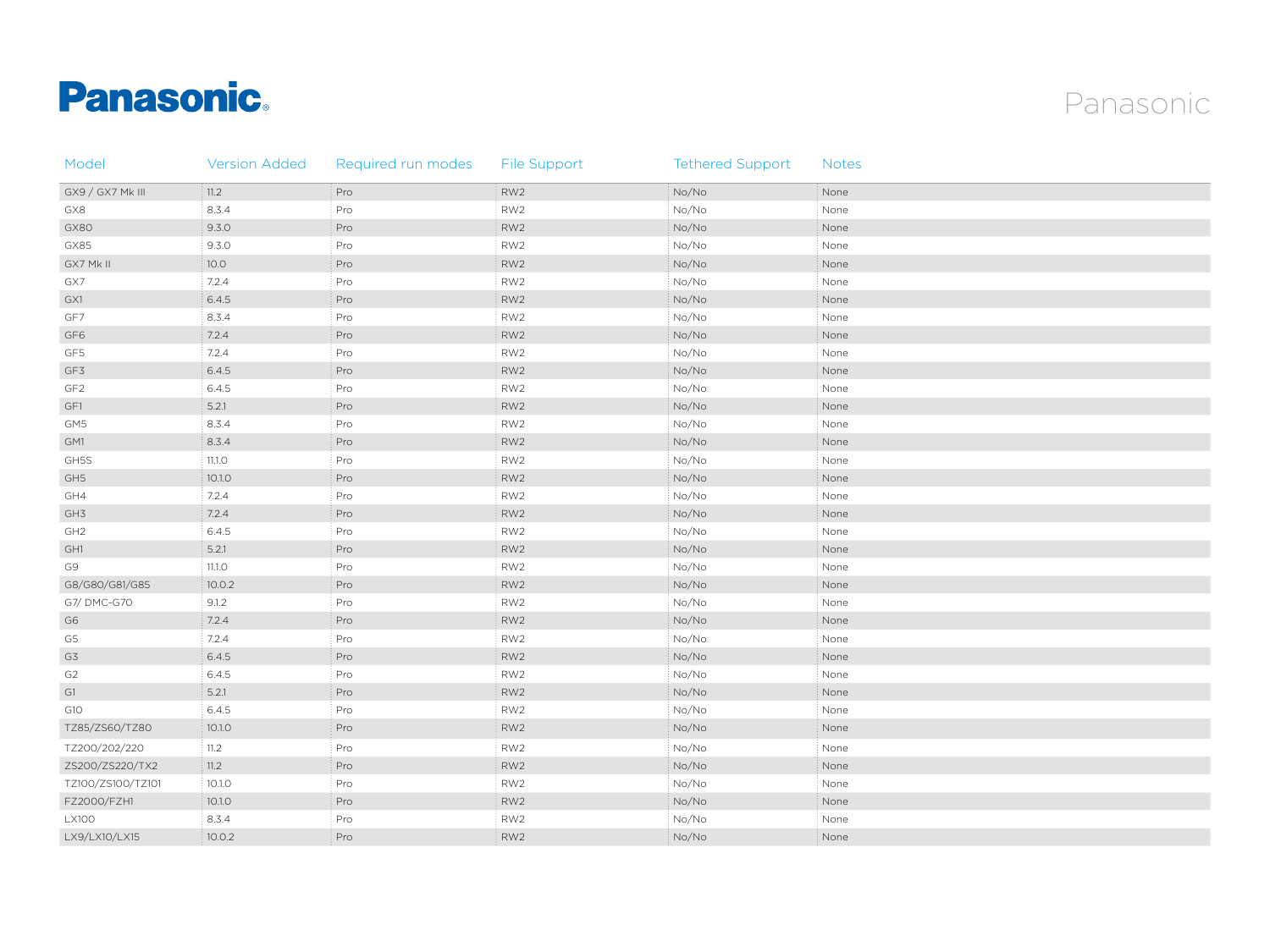

| Model        | <b>Version Added</b> | Required run modes File Support |       | <b>Tethered Support</b> | <b>Notes</b> |
|--------------|----------------------|---------------------------------|-------|-------------------------|--------------|
| LX7          | : 7.2.4              | : Pro                           | : RW2 | : No/No                 | : None       |
| LX5          | 6.4.5                | : Pro                           | RW2   | $\frac{1}{2}$ No/No     | : None       |
| LX3          | 6.4.5                | : Pro                           | RW2   | : No/No                 | None         |
| FZ72         | $\frac{1}{2}$ 7.2.4  | : Pro                           | RW2   | $\frac{1}{2}$ No/No     | : None       |
| <b>FZ45</b>  | 6.4.5                | : Pro                           | RW2   | : No/No                 | None         |
| <b>FZ200</b> | $\frac{1}{2}$ 7.2.4  | : Pro                           | ERW2  | $\frac{1}{2}$ No/No     | : None       |
| <b>FZ150</b> | 7.2.4                | : Pro                           | RW2   | : No/No                 | None         |
| FZ1000       | 8.3.4                | : Pro                           | RW2   | $\frac{1}{2}$ No/No     | : None       |
| <b>FZ100</b> | 6.4.5                | : Pro                           | RW2   | : No/No                 | : None       |
| LF1          | : 7.2.4              | : Pro                           | RW2   | $\frac{1}{2}$ No/No     | : None       |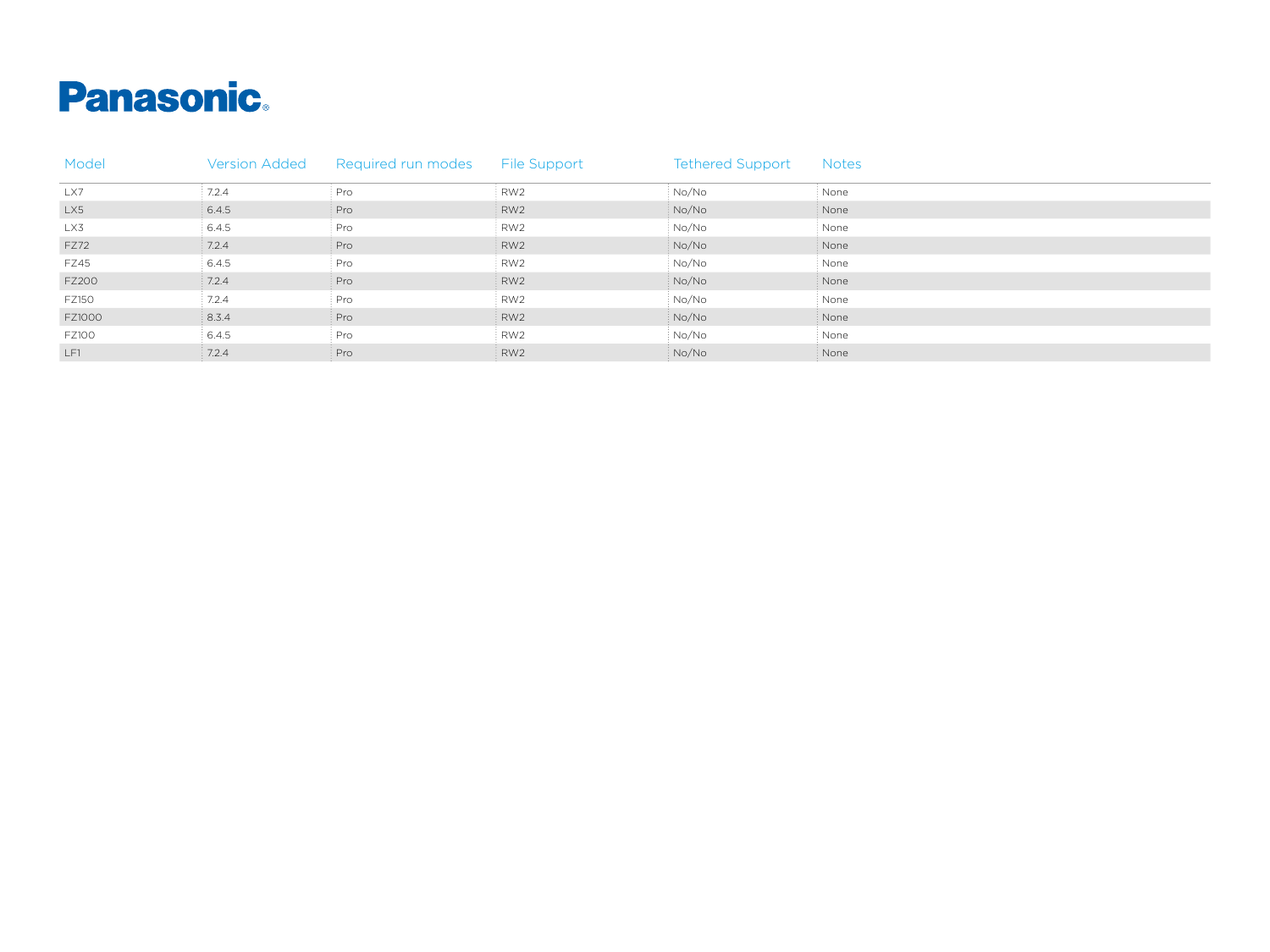



| Model                 | <b>Version Added</b> | Required run modes | <b>File Support</b> | <b>Tethered Support Notes</b> |                                |
|-----------------------|----------------------|--------------------|---------------------|-------------------------------|--------------------------------|
| $K-1$                 | 9.2.0                | Pro                |                     | No/No                         | Pixel shift mode not supported |
| $K-O1$                | 7.2.4                | Pro                |                     | No/No                         | None                           |
| K-30                  | 7.2.4                | Pro                |                     | No/No                         | None                           |
| $K-3$ II              | 8.3.4                | Pro                |                     | No/No                         | Pixel shift mode not supported |
| $K-3$                 | 7.2.4                | Pro                | PEF                 | No/No                         | PEF only                       |
| $K-5$ IIs             | 7.2.4                | Pro                |                     | No/No                         | None                           |
| $K-5$ II              | 7.2.4                | Pro                |                     | No/No                         | None                           |
| $K-5$                 | 6.4.5                | Pro                |                     | No/No                         | None                           |
| KP                    | 10.1.0               | Pro                |                     | No/No                         | None                           |
| K-70                  | 10.1.0               | Pro                |                     | No/No                         | None                           |
| <b>K50</b>            | 7.2.4                | Pro                |                     | No/No                         | None                           |
| K-S2                  | 9.1.0                | Pro                |                     | No/No                         | None                           |
| $K-r$                 | 6.4.5                | Pro                |                     | No/No                         | None                           |
| <b>K110D</b>          | 4.8.3                | Pro                |                     | No/No                         | None                           |
| K <sub>2</sub> OD     | 4.8.3                | Pro                |                     | No/No                         | None                           |
| K10D                  | 3.7.9                | Pro                |                     | No/No                         | None                           |
| K7                    | 5.2.1                | Pro                |                     | No/No                         | None                           |
| KX                    | 5.2.1                | Pro                |                     | No/No                         | None                           |
| <b>K200D</b>          | 4.8.3                | Pro                |                     | No/No                         | None                           |
| K100D Super           | 4.8.3                | Pro                |                     | No/No                         | None                           |
| K100D                 | 4.8.3                | Pro                |                     | No/No                         | None                           |
| K2000/K-m             | 4.8.3                | Pro                |                     | No/No                         | None                           |
| $MX-1$                | 7.2.4                | Pro                |                     | No/No                         | None                           |
| $*$ ist $D$           | 3.7.9                | Pro                |                     | No/No                         | None                           |
| $^*$ ist<br>DL2 $\,$  | 3.7.9                | Pro                |                     | No/No                         | None                           |
| $^*$ ist<br>DL $\,$   | 3.7.9                | Pro                |                     | No/No                         | None                           |
| $*$ ist<br>DS2 $\,$   | 3.7.9                | Pro                |                     | No/No                         | None                           |
| $^*$ ist<br>DS $\,$   | 3.7.9                | Pro                |                     | No/No                         | None                           |
| Q10                   | 7.2.4                | Pro                |                     | No/No                         | None                           |
| $\mathsf{Q}7$         | 7.2.4                | Pro                |                     | No/No                         | (FW 1.0.0 Only)                |
| $\hbox{\large \it Q}$ | 6.4.5                | Pro                | PEF                 | No/No                         | PEF only                       |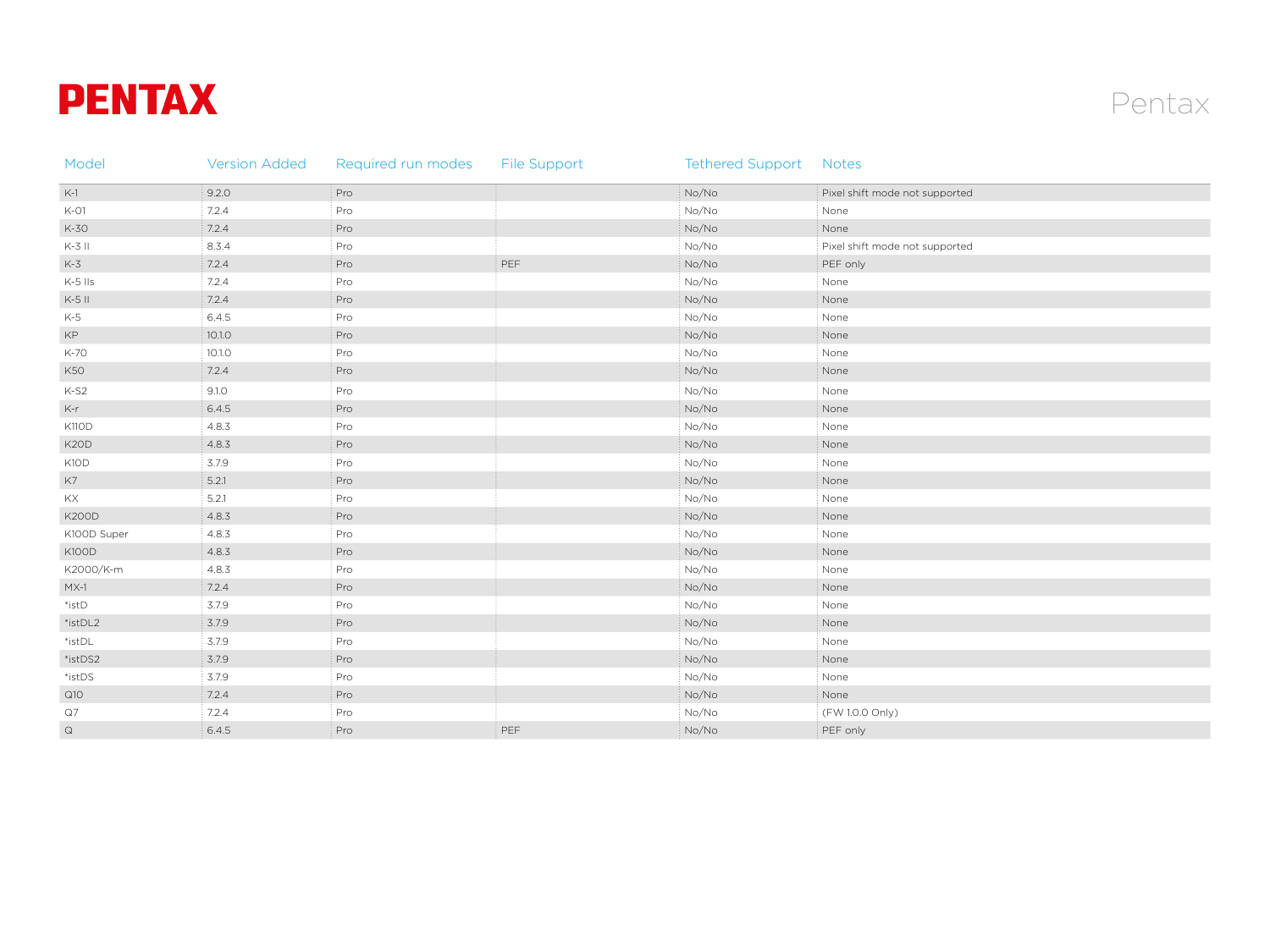



| Model        | <b>Version Added</b> | Required run modes | File Support | <b>Tethered Support Notes</b> |      |
|--------------|----------------------|--------------------|--------------|-------------------------------|------|
| NX1          | 8.3.4                | Pro                | SRW          | No/No                         | None |
| <b>NX11</b>  | 6.4.5                | Pro                | SRW          | No/No                         | None |
| NX3000       | 8.3.4                | Pro                | SRW          | No/No                         | None |
| NX2000       | 8.3.4                | Pro                | SRW          | No/No                         | None |
| NX30         | 8.3.4                | Pro                | SRW          | No/No                         | None |
| <b>NX20</b>  | 6.4.5                | Pro                | SRW          | No/No                         | None |
| <b>NX10</b>  | 6.4.5                | Pro                | SRW          | No/No                         | None |
| NX5          | 6.4.5                | Pro                | SRW          | No/No                         | None |
| NXMini       | 8.3.4                | Pro                | SRW          | No/No                         | None |
| <b>NX300</b> | 7.2.4                | Pro                | SRW          | No/No                         | None |
| NX210        | 6.4.5                | Pro                | SRW          | No/No                         | None |
| <b>NX200</b> | 6.4.5                | Pro                | SRW          | No/No                         | None |
| <b>NX100</b> | 6.4.5                | Pro                | SRW          | No/No                         | None |
| NX1000       | 6.4.5                | Pro                | SRW          | No/No                         | None |
| EX2F         | 6.4.5                | Pro                | SRW          | No/No                         | None |



## Konica Minolta

| Model     |                     | Version Added Required run modes File Support |                   | Tethered Support Notes |        |
|-----------|---------------------|-----------------------------------------------|-------------------|------------------------|--------|
| Alpha 5 D | $\frac{1}{2}$ 3.7.9 | $\therefore$ Pro                              | $\frac{1}{2}$ MRW | $\frac{1}{2}$ No/No    | : None |
| Alpha 7 D | : 3.7.9             | : Pro                                         | : MRW             | : No/No                | : None |
| A1        | $\frac{1}{2}$ 3.7.9 | $\therefore$ Pro                              | : MRW             | : No/No                | : None |
| A2        | $\frac{1}{2}$ 3.7.9 | : Pro                                         | : MRW             | : No/No                | : None |

Other

| Model          | Version Added       | Required run modes | File Support      | <b>Tethered Support</b> | <b>Notes</b>                      |
|----------------|---------------------|--------------------|-------------------|-------------------------|-----------------------------------|
| Cinema DNG     | $\frac{1}{2}$ 7.2.4 | Pro                | $\frac{1}{2}$ N/A | $\frac{1}{2}$ N/A       | : None                            |
| Linear DNG     | $\frac{1}{2}$ 7.2.4 | : Pro              | $\therefore$ N/A  | $\frac{1}{2}$ N/A       | : None                            |
| <b>DNG 1.4</b> | $\frac{1}{2}$ 8.3.4 | Pro                | $\frac{1}{2}$ N/A | $\frac{1}{2}$ N/A       | : None                            |
| Epson RD1      | : 3.7.9             | : Pro              | : DNG             | : No/No                 | : None                            |
| Epson RD1s     | $\frac{1}{2}$ 3.7.9 | $\frac{1}{2}$ Pro  | $\frac{1}{2}$ DNG | : No/No                 | : None                            |
| DxO One        | 9.0.1               | $\frac{1}{2}$ Pro  | : DNG             | : No/No                 | : Multi shoot mode not supported. |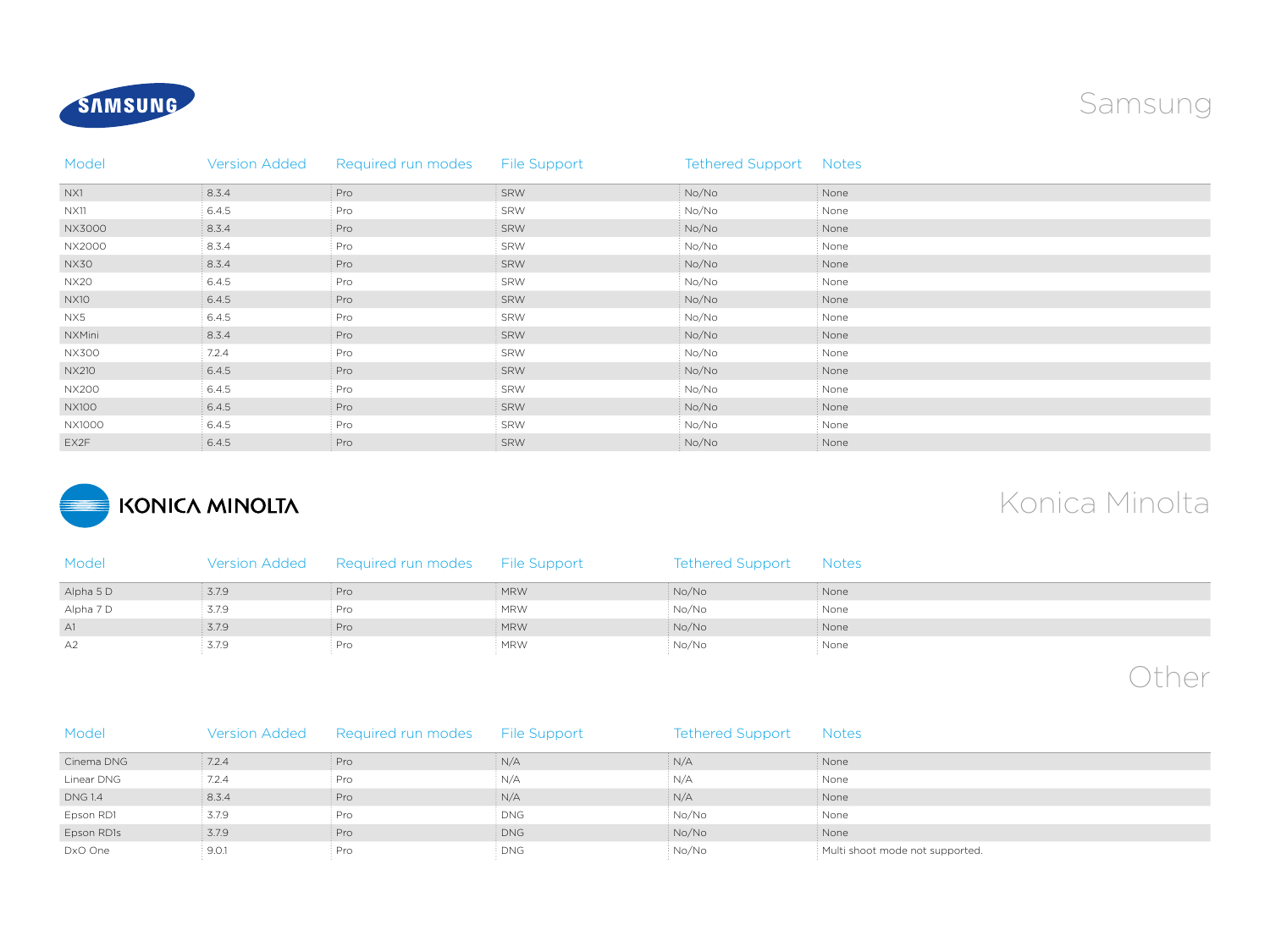## Phase One Lens Profiles (645) Mamiya Lens Profiles (645)

### Phase One

| Leaf shutter lens profiles  |  |  |
|-----------------------------|--|--|
| LS 28mm f/4.5 Aspherical    |  |  |
| LS $35mm f/3.5$ (Blue Ring) |  |  |
| LS 40-80mm f/4.0-5.6        |  |  |
| LS 45mm f/3.5               |  |  |
| LS 55mm f/2.8               |  |  |
| LS 75-150mm f/4-5.6         |  |  |
| LS 80mm f/2.8               |  |  |
| LS 110mm f/2.8              |  |  |
| LS 120mm Macro f/4          |  |  |
| LS 150mm f/2.8              |  |  |
| LS 150mm f/3.5              |  |  |
| LS 150mm (2x Tele) f/7.0    |  |  |
| LS 240mm f/4.5              |  |  |
| LS 240mm (2x Tele) f/9.0    |  |  |
|                             |  |  |

#### Mamiya

| Focal plane lenses                  | Leaf shutter lens profiles     |
|-------------------------------------|--------------------------------|
| Sekor MF 120mm f/4.0 Macro          | Sekor LS 55mm f/2.8 D          |
| Sekor AF 150mm f/2.8 IF D           | Sekor LS 80mm f/2.8 D          |
| Sekor AF 150mm IF D (2x Tele) f/5.6 | Sekor LS 110mm f/2.8 D         |
| Sekor AF 28mm f/4.5 Aspherical D    | Sekor LS 150mm f/3.5           |
| Sekor AF 80mm f/2.8 D               | Sekor LS 150mm (2x Tele) f/7.0 |
| A 200mm f/2.8 APO                   | Sekor LS 240mm f/4.5           |
| A 300mm f/2.8 APO                   | Sekor LS 240mm (2x Tele) f/9.0 |
| A 500mm f/4.5 APO                   |                                |
| AF 35mm f/3.5                       |                                |
| AF 45mm f/2.8                       |                                |
| Mamiya Sekor Fisheye ULD C 24mm 1:4 |                                |

### A-Series and Technical Lens Profiles

#### Rodenstock

| HR Digaron - $S$ 5.6/23 mm     |
|--------------------------------|
| HR Digaron - W $4.0/32$ mm     |
| HR Digaron - S 4.0/35 mm       |
| HR Digaron - W 4.0/40 mm       |
| HR Digaron - W 4.0/50 mm       |
| HR Digaron - W 4.0/40mm/Aerial |
| HR Digaron - W 4.0/50mm/Aerial |
| HR Digaron - W 5.6/70mm/Aerial |
| HR Digaron - W 5.6/70 mm       |
| HR Digaron-SW 5.6/90 mm/Aerial |
| ALPA HR Alpagon 5.6/90mm       |
| RS-32mm/Aerial                 |
| RS-40mm/Aerial                 |
| RS-50mm/Aerial                 |
| RS-70mm/Aerial                 |
| RS-90mm/Aerial                 |

#### A - Series

| Alpagon 5.6/23 mm |
|-------------------|
| Alpar 4.0/35 mm   |
| Alpagon 5.6/70mm  |
|                   |

#### Schneider Kreuznach

| Schneider RS 120mm iXG              |  |
|-------------------------------------|--|
| Schneider RS 72mm iXG               |  |
| Schneider Kreuznach RS-110mm/Aerial |  |
| Schneider Kreuznach RS-150mm/Aerial |  |

#### Phase One

RSM Lens 150mmAF f/5.6 RSM Lens 80mmAF f/5.6 RSM Lens 80mm f/5.6 RSM Lens 35mm f/5.6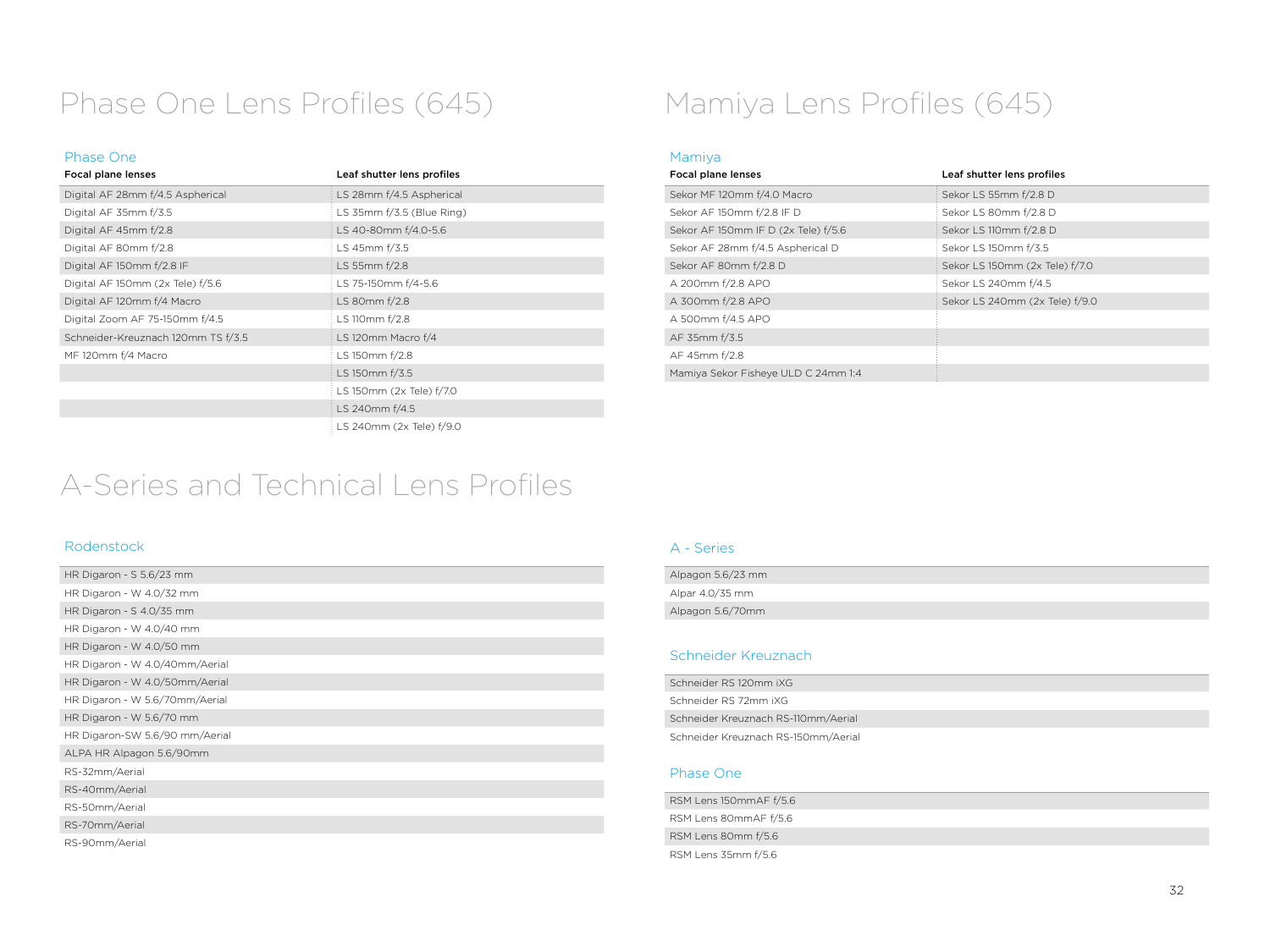## Hasselblad V and H Contax 645

### Carl Zeiss (Hasselblad V)

| Distagon T* 4/40 IF CFE           |  |
|-----------------------------------|--|
| Distagon T <sup>*</sup> 3.5/60 CF |  |
| Distagon T <sup>*</sup> 2.8/80    |  |
| Makro-Planar T* 4/120 CFE         |  |

### Hasselblad H

| HC 3.5/35         |
|-------------------|
| HC 2.8/80         |
| HC 2.2/100        |
| HC 3.2/150        |
| HC 3.5-4.5/50-110 |
| HC 4/120          |
| <b>HCD 4/28</b>   |

### Contax 645

| Carl Zeiss Distagon T <sup>*</sup> 2.8/45 |
|-------------------------------------------|
| Carl Zeiss Distagon T* 3.5/35             |
| Carl Zeiss Distagon T* 3.5/55             |
| Carl Zeiss Planar T* 2/80                 |
| Carl Zeiss Apo-Makro-Planar T* 4/120      |
| Carl Zeiss Sonnar T* 2.8/140              |
| Carl Zeiss Sonnar T <sup>*</sup> 4/210    |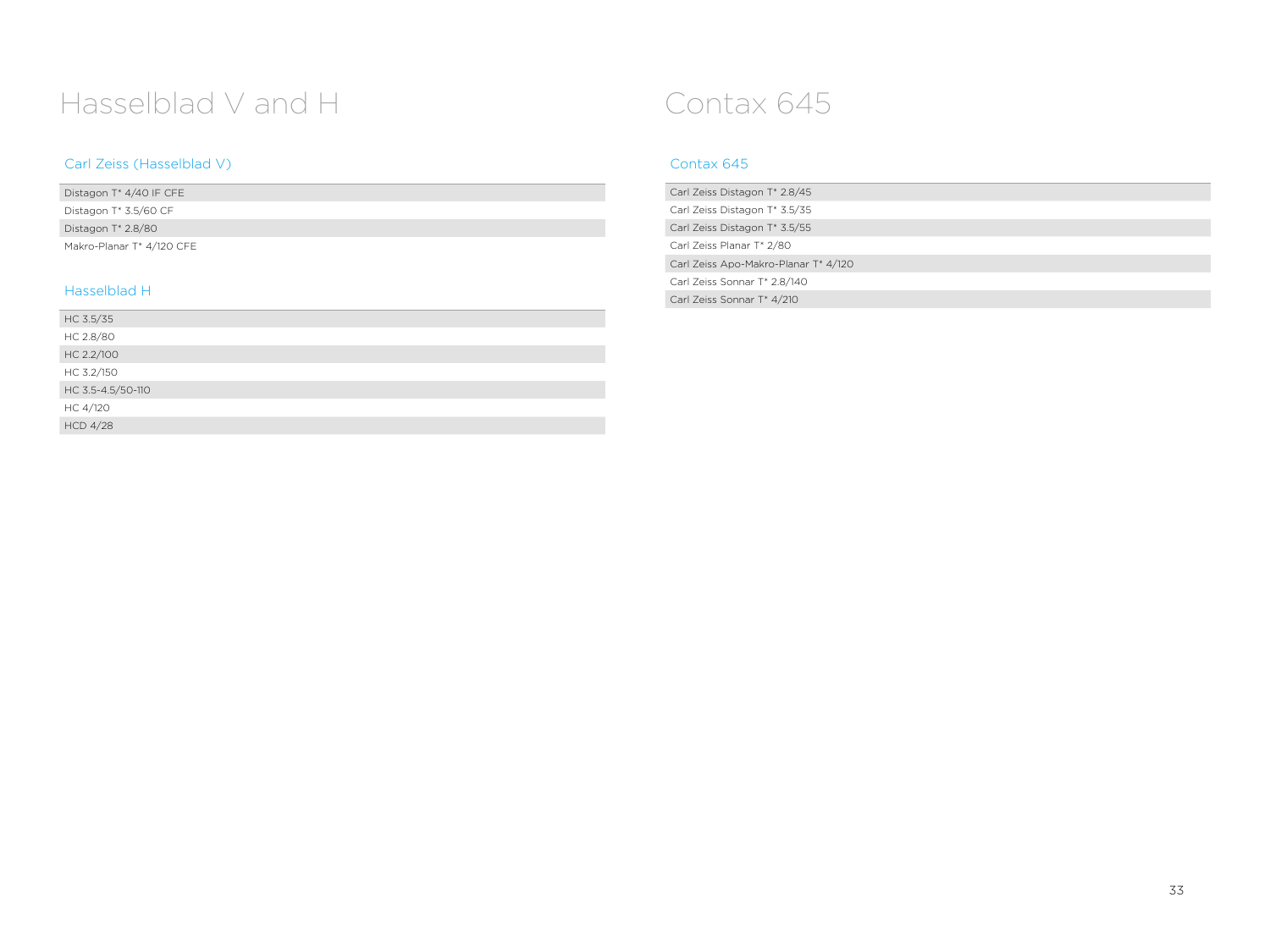## Fuji Lens Profiles

### Fujifilm

Fujifilm GF45mm F2.8 R WR

Fujifilm GF250mmF4 R LM OIS WR

Fujifilm GF120mm F4 Macro R LM OIS WR

Fujifilm GF63mm F2.8 R WR

Fujifilm GF23mm F4 R LM WR

Fujifilm GF32-64mm F4 R LM WR

Fujifilm GF 110mm F2 R LM WR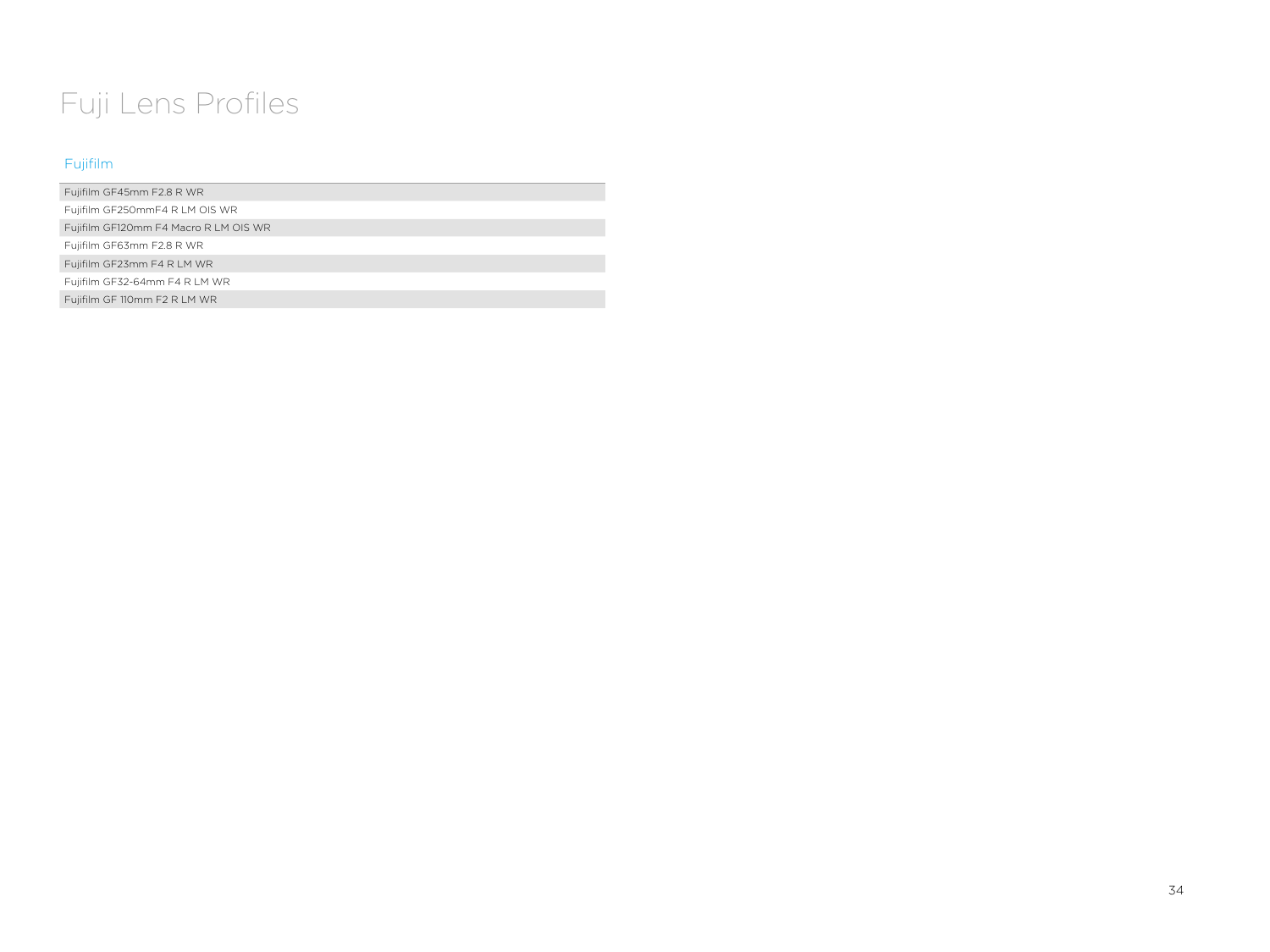## Sony Lens Profiles

### Sony (E- Mount)

| FE 24-70mm F2.8 GM (SEL2470GM)                              |
|-------------------------------------------------------------|
| FE 85mm F1.8 (SEL85F18)                                     |
| FE 24-105mm F4 G OSS (SEL24105G)                            |
| FE 100mm F2.8 STF GM OSS (SEL100STFGM)                      |
| FE 70-200mm F2.8 GM OSS (SEL70200GM)                        |
| FE 70-200mm F4 G OSS (SEL70200G)                            |
| FE 70-200mm F2.8 GM OSS + Sony 1.4x Teleconverter (SEL14TC) |
| FE 70-200mm F2.8 GM OSS + Sony 2x Teleconverter (SEL20TC)   |
| FE 70-300mm F4.5-5.6 G OSS (SEL70300G)                      |
| FE 85mm F1.4 GM (SEL85F14GM)                                |
| Zeiss Sonnar T* E 24 mm F1.8 ZA (SEL24F18Z)                 |
| Zeiss Vario-Tessar T* FE 16-35 mm F4 ZA OSS (SEL1635Z)      |
| Zeiss Vario-Tessar T* E 16-70mm F4 ZA OSS (SEL1670Z)        |
| Zeiss Vario-Tessar T* FE 24-70 mm F4 ZA OSS (SEL2470Z).     |
| Zeiss Sonnar T* FE 35 mm F2.8 ZA (SEL35F28Z)                |
| Zeiss Planar T* FE 50mm F1.4 ZA (SEL50F14Z)                 |
| Zeiss Sonnar T* FE 55mm F1.8 ZA (SEL55F18Z)                 |
| FE 12-24mm f4 G (SEL1224G)                                  |
| FE 16-35mm f2.8 GM (SEL1635GM)                              |
| FE 24-240 F3.5-6.3 OSS (SEL24240)                           |
| FE 28mm F2 (SEL28F20)                                       |
| FE 28mm F2 (SEL28F20) + Ultra wide converter (SEL075UWC)    |
| FE 28mm F2 (SEL28F20) + Fisheye converter (SEL057FEC)       |
| FE 28-70mm F3.5-5.6 OSS (SEL2870)                           |
| FE 35 mm F1.4 ZA (SEL35F14Z)                                |
| FE 50mm F1.8 (SEL50F18F)                                    |
| FE 50mm F2.8 Macro (SEL50M28)                               |
| FE 100-400mm f/4.5-5.6 GM OSS (SEL100400GM)                 |

### Sony (E- Mount)

| E 16mm F2.8 (SEL16F28)                   |
|------------------------------------------|
| E 20mm F2.8 (SEL20F28)                   |
| E 10-18mm F4 OSS (SEL1018)               |
| E 18-55mm F3.5-5.6 OSS (SEL1855)         |
| E PZ 16-50mm F3.5-5.6 OSS (SELP1650)     |
| E PZ 18-105mm F4 G OSS (SELP18105G)      |
| E 18-135mm f/3.5-5.6 OSS (SEL18135)      |
| E 18-200mm F3.5-6.3 OSS (SEL18200)       |
| E 18-200 mm F3.5-6.3 OSS LE (SEL18200LE) |
| E 30mm F3.5 Macro (SEL30M35)             |
| E 35mm F1.8 OSS (SEL35F18)               |
| E 50mm F1.8 OSS (SEL50F18)               |
| E 55-210mm F4.5-6.3 OSS (SEL55210)       |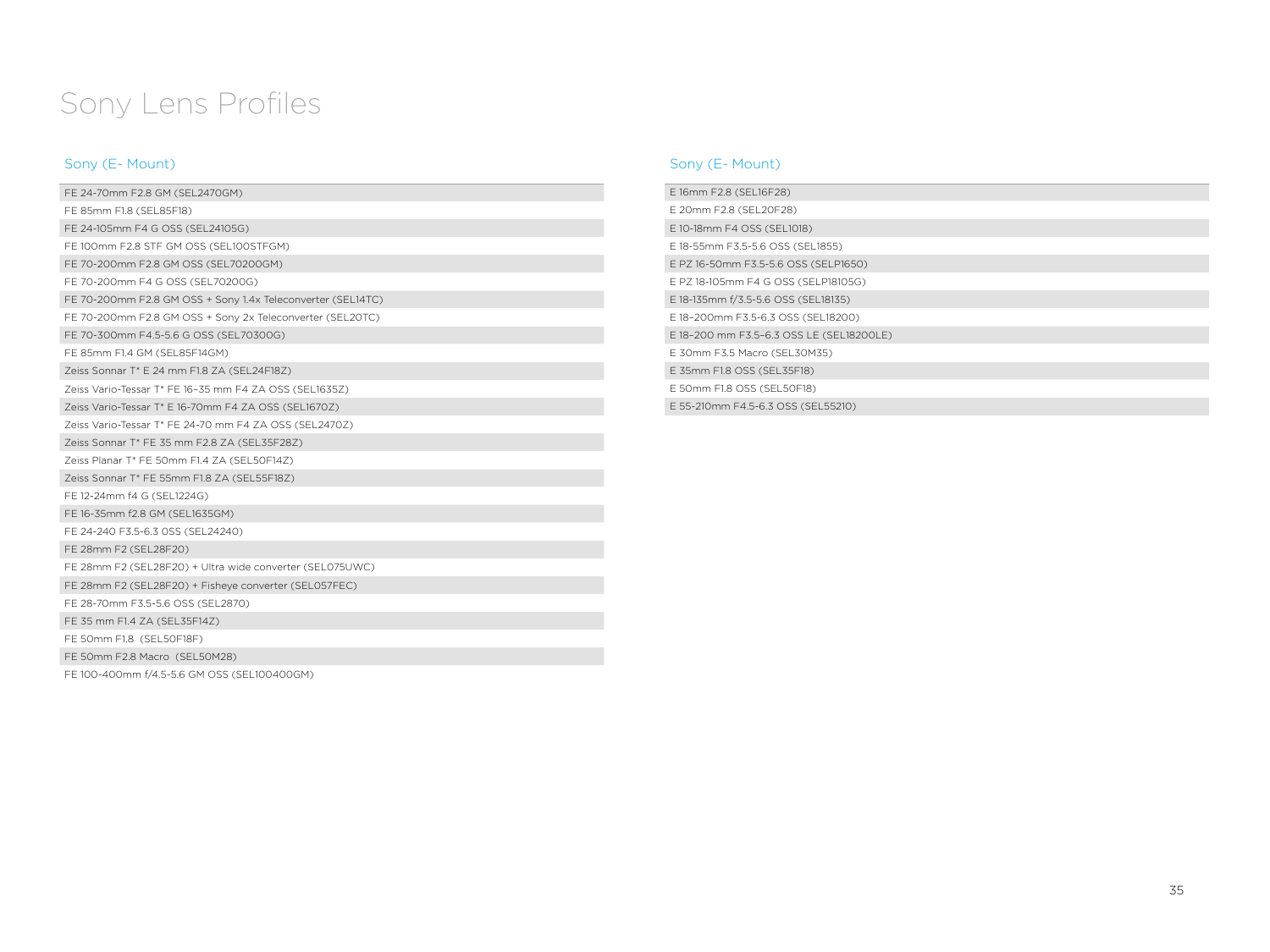## Sony Lens Profiles

### Sony (A-Mount)

| 70-200mm F2.8 G SSM II (SAL70200G2)                       |
|-----------------------------------------------------------|
| 70-200mm F2.8 G (SAL70200G)                               |
| 300mm F2.8 G SSM II (SAL300F28G2)                         |
| 400mm F2.8 G Master OSS Super-Telephoto (SEL400F28GM)     |
| 70-300mm F4.5-5.6 G SSM (SAL70300G)                       |
| 70-300mm F4.5-5.6 G SSM II (SAL70300G2)                   |
| 70-400mm F4-5.6 G SSM (SAL70400G)                         |
| 70-400mm F4-5.6 G SSM II (SAL70400G2)                     |
| Zeiss Vario-Sonnar T* 16-35 mm F2.8 ZA SSM II (SAL1635Z2) |
| Zeiss Vario-Sonnar T* 16-35mm F2.8 ZA SSM (SAL1635Z)      |
| Zeiss Vario-Sonnar T DT 16-80 mm F3.5-4.5 ZA (SAL1680Z)   |
| Zeiss Vario-Sonnar T* 24-70mm F2.8 ZA SSM II (SAL2470Z2)  |
| Zeiss Vario-Sonnar T* 24-70mm F2.8 ZA SSM (SAL2470Z)      |
| Zeiss Distagon T* 24mm F2 ZA SSM (SAL24F20Z)              |
| Zeiss Planar T* 85 mm F1.4 ZA (SAL85F14Z)                 |
| Zeiss Sonnar T* 135mm F1.8 ZA (SAL135F18Z)                |
| 16mm F2.8 Fisheye (SAL16F28)                              |
| 20mm F2.8 (SAL20F28)                                      |
| 35mm F1.4G (SAL 35F14G)                                   |
| 50mm F1.4 (SAL50F14)                                      |
| 50mm F2.8 Macro (SAL50M28)                                |
| 85mm F2.8 SAM (SAL85F28)                                  |
| 100mm F2.8 Macro (SAL100M28)                              |
| DT 11-18mm F4.5-5.6 (SAL1118)                             |
| DT 16-50mm F2.8 SSM (SAL1650)                             |
| DT 18-55mm F3.5-5.6 SAM II (SAL18552)                     |
| DT 18-250mm F3.5-6.3 (SAL18250)                           |
| DT 30mm F2.8 Macro SAM (SAL30M28)                         |
| DT 35mm F1.8 SAM (SAL35F18)                               |
| DT 50mm F1.8 SAM (SAL50F18)                               |
| DT 55-200mm F4-5.6 (SAL55200)                             |
| DT 55-200mm F4-5.6 SAM (SAL55200-2)                       |
| 28-75mm F2.8 SAM (SAL2875)                                |
| 135mm F2.8 [T4.5] STF (SAL135F28)                         |

### Zeiss

| Zeiss Batis 2.8/18  |  |
|---------------------|--|
| Zeiss Batis 2/25    |  |
| Zeiss Batis 1.8/85  |  |
| Zeiss Batis 2.8/135 |  |
| Zeiss Touit 2.8/12  |  |
| Zeiss Touit 1.8/32  |  |
| Zeiss Touit 2.8/50  |  |
| Zeiss Loxia 2.8/21  |  |
| Zeiss Loxia 2/35    |  |
| Zeiss Loxia 2/50    |  |
| Zeiss Loxia 2.4/85  |  |

### Sigma

30mm F2.8 EX DN 60mm F2.8 DN A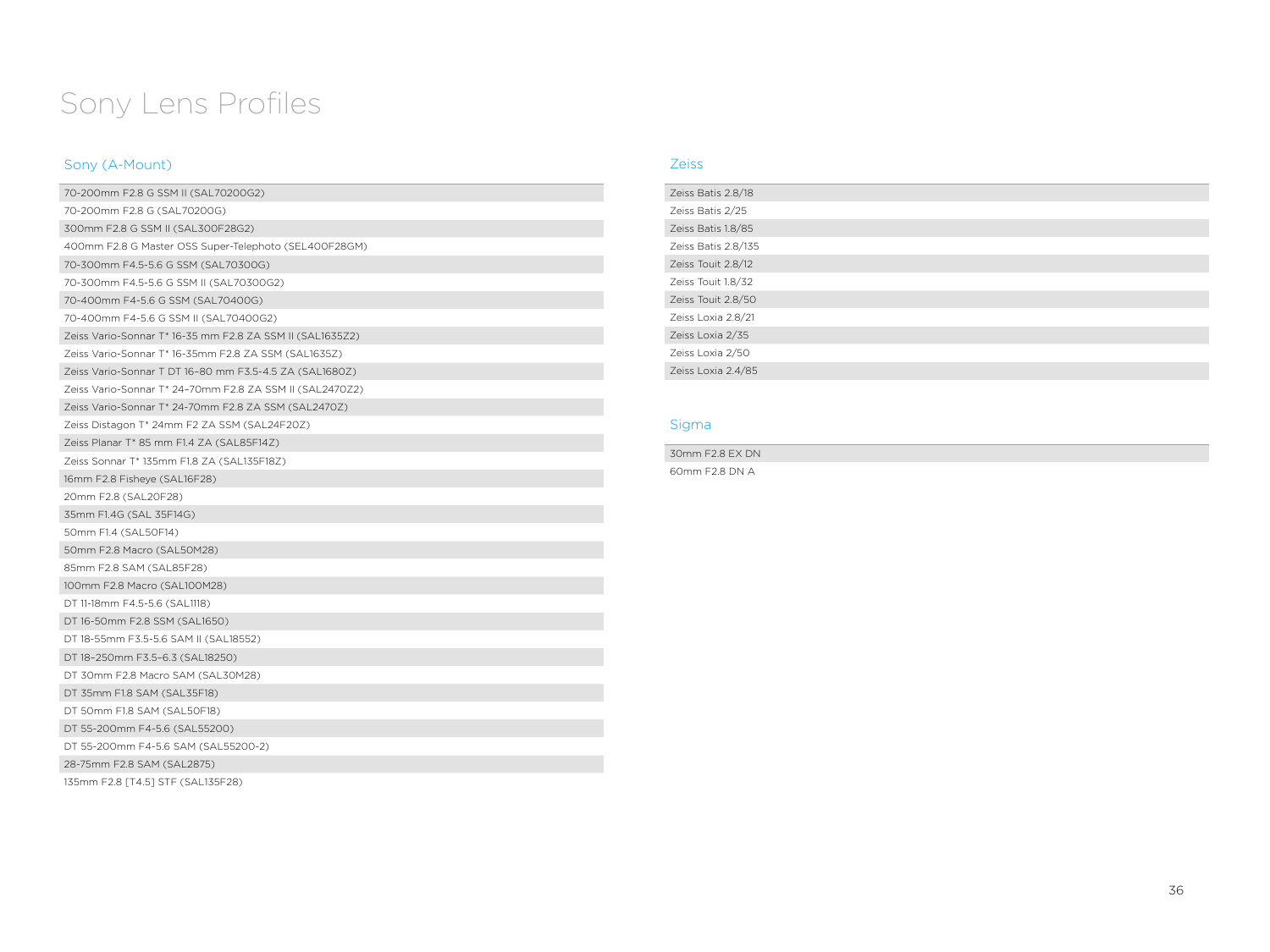## Canon Lens Profiles

### Canon EF

| EF 11-24mm f/4L USM              |
|----------------------------------|
| EF 14mm f/2.8 II USM             |
| EF 16-35mm f/2.8L II USM         |
| EF 16-35mm f/2.8L III USM        |
| EF 16-35mm f/4L IS USM           |
| EF 17-40mm f/4L USM              |
| EF 20mm f/2.8 USM                |
| EF 24-70mm f/2.8L USM            |
| EF 24-70mm f/2.8L II USM         |
| EF 24-70mm f/4L IS USM           |
| EF 24-105mm f/4L IS USM          |
| EF 24-105mm f4-5.6 IS STM        |
| EF 24-105mm f4-5.6 IS II USM     |
| EF 24mm /1.4L II USM             |
| EF 28mm f/2.8 IS USM             |
| EF 35mm f/1.4L USM               |
| EF 35mm f/1.4 II USM             |
| EF 40mm f/2.8 STM                |
| EF 50mm f/1.2L USM               |
| EF 50mm f/1.4 USM                |
| EF 50mm f/1.8 STM                |
| EF 50mm f/2.5 Compact Macro      |
| EF 70-200mm f/2.8L USM           |
| EF 70-200mm f/2.8L IS II USM     |
| EF 70-200mm f/2.8L IS USM        |
| EF 70-200mm f/4 L IS USM         |
| EF 85mm f/1.2L II USM            |
| EF 85mm f/1.4 L USM              |
| EF 85mm f/1.8 USM                |
| EF 100mm f/2.8 Macro USM         |
| EF 100mm f/2.8L Macro IS USM     |
| EF 100-400mm f/4.5-5.6L IS USM   |
| EF 100-400mm f4.5-5.6L IS II USM |
| EF 135mm f/2L USM                |
| EF 180mm f/3.5L Macro USM        |
| EF 200mm f/2L IS USM             |
| EF 300mm f/2.8L IS II USM        |
| EF 300mm f/4L IS USM             |

### Canon EF-S

| EF-S 24mm f2.8 STM             |
|--------------------------------|
| EF-S 10-22mm f/3.5-4.5 USM     |
| EF-S 15-85mm f/3.5-5.6 IS USM  |
| EF-S 17-55mm f/2.8 IS USM      |
| EF-S 17-85mm f/4-5.6 IS USM    |
| EF-S 18-55mm f4-5.6 IS STM     |
| EF-S 18-135 f3.5-5.6 IS USM    |
| EF-S 18-135mm f/3.5-5.6 IS STM |
| EF-S 18-55mm f/3.5-5.6 IS STM  |
| EF-S 18-55mm f/3.5-5.6 IS      |
| EF-M15-45mm f/3.5-6.3 IS STM   |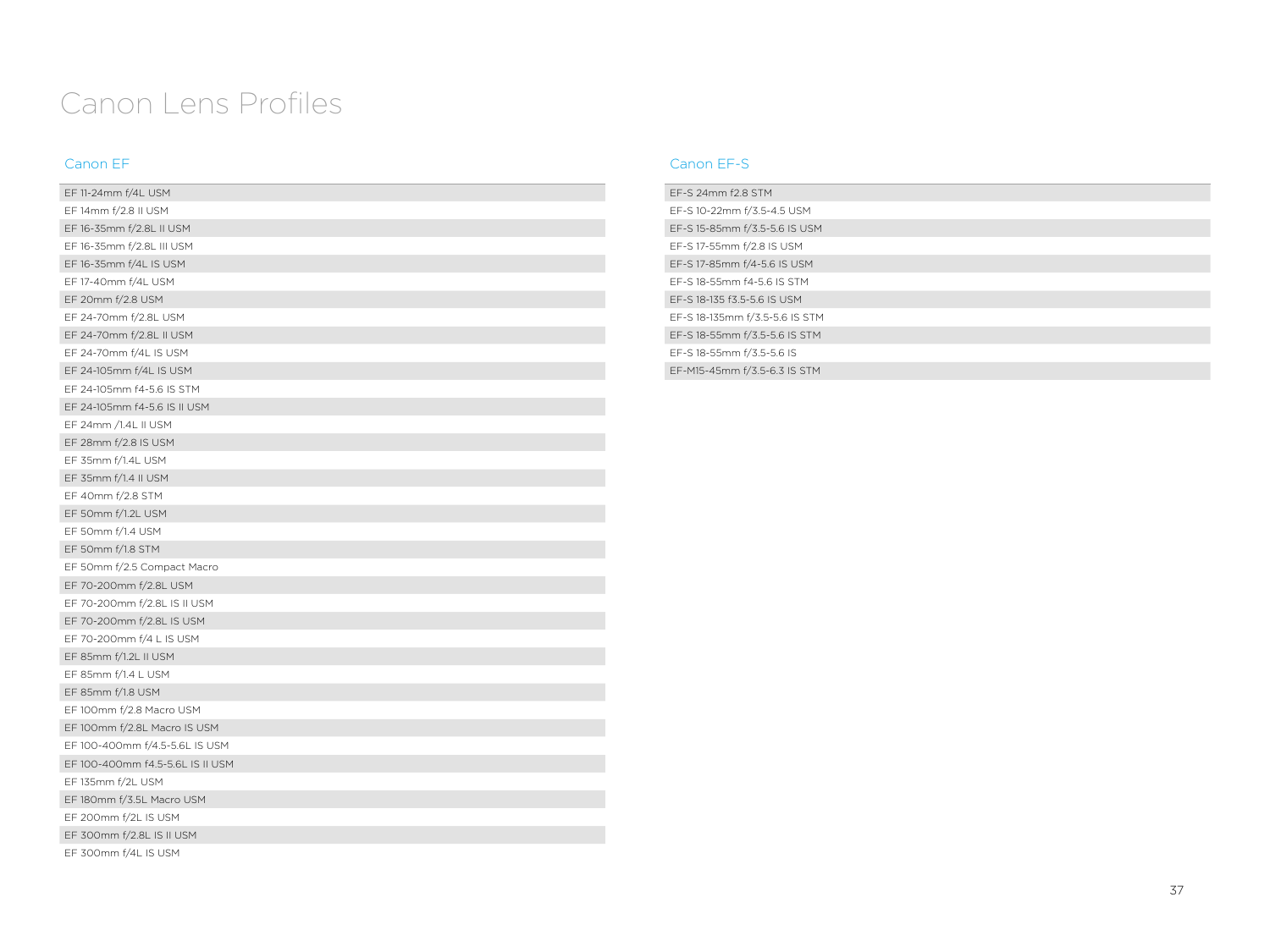## Canon Lens Profiles

### Sigma (Canon EF)

| Sigma 24-35mm F2 DG HSM $\mid$ A                 |  |
|--------------------------------------------------|--|
| Sigma 50mm F1.4 DG HSM   A                       |  |
| Sigma 18-300mm F3.5-6.3 DC MACRO OS HSM   C #886 |  |
| Sigma 50-100mm F1.8 DC HSM   Art #693            |  |
| Sigma 85mm F1.4 DG HSM   A #321                  |  |

### Zeiss (Canon EF)

| Zeiss Otus 1.4/28      |
|------------------------|
| Zeiss Milvus 21mm F2.8 |
| Zeiss Milvus 35mm F2   |
| Zeiss Milvus 50mm F1.4 |
| Zeiss Milvus 50mm F2   |
| Zeiss Milvus 85mm F1.4 |
| Zeiss Milvus 100mm F2  |

### Tamron (Canon EF)

| SP 15-30mm F/2.8 Di VC USD                 |
|--------------------------------------------|
| SP 24-70mm F/2.8 Di VC USD                 |
| SP 24-70mm F/2.8 Di VC USD A007            |
| SP 150-600mm F/5-6.3 Di VC USD             |
| SP 150-600mm F/5-6.3 Di VC USD G2          |
| 16-300mm F/3.5-6.3 Di II VC PZD MACRO B016 |
| 28-300mm F/3.5-6.3 Di VC PZD A010          |
| SP 35mm F/1.8 Di VC USD F012               |
| SP 70-200mm F/2.8 Di VC USD G2 A025        |
| SP 90mm F/2.8 Di MACRO 1:1 VC USD F017     |

### Sigma (Canon EF)

| 8-16mm F4.5-5.6 DC HSM             |  |
|------------------------------------|--|
| 10-20mm F3.5 EX DC HSM             |  |
| 105mm F2.8 EX DG OS HSM Macro      |  |
| 120-400mm F4.5-5.6 DG APO OS HSM   |  |
| 120-300mm F2.8 DG OS HSM   S       |  |
| 150-500mm F5-6.3 APO DG OS HSM     |  |
| 150mm F2.8 EX DG OS HSM APO Macro  |  |
| 17-50mm F2.8 EX DC OS HSM          |  |
| 17-70mm F2.8-4 DC Macro OS HSM   C |  |
| 18-200mm F3.5-6.3 II DC OS HSM     |  |
| 18-250mm F3.5-6.3 DC MACRO OS HSM  |  |
| 18-35mm F1.8 DC HSM   A            |  |
| 24-105mm F4 DG OS HSM   Art        |  |
| 24-70mm F2.8 IF EX DG HSM          |  |
| 24mm F1.8 FX DG ASP Macro          |  |
| 28mm F1.8 EX DG ASP Macro          |  |
| 30mm F1.4 FX DC HSM                |  |
| 50mm F1.4 EX DG HSM                |  |
| 50mm F2.8 EX DG Macro              |  |
| 85mm F1.4 EX DG HSM                |  |
| APO 50-150mm F2.8 EX DC OS HSM     |  |
| APO 70-200mm F2.8 EX DG OS HSM     |  |
| 10-20mm F4-5.6 FX DC HSM           |  |
| 50- 500mm F4.5-6.3 APO DG OS HSM   |  |
| 70-300mm F4-5.6 APO DG Macro       |  |
| APO Macro 180mm F2.8 EX DG OS HSM  |  |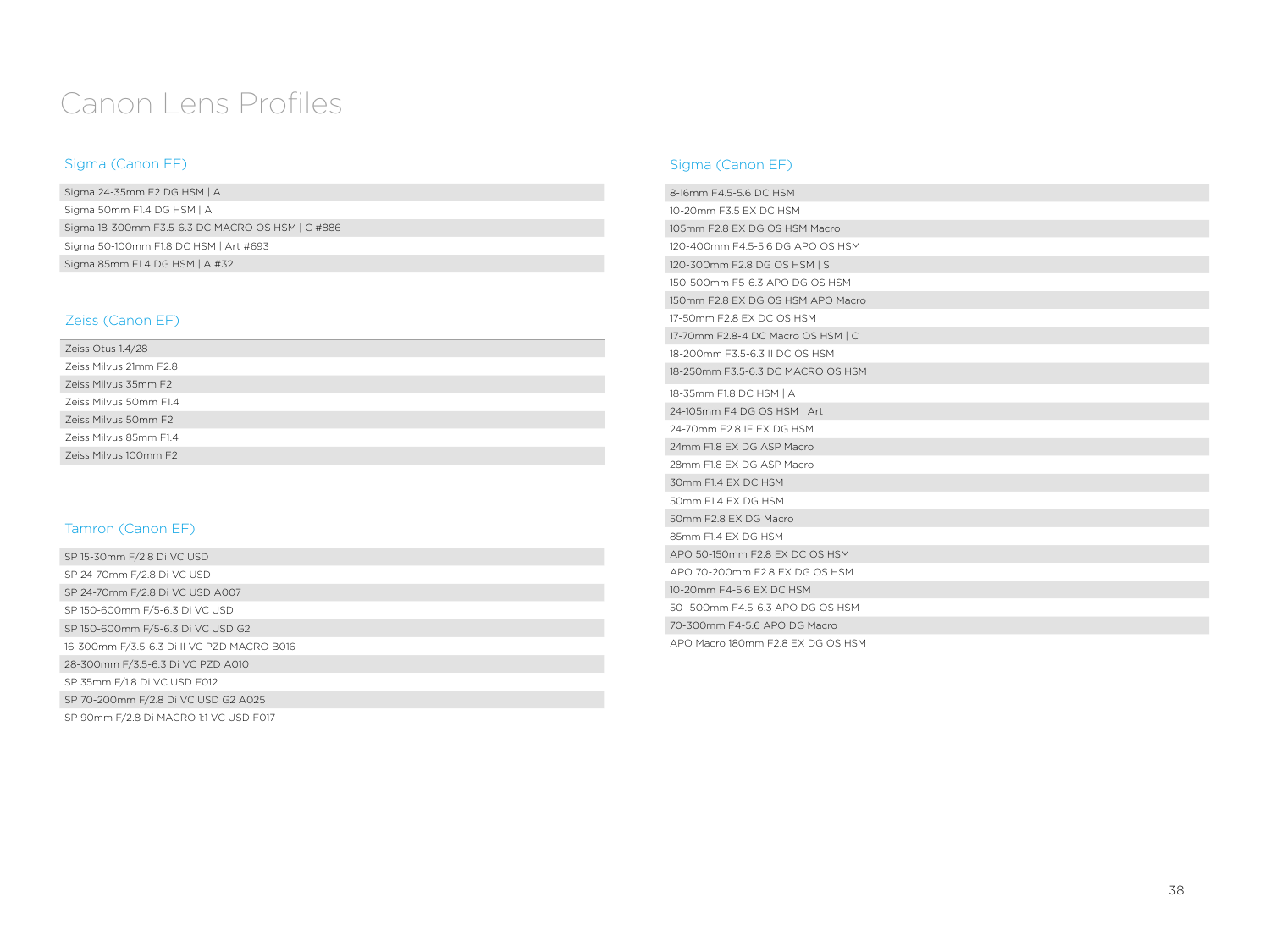## Nikon Lens Profiles

### Nikon

| AF NIKKOR 20mm f/2.8D                          |
|------------------------------------------------|
| AF NIKKOR 28-105mm f/3.5-4.5 D IF              |
| AF NIKKOR 35-70mm f/2.8D                       |
| AF NIKKOR 35mm f/2D                            |
| AF NIKKOR 50mm f/1.8D                          |
| AF-S NIKKOR 20mm f/1.8G ED                     |
| AF-S DX NIKKOR 16-80mm f/2.8-4E ED VR          |
| AF-S DX NIKKOR 16-85mm f/3.5-5.6G ED VR        |
| AF-S DX NIKKOR 18-70mm f/3.5-4.5G IF-ED        |
| AF-S DX NIKKOR 18-105mm f/3.5-5.6G ED VR       |
| Nikon AF-S DX NIKKOR 18-135mm f/3.5-5.6G IF-ED |
| AF-S DX NIKKOR 18-200mm f/3.5-5.6G ED VR       |
| AF-S DX NIKKOR 18- 300mm f/3.5-5.6G ED VR      |
| AF-S DX NIKKOR 18-55mm f/3.5-5.6G VR           |
| AF-S DX NIKKOR 35mm f/1.8G                     |
| AF-S DX Zoom-Nikkor 17-55mm f/2.8G IF-ED       |
| AF-S NIKKOR 14-24mm f/2.8G ED                  |
| AF-S NIKKOR 16-35mm f/4G ED VR                 |
| AF-S NIKKOR 17-35mm f/2.8 ED                   |
| AF-S NIKKOR 24-120mm f/4G ED VR                |
| AF-S NIKKOR 24-70mm f/2.8E ED VR               |
| AF-S NIKKOR 24-70mm f/2.8G ED                  |
| AF-S NIKKOR 24-85mm f/3.5-4.5G ED VR           |
| AF-S NIKKOR 24mm f/1.4G ED                     |
| AF-S NIKKOR 28mm f2.8ED                        |
| AF-S NIKKOR 28-300mm f/3.5-5.6G ED VR          |
| AF-S NIKKOR 28-70mm f/2.8D IF-ED               |
| AF-S NIKKOR 35mm f/1.4G                        |
| AF-S NIKKOR 35mm f/1.8G ED                     |
| AF-S NIKKOR 50mm f/1.4G                        |
| AF-S NIKKOR 50mm f/1.8G                        |
| AF-S NIKKOR 58 mm 1.4G                         |
| AF-S NIKKOR 70-200mm f/2.8E FL ED VR           |
| AF-S NIKKOR 70-200mm f/2.8G ED VR II           |
| AF-S NIKKOR 70-200mm f/2.8G ED VR              |
| AF-S NIKKOR 70-200mm f/4G ED VR                |
| AF-S NIKKOR 85mm f/1.4G                        |
| AF-S NIKKOR 85mm f/1.8G                        |

### Nikon

| AF-S NIKKOR 105mm f/1.4E ED              |
|------------------------------------------|
| AF-S VR Micro-Nikkor 105mm f/2.8G IF-ED  |
| AF-S Micro-Nikkor 60mm f/2.8GED          |
| AF-S VR Zoom 70-300mm f/4.5-5.6G IF- ED  |
| AF DC-Nikkor 135mm f/2D                  |
| 1 NIKKOR 11-27.5mm f/3.5-5.6             |
| 1 NIKKOR VR 10-30mm f/3.5-5.6            |
| 1 NIKKOR AW 11-27.5mm f/3.5-5.6          |
| 1 NIKKOR AW 10mm f/2.8                   |
| AF-P DX NIKKOR 70-300mm f/4.5-6.3G ED VR |
| 1 Nikkor VR 6.7-13 mm F/3.5-5.6          |

### Sigma (Nikon F)

| 19mm f2.8 FX DN                 |
|---------------------------------|
| 20mm F1.8 EX DG ASP RF          |
| 24mm F1.4 DG HSM   A            |
| Sigma 24mm F1.4 DG HSM   A #401 |
| 30mm F1.4 DC HSM   A            |
| 35mm F1.4 DG HSM   A            |
| 70mm F2.8 FX DG Macro           |
| 12-24mm F4.5-5.6 DG HSM II      |
| 70-300mm F4-5.6 DG OS           |
| 120-300mm F2.8 EX DG OS APO HSM |
| 150-600 F5-6.3 DG OS HSM        |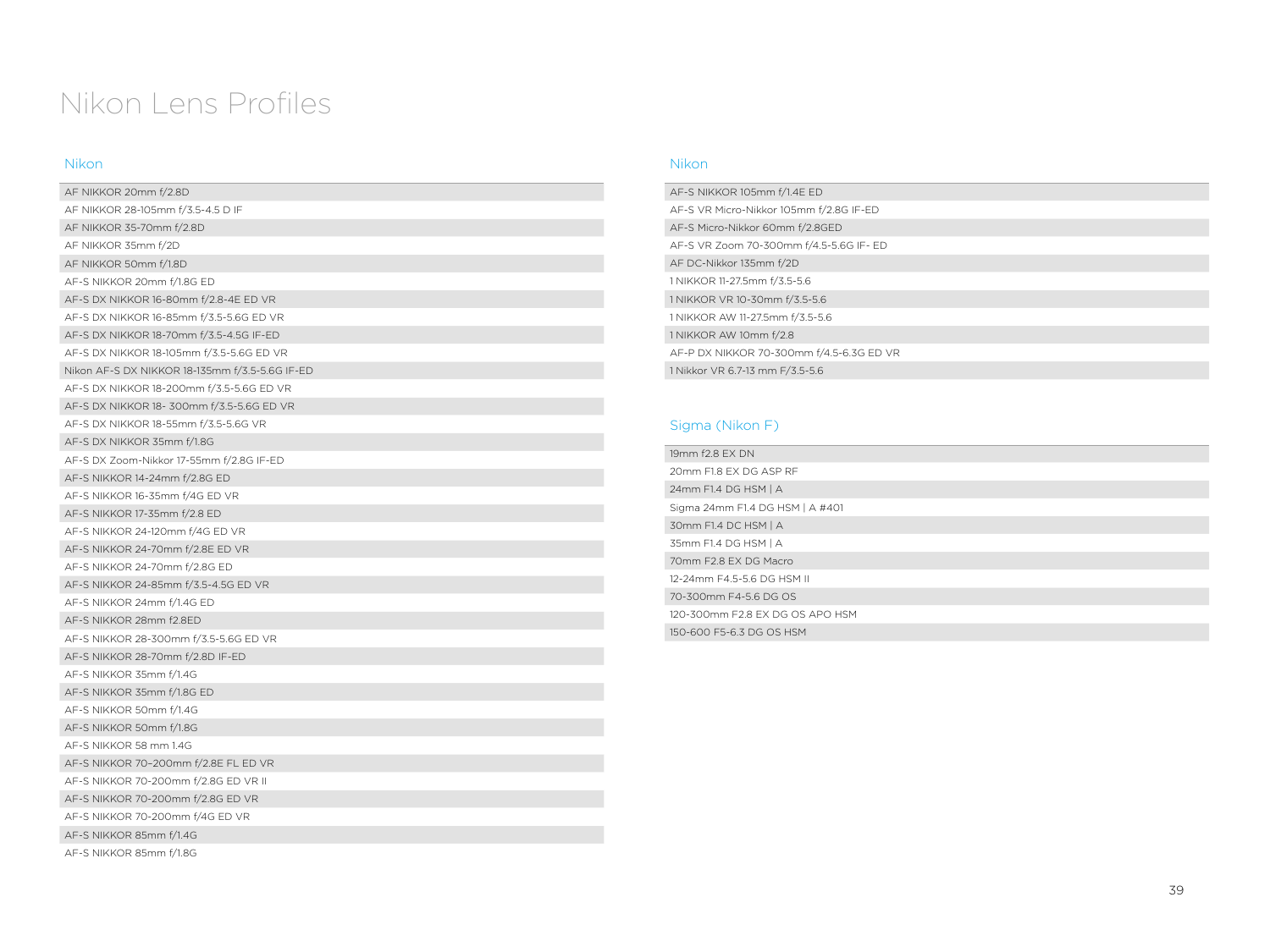## Nikon Lens Profiles

### Carl Zeiss (Nikon F)

| Otus 55mm f1.4                  |
|---------------------------------|
| Otus 85mm f1.4                  |
| Zeiss Milvus 2.8/15             |
| Zeiss Milvus 2.8/18             |
| Zeiss Milvus 2/135              |
| Distagon T* 2/35mm ZF.2         |
| Distagon T* 1.4/35mm ZF.2       |
| Zeiss Distagon T* 3.5/18mm ZF.2 |
| Zeiss Distagon T* 2.8/21mm ZF.2 |
| Zeiss Distagon T* 2.8/15mm ZF.2 |
| Zeiss Distagon T* 2/28mm ZF.2   |
| Zeiss Distagon T* 3.5/18mm ZF.2 |
| Zeiss Distagon T* 2.8/25mm ZF.2 |
| Zeiss Distagon T* 2/25mm ZF.2   |
| Zeiss Distagon T* 2.8/25mm ZF.2 |
| Planar T* 1,4/50mm ZF.2         |
| Makro Planar T* 2/50mm ZF.2     |
| Planar T* 1.4/85mm ZF.2         |
| Makro Planar 2/100mm ZF.2       |
| Apo Sonnar T* 2/135mm ZF.2      |

### Tamron (Nikon F)

| 16-300mm F/3.5-6.3 Di II VC PZD MACRO B016 |
|--------------------------------------------|
| 28-300mm F/3.5-6.3 Di VC PZD A010          |
| SP 35mm F/1.8 Di VC USD F012               |
| SP 24-70mm F/2.8 Di VC USD A007            |
| SP 70-200mm F/2.8 Di VC USD G2 A025        |
| SP 90mm F/2.8 Di MACRO 1:1 VC USD F017     |
|                                            |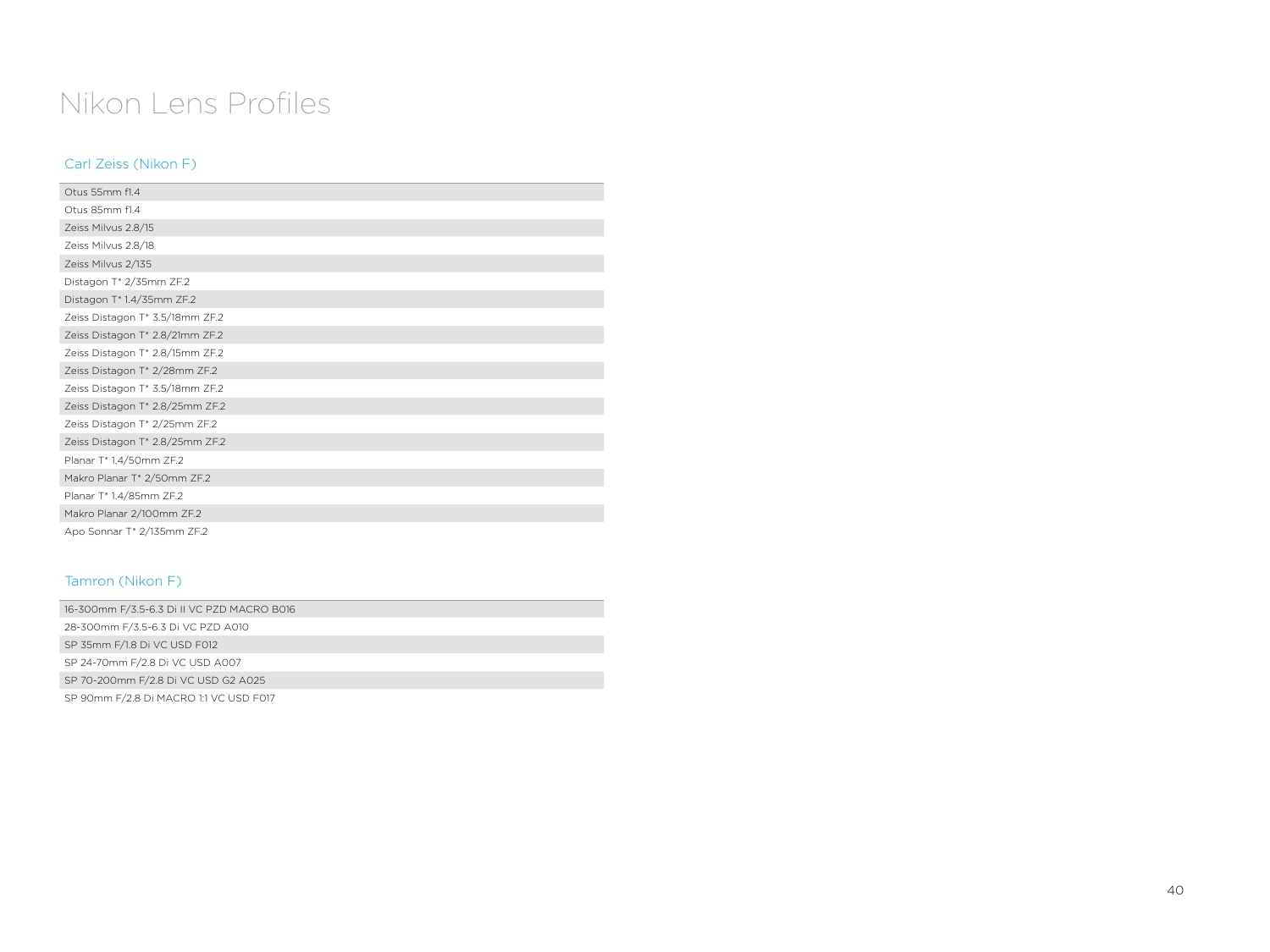## Olympus Lens Profiles

### Olympus

| M.ZUIKO DIGITAL 17mm 1:2.8 Pancake       |
|------------------------------------------|
| M.ZUIKO DIGITAL ED 17mm f/1.2 PRO        |
| M.ZUIKO DIGITAL 25mm 1:1.8               |
| M.ZUIKO DIGITAL 45mm 1:1.8               |
| M.ZUIKO DIGITAL ED 45mm f/1.2 PRO        |
| M. ZUIKO DIGITAL ED 7-14mm f2.8 PRO      |
| M.ZUIKO DIGITAL ED 9-18mm 1:4.0-5.6      |
| M.ZUIKO DIGITAL ED 12-40mm 1:2.8         |
| M.ZUIKO DIGITAL ED 12-100mm f/4 IS PRO   |
| M. ZUIKO DIGITAL 14-42mm 1:3.5-5.6 II R  |
| M.ZUIKO DIGITAL ED 14-150mm 1:4.0-5.6 II |
| M.ZUIKO DIGITAL ED 40-150mm f/2.8 Pro    |
| M.ZUIKO DIGITAL ED 40-150mm 1:4.0-5.6 R  |
| M.ZUIKO DIGITAL ED 12-50mm 1:3.5- 6.3 EZ |
| M.ZUIKO DIGITAL ED 12mm 1:2.0            |
| M.7UIKO DIGITAL ED 17mm 1:1.8            |
| M.ZUIKO DIGITAL ED 25mm f/1.2 PRO        |
| M.ZUIKO DIGITAL ED 60mm 1:2.8 Macro      |
| M.ZUIKO DIGITAL ED 75-300mm 1:4.8-6.7    |
| M.ZUIKO DIGITAL ED 75mm 1:1.8            |
| ZUIKO DIGITAL ED 7-14mm 1:4.0            |
| ZUIKO DIGITAL 11-22mm 1:2.8-3.5          |
| ZUIKO DIGITAL ED 12-60mm 1:2.8-4.0 SWD   |
| ZUIKO DIGITAL ED 14-35mm 1:2.0 SWD       |
| ZUIKO DIGITAL 14-54mm 1:2.8-3.5 II       |
| ZUIKO DIGITAL ED 50mm 1:2.0 Macro        |
| ZUIKO DIGITAL ED 150mm 1:2.0             |
| ZUIKO DIGITAL ED 300mm 1:2.8.            |
| ZUIKO DIGITAL ED 50-200mm 1:2.8-3.5 SWD  |
| ZUIKO DIGITAL ED 90 250mm 1:2.8          |
| ZUIKO DIGITAL ED 35_100mm 1:2.0          |
| ZUIKO DIGITAL ED 8mm Fisheye 1:3.5       |
| M.ZUIKO ED 8mm F1.8 Fisheye PRO          |

### Voigtländer

| Voigtländer 10mm/F5.6 Hyper Wide Heliar       |
|-----------------------------------------------|
| Voigtlander Heliar-Ultra Wide 12mm f/5.6 ASPH |
| Voigtländer 15mm/F4.5 Super Wide Heliar III   |
| Voigtlander Nokton Classic 35mm f/1.4         |
| Voigtlander Nokton 40mm f/1.2 ASPH            |
| Voigtlander MACRO APO-LANTHAR 65mm f/2 ASPH   |
| Voigtländer 17,5 mm/F0,95 Nokton MFT          |
| Voigtländer 42,5mm/F0,95 Nokton               |
| Voigtländer 25mm/F0,95 Nokton II              |
| Voigtländer 10,5 mm/F0,95 Nokton MFT          |

## Pentax Lens Profiles

### Pentax

| SMC-DA 15mm F4 Al Limited     |
|-------------------------------|
| DA 18-50mm f4-5.6 DC WR RE    |
| SMC-DA 18-55mm F3.5-5.6 AL WR |
| SMC-DA 21mm F3.2 Al Limited   |
| SMC-FA 31mm F1.8 Limited      |
| SMC-FA 43mm F1.9 Limited      |
| SMC-DA 70mm F2.4 Limited      |
| SMC-D FA 100mm F2.8 WR        |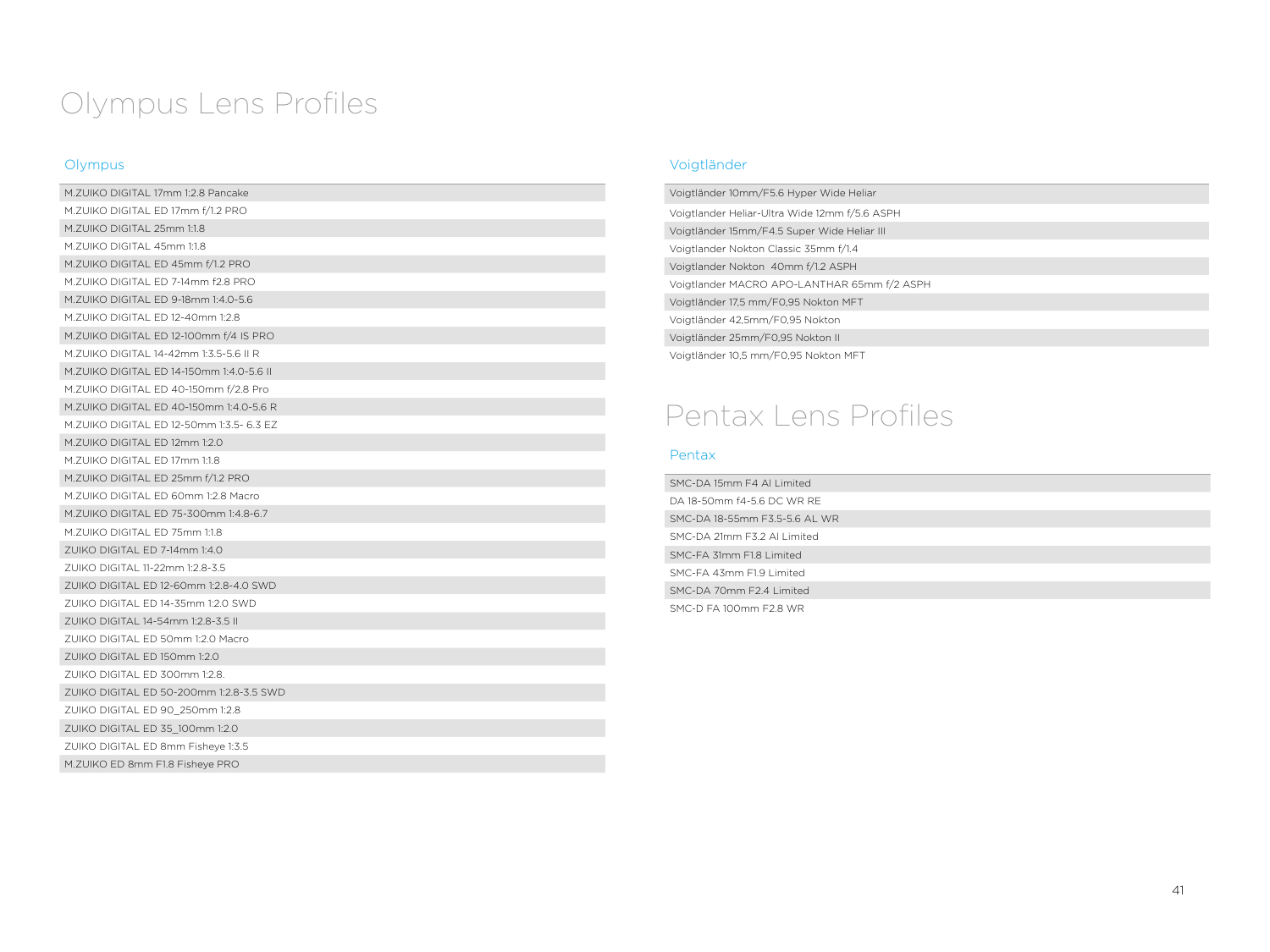## Panasonic Lens Profiles

### Panasonic

| LUMIX G 14mm F2.5 ASPH.                                            |
|--------------------------------------------------------------------|
| LUMIX G 20mm F1.7 ASPH.                                            |
| LUMIX G Vario 7-14mm F4 ASPH                                       |
| LUMIX G X VARIO 12-35mm F2.8 ASPH, POWER O.I.S                     |
| LUMIX G Vario 12-60mm f/3.5-5.6 ASPH. POWER O.I.S. (H-FS12060)     |
| LUMIX G VARIO 14-42 f3.5-5.6 II ASPH. O.I.S.                       |
| LUMIX G VARIO 14-42mm F3.5-5.6 ASPH, MEGA O.I.S.                   |
| LUMIX G Vario 14-140mm f3.5-5.6                                    |
| LUMIX G Vario 14-140mm f3.5-5.6 ASPH Power O.I.S                   |
| LUMIX G LEICA DG VARIO-ELMAR Lens, 100-400mm F4.0-6.3 ASPH         |
| LUMIX G 25mm f/1.7 ASPH (H-H025)                                   |
| LUMIX G Fisheye 8mm f/3.5 (H-F008)                                 |
| LUMIX G MACRO 30mm f/2.8 ASPH. MEGA O.I.S. (H-HS030)               |
| LUMIX G X Vario PZ 14-42mm f/3.5-5.6 ASPH Power O.I.S. (H-PS14042) |
| LUMIX G X Vario PZ 45-175mm f/4.0-5.6 ASPH (H-PS45175)             |
| Leica DG Macro-Elmarit 45mm f/2.8 ASPH MEGA O.I.S. (H-ESO45)       |
| Lumix G X Vario 35-100mm F2.8                                      |
| Leica DG Summilux 12mm f/1.4 ASPH (H-X012)                         |
| Leica DG Vario-Elmarit 8-18mm f/2.8-4 ASPH (H-E08018)              |
| LUMIX G Leica DG Nocticron 42.5mm f/1.2 ASPH Power OIS (H-NS043)   |
| LUMIX G Vario 100-300mm f/4-5.6 II POWER O.I.S. (H-FSA1003004A)    |
| LUMIX G Vario 45-200mm f/4-5.6 II POWER O.I.S. (H-FSA45200)        |

## Leica Lens Profiles

### Leica

| Leica Tri-Elmar-M 16-18-21mm f/4 ASPH   |
|-----------------------------------------|
| Leica Vario Elmar TL 3,5-5,6/18-56 ASPH |
| Leica Elmarit TL 2,8/18 ASPH            |
| Leica Super-Elmar-M 18mm f3.8 ASPH      |
| Leica Summilux-M 21mm f1.4 ASPH         |
| Leica Elmarit-M 21mm f/2.8 ASPH         |
| Leica Super-Elmar-M 21mm f/3.4 ASPH     |
| Leica Summicron TL 2/23 ASPH            |
| Leica Summilux-M 24mm f/1.4 ASPH        |
| Leica Elmarit-M 24mm f/2.8 ASPH         |
| Leica Elmar-M 24mm f/3.8 ASPH           |
| Leica Summilux-M 28mm f/1.4 ASPH.       |
| Leica Summicron-M 28mm f/2 ASPH.        |
| Leica Summaron-M 28mm f/5.6             |
| Leica Tri-Elmar-M 28-35-50mm f/4 ASPH   |
| Leica Summilux TL 1.4/35 ASPH           |
| Leica Summilux-M 35mm f/1.4 ASPH        |
| Leica Summicron-M 35mm f/2 ASPH         |
| Leica Summarit-M 35mm f/2.4 ASPH        |
| Leica Noctilux-M 50mm f/0.95 ASPH       |
| Leica Noctilux-M 50mm f/1 ASPH          |
| Leica Summilux-M 50mm f/1.4 ASPH        |
| Leica Summicron-M 50mm f.2              |
| Leica APO-Summicron-M 50mm f/2 ASPH     |
| Leica Summarit-M 50mm f/2.4             |
| Leica APO-Summicron-M 75mm f/2 ASPH     |
| Leica Summarit-M 75mm f/2.5             |
| Leica APO-Summicron-M 90mm f/2 ASPH     |
| Leica Summicron M 90mm f2               |
| Leica Summarit-M 90mm f/2.5             |
| Leica Elmarit M 90mm f2.8               |
| Leica Apo-Telyt-M 135mm f3.4 ASPH       |